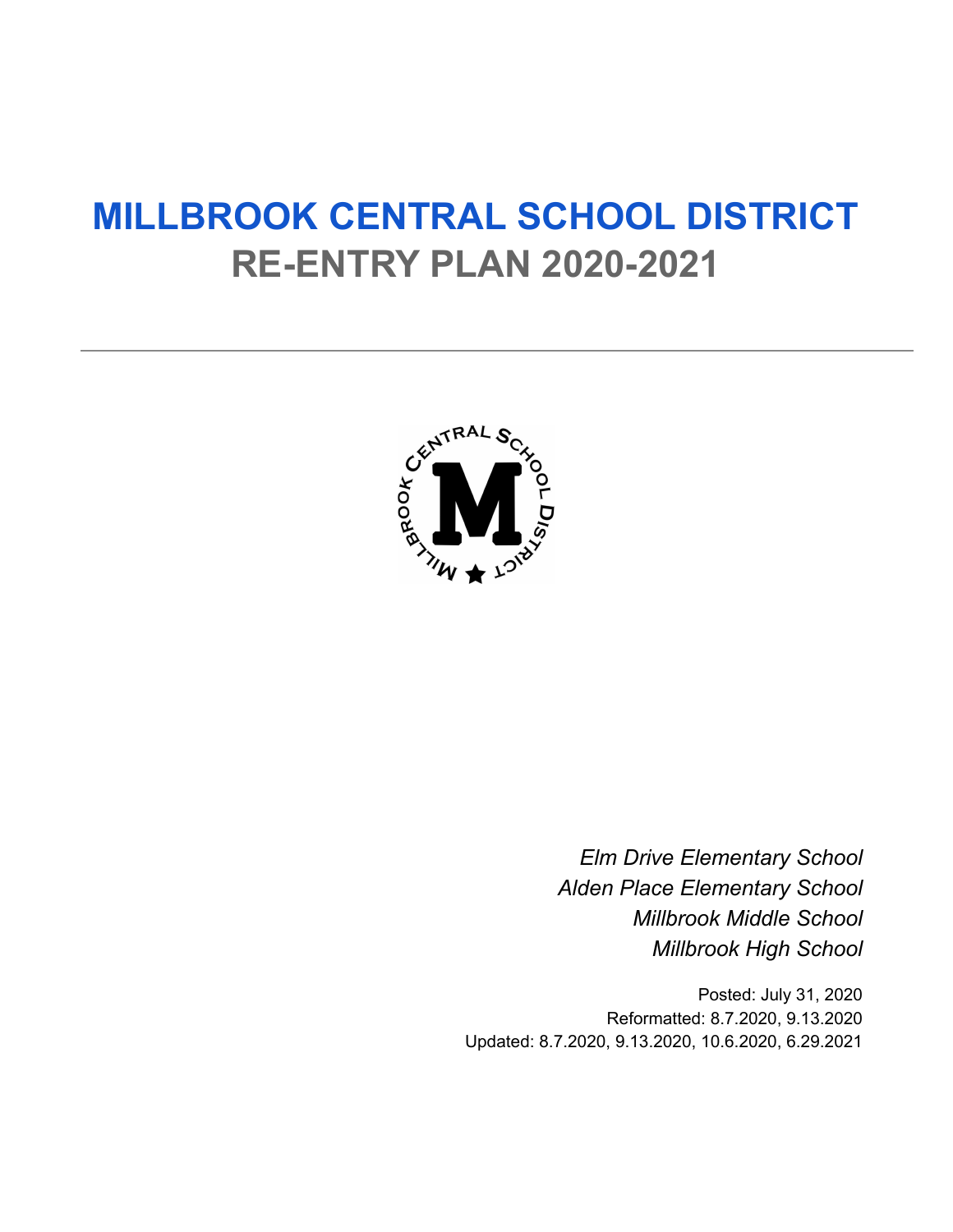# **Table of Contents**

| Letter from Laura, The Proud Superintendent of Schools                                                                                                                                                                                                                                                                                                                                                                                                                                                                                                                                    | 3  |
|-------------------------------------------------------------------------------------------------------------------------------------------------------------------------------------------------------------------------------------------------------------------------------------------------------------------------------------------------------------------------------------------------------------------------------------------------------------------------------------------------------------------------------------------------------------------------------------------|----|
| <b>Core/Re-Entry Teams and Subcommittees</b>                                                                                                                                                                                                                                                                                                                                                                                                                                                                                                                                              | 4  |
| <b>Timeline</b>                                                                                                                                                                                                                                                                                                                                                                                                                                                                                                                                                                           | 6  |
| <b>Introduction</b>                                                                                                                                                                                                                                                                                                                                                                                                                                                                                                                                                                       | 7  |
| <b>Communication/Family and Community Engagement</b>                                                                                                                                                                                                                                                                                                                                                                                                                                                                                                                                      | 8  |
| <b>Health and Safety</b>                                                                                                                                                                                                                                                                                                                                                                                                                                                                                                                                                                  | 10 |
| Millbrook CSD COVID-19 Coordinator<br>$\bullet$<br><b>Facility Entry</b><br>$\bullet$<br>Daily Health Screening<br>$\bullet$<br><b>Social Distancing</b><br>$\bullet$<br>Personal Hygiene<br>$\bullet$<br><b>Visitor and Vendor Practices</b><br>$\bullet$<br>Training<br>$\bullet$<br><b>Signs and Messages</b><br>$\bullet$<br>When Students Eat in the Classroom<br>$\bullet$<br>Space Design and Capacity (Offices, Classrooms, Restrooms, etc)<br>$\bullet$<br><b>Engineering Controls</b><br>$\bullet$<br>Ventilation<br>$\bullet$<br><b>Cleaning and Disinfection</b><br>$\bullet$ |    |
| COVID - 19                                                                                                                                                                                                                                                                                                                                                                                                                                                                                                                                                                                | 25 |
| Suspected or Confirmed COVID Cases<br>$\bullet$<br>Return to School after Illness<br>$\bullet$<br>COVID - 19 Testing<br>$\bullet$<br><b>Contact Tracing</b><br>$\bullet$<br><b>Closure Considerations</b><br>$\bullet$                                                                                                                                                                                                                                                                                                                                                                    |    |
| <b>Facilities</b>                                                                                                                                                                                                                                                                                                                                                                                                                                                                                                                                                                         | 31 |
| <b>Emergency Response Protocols and Drills</b>                                                                                                                                                                                                                                                                                                                                                                                                                                                                                                                                            |    |
| <b>Child Nutrition</b>                                                                                                                                                                                                                                                                                                                                                                                                                                                                                                                                                                    | 34 |
| <b>Meals Onsite</b><br><b>Meals Offsite/Remote</b>                                                                                                                                                                                                                                                                                                                                                                                                                                                                                                                                        |    |
| <b>Transportation</b>                                                                                                                                                                                                                                                                                                                                                                                                                                                                                                                                                                     | 35 |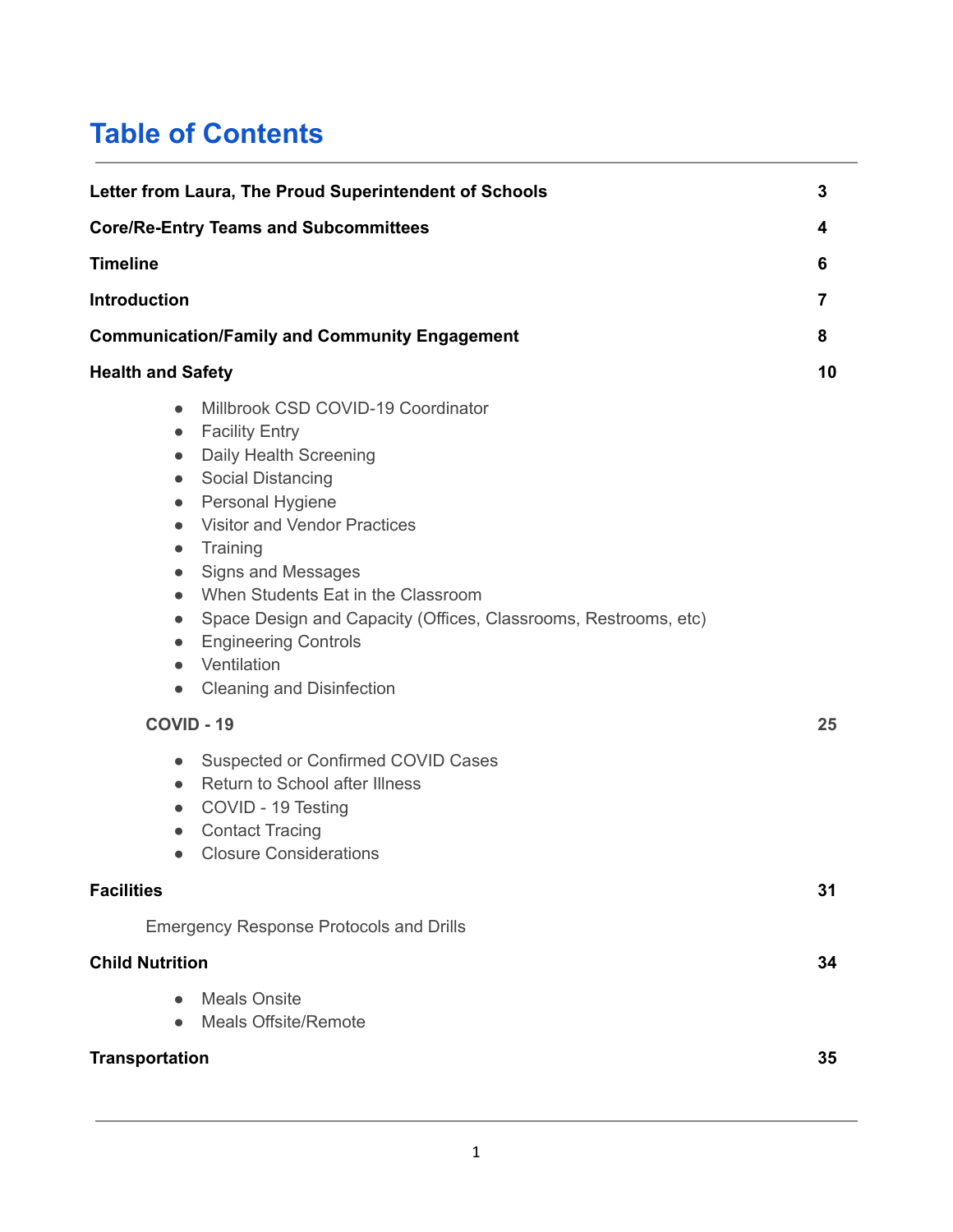| <b>Cleaning and Disinfecting</b><br>$\bullet$<br>Bus Protocols for a Reported Case of COVID-19 on School Bus<br>$\bullet$ |    |
|---------------------------------------------------------------------------------------------------------------------------|----|
| Students on Transportation<br>$\bullet$                                                                                   |    |
| Training<br>$\bullet$                                                                                                     |    |
| Required Personal Protective Equipment (PPE)<br>$\bullet$<br><b>Transportation Communication</b><br>$\bullet$             |    |
| Density Reduction, Social Distancing, Bus Capacity<br>$\bullet$                                                           |    |
| Routing<br>$\bullet$                                                                                                      |    |
| Loading/Unloading and Pickup/Drop-Off<br>$\bullet$<br><b>Transporting to BOCES</b><br>$\bullet$                           |    |
|                                                                                                                           |    |
| <b>Social-Emotional Well-Being</b>                                                                                        | 39 |
| Emotional Reactions to coming out of Quarantine<br>$\bullet$<br>Addressing Social-Emotional Health<br>$\bullet$           |    |
| What Mental Health Professionals can do in Schools<br>$\bullet$                                                           |    |
| <b>School Schedules</b>                                                                                                   | 42 |
| <b>Attendance and Chronic Absenteeism</b>                                                                                 | 42 |
| Attendance and Attendance Reporting<br>$\bullet$<br><b>Chronic Absenteeism</b><br>$\bullet$                               |    |
| <b>Technology and Connectivity</b>                                                                                        | 43 |
|                                                                                                                           | 44 |
| <b>Teaching and Learning</b>                                                                                              |    |
| In-Person Instruction<br>$\bullet$<br>Remote/Hybrid Instruction<br>$\bullet$                                              |    |
|                                                                                                                           |    |
| <b>Career and Education (CTE)</b>                                                                                         | 47 |
| <b>Athletics and Extracurricular Activities</b>                                                                           | 47 |
| Interscholastic Athletics<br>$\circ$<br><b>Extracurricular Activities</b>                                                 |    |
| $\circ$                                                                                                                   |    |
| <b>Special Education</b>                                                                                                  | 50 |
| <b>Bilingual Education and World Languages</b>                                                                            | 51 |
| <b>Staff</b>                                                                                                              | 52 |
| <b>Teacher and Principal Evaluation System</b>                                                                            |    |
| Certification, Incidental Teaching, and Substitute Teaching<br>$\bullet$<br><b>Student Teachers</b>                       |    |
| <b>Key References</b>                                                                                                     | 53 |
| Appendix A - DRAFT - Alden-Elm GrK-5 Fully Remote Schedule                                                                |    |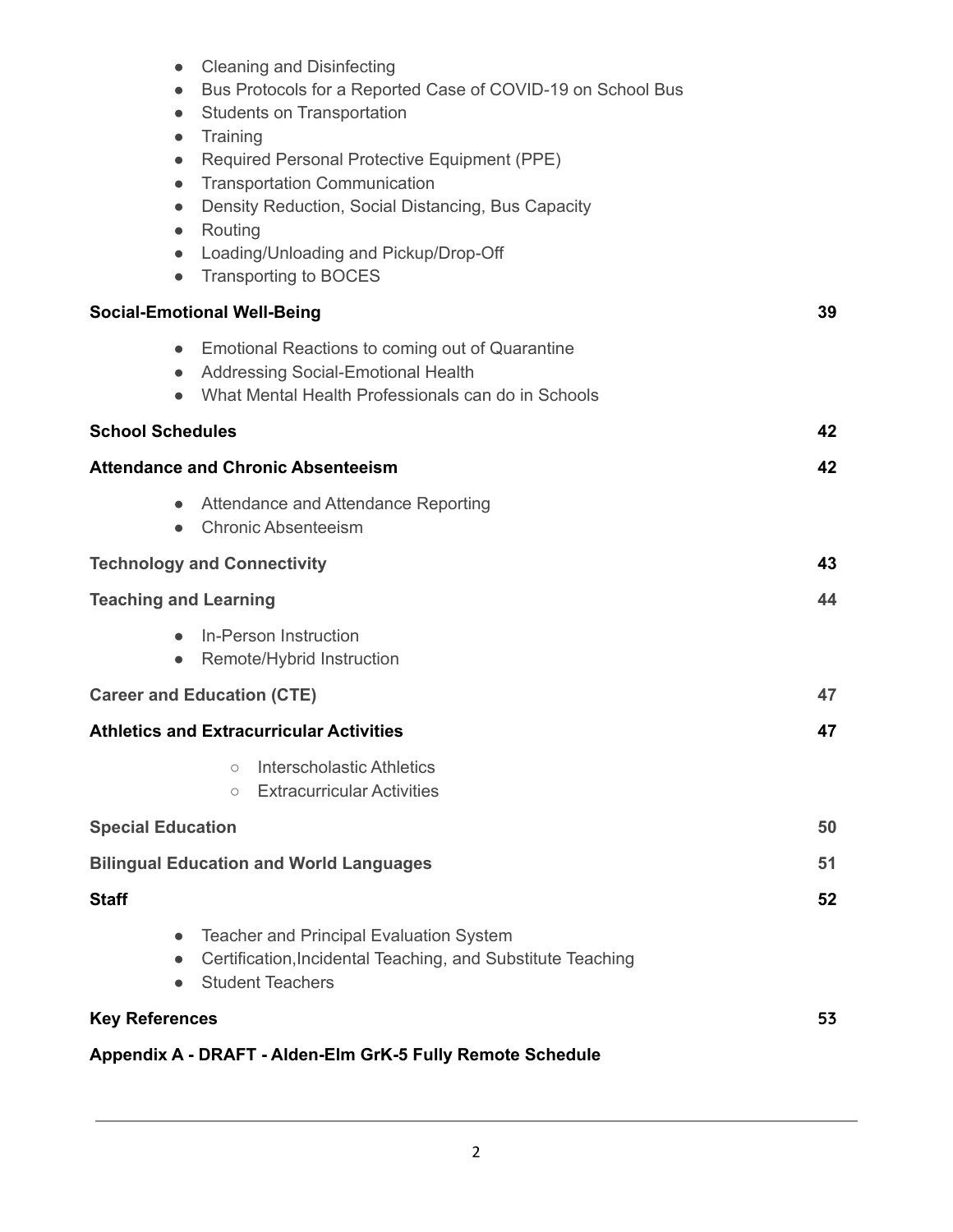# **Letter from Laura, The Proud Superintendent**

Dear Families and Community Members,

The COVID-19 pandemic continues to present school districts with the unprecedented challenges of maintaining continuity of operations, instruction and social-emotional supports for students. In anticipation of the continued impact of COVID-19 on our schools, the Millbrook Central School District enlisted the support of members of the community to form Millbrook's Re-Entry Team and Subcommittees. These members have been engaging in rich conversations around three teaching and learning scenarios for the upcoming school year:

Scenario 1: In-Person Model - All students attend school every day.

Scenario 2: Hybrid Model - A cross-section of students attend school each day, and rotate with an alternating group.

Scenario 3: Remote Model - All students remain at home for remote learning.

This Re-Entry Plan was heavily guided by the New York State [Department](https://www.governor.ny.gov/sites/governor.ny.gov/files/atoms/files/Pre-K_to_Grade_12_Schools_MasterGuidence.pdf) of Health (NYSDOH) and the New York State [Department](http://www.nysed.gov/common/nysed/files/programs/reopening-schools/nys-p12-school-reopening-guidance.pdf) of Education (NYSED). This Plan will continue to be influenced by stakeholder feedback, changing guidance from NYSDOH and NYSED, and future Executive Orders from the Governor's Office and/or the County Executive's Office. A more detailed plan for the re-entry of schools in September will be released later this month.

We miss our students and staff tremendously and want them to return to campus to enjoy everything that makes us the special and loving school community we are. At the same time, we must continue to prioritize public health and safety for all. We appreciate your ongoing support, patience and positive energy thus far, and we will continue to need all three as we venture into the 2020-2021 school year.

Sincerely, Laura The Proud Superintendent of Schools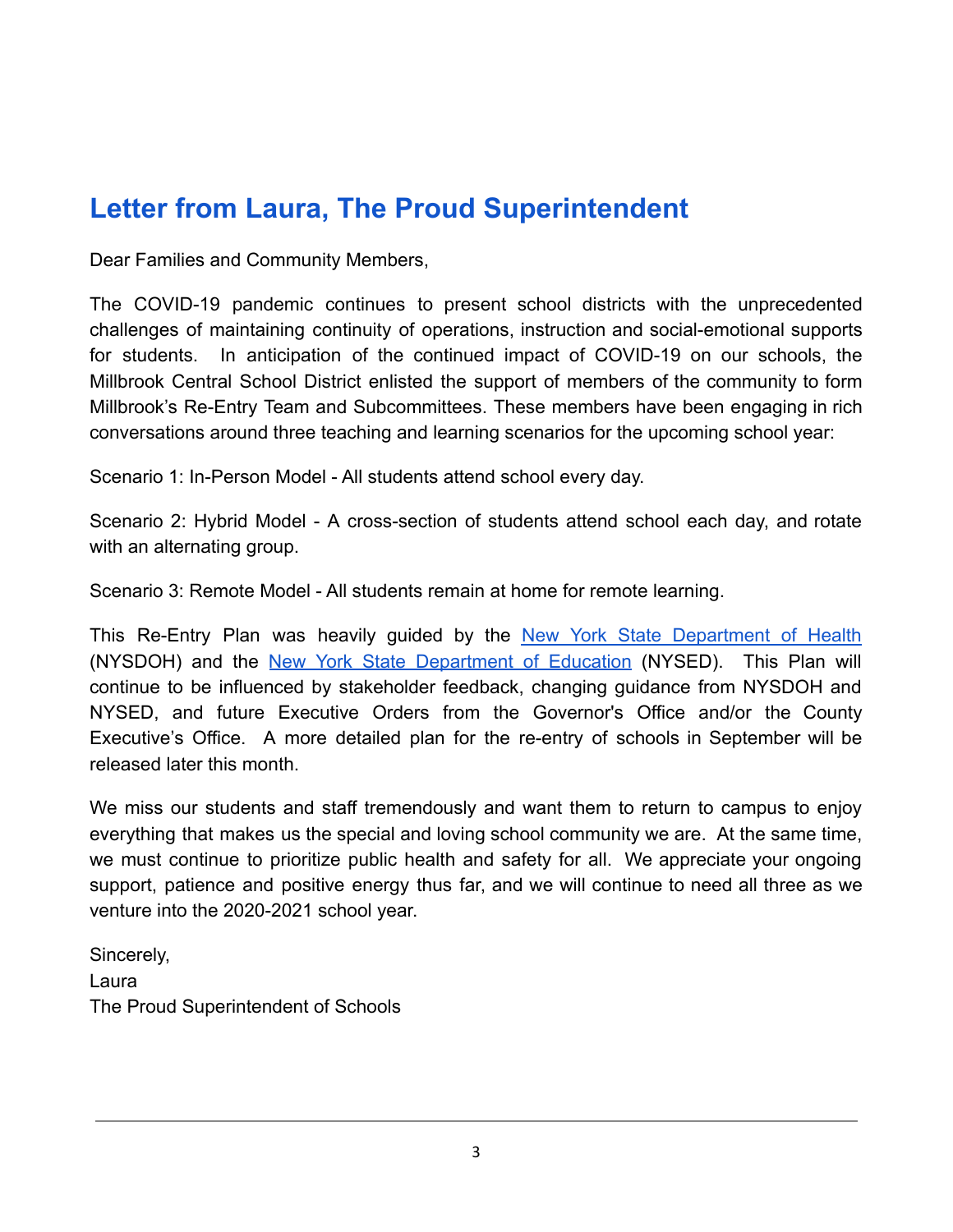# **Re-Entry Teams and Subcommittee Members**

#### **CORE TEAM**

**Laura Mitchell**, Superintendent of Schools **Brian Fried**, Assistant Superintendent **Caroline Hernandez Pidala**, Assistant **Superintendent Elliot Garcia**, Director of Technology & Data **Services** 

#### **RE-ENTRY TEAM**

**Laura Mitchell**, Superintendent of Schools **Brian Fried**, Assistant Superintendent **Caroline Hernandez Pidala**, Assistant **Superintendent Elliot Garcia**, Director of Technology & Data **Services Holly Peters-Heady**, School Lunch Manager **Mike Ragusa**, Director of Facilities **Eric Seipp**, High School Principal **Steven Cabello**, Middle School Principal **Tom Libka**, Alden Place Elementary School Principal **Debbie Caul** & **Karen McKinley**, First Student Management

#### **TRANSPORTATION SUBCOMMITTEE**

**Chairs:** Debbie Caul, Karen McKinley & Brian Fried **Members: Jennifer Carnecchia**, Board Member/Parent **Larry Helweg**, Bus Driver **Janet Monahan**, Typist/Monitor **Sarah Wertz**, School Nurse

#### **SPECIAL EDUCATION & PPS SUBCOMMITTEE**

**Chairs:** Caroline Hernandez-Pidala & Paige Emerson

**Members**:

**Devon Agne**, Middle School Teacher **Dana Bo**, Middle School Teacher **Samantha Bopp**, Elementary School Teacher **Ann Burkart**, Teacher Aide **Alexandra Chanowsky**, Elementary Teacher **Heather Ciferri**, Parent **Rosanne Halvorsen**, School Nurse **Laura Herzegovitch**, High School Teacher **Joann Hobson**, Elementary School Teacher **Chris LaBelle**, Parent **Chris Rosenbergen**, Board Member/Parent

#### **TEACHING & LEARNING SUBCOMMITTEE**

**Chairs**: Elliot Garcia & Laura Mitchell **Members:**

**John Ahern**, Middle School Teacher **Leslie Anson**, Middle School Teacher **Jillian Barnes**, Middle/High School Teacher **Joseph Carbone**, Middle School Teacher **Nicole Devincenzi**, Middle School Teacher **Alicia Dorsman**, Elementary School Teacher **Katherine Doyle**, Elementary School Teacher **Daniel Dunninger**, Middle/High School Teacher **Frank Fiorenza**, High School Teacher **Ashley Gregor**, Elementary School Teacher **Corinne Goerlich**, Elementary School Teacher **Sarah Gonzalez,** Elementary School Teacher **Dawn Harkenrider**, Middle School Teacher **Georgia Herring**, High School Teacher**Claudia Heunis**, Board Member/Parent **Jennifer Hunt**, Middle School Teacher **Eliza Jordan**, Elementary School Teacher **Alissa Kelly**, Elementary School Teacher **Cathie Morton**, MS Library Media Specialist **Annamarie Muscari**, Teacher Aide **Sarah Rizzo**, Elementary School Teacher **Chris Rosenbergen**, Board Member/Parent **Maureen Seipp**, School Nurse **Andrew Strawinski**, Middle School Teacher **Kim Sweck**, Parent **Karen Tegeler**, Elementary School Teacher **Jason Zmudosky**, Elementary School Teacher

#### **FOOD SERVICES SUBCOMMITTEE**

**Chairs:** Holly Peters-Heady & Brian Fried **Members**:

**LuTena Davis**, Food Service Worker/Parent **Arlene Looney**, Senior Food Service Worker **Kelly Marchant**, Food Service Worker/Parent **John Rudy**, Board Member **Cheryl Sprague**, District Clerk/Administrative Assistant to the Superintendent

#### **SOCIAL-EMOTIONAL SUPPORT SUBCOMMITTEE**

**Chairs:** Steven Cabello & Caroline Hernandez-Pidala **Members**: **Michelle Califano**, Parent **Rosalie Carey**, Elementary School Teacher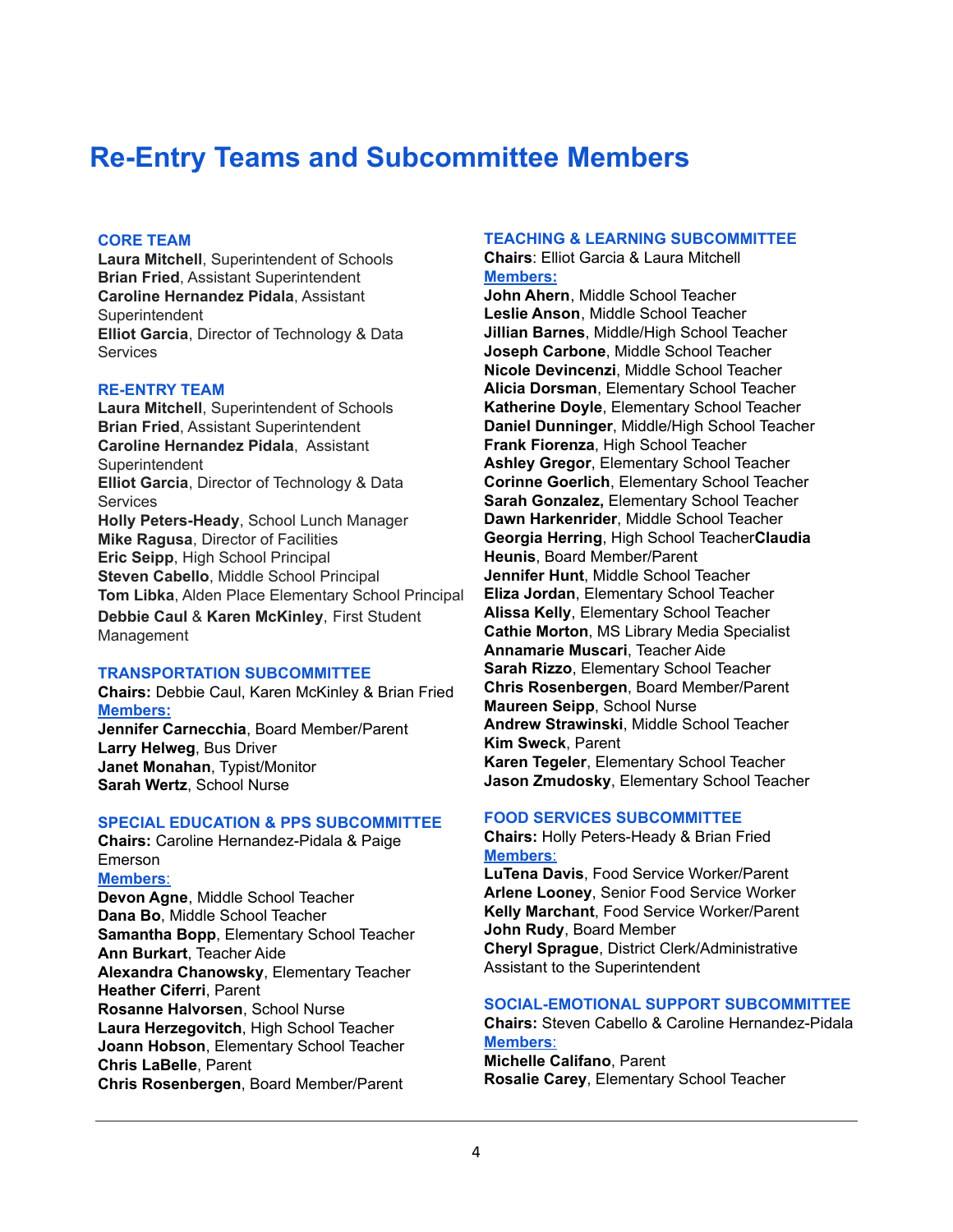**Trisha Redl**, Teaching Assistant **Kristen Stuart**, Elementary School Teacher **Michelle Trapani**, Elementary School Teacher **Colleen Wilber**, High School Teacher

#### **ATHLETICS & EXTRACURRICULAR ACTIVITIES SUBCOMMITTEE**

**Chairs**: Caroline Hernandez-Pidala & Eric Seipp **Members:**

**Jeffrey Barnes**, Middle/High School Teacher **Joseph Carbone**, Middle School Teacher **Robert Gehlhoff**, High School Teacher **William Blayney**, High School Teacher **Alfred Hammell**, Athletic Director/Dean of Students **Jessica Gilmour**, Middle/High School Teacher **Darren Sullivan**, High School Teacher **Jennifer Tibbetts**, Middle/High School Teacher **Paul Tobin**, Board Member/Parent **Dawn Tompkins**, Parent **Kerry Weller**, Parent

**Tom Chanowsky**, High School Guidance Counselor **Michelle Cring**, High School Teacher **Della Ferreri**, High/Middle School Teacher **Alejandra Godoy**, Elementary School Teacher **Charlene Hartley**, Teacher Aide **Ronni Jarvis**, Parent **Kelly Mahoney**, Middle School Guidance Counselor **Jennifer Obrizok**, Middle School Psychologist **Nicholas Porta**, HIgh School Teacher **Lauren Prince**, High School Guidance Counselor **Laura Roberts**, High School Library Media Specialist **Mariah Stafford**, Elementary School Teacher **Heidi Tucci**, Elementary/Middle School Teacher **Dawn Zamborsky**, Parent **Juliana Zengen**, School Nurse

#### **SUBCOMMITTEE SUPPORT**

**Facilities Technology** Health & Safety Public Relations & Communication **Staffing** 

Special thanks to Mr. Michael Ragusa, Director of Facilities, for being a constant presence and support for *each of the subcommittees!*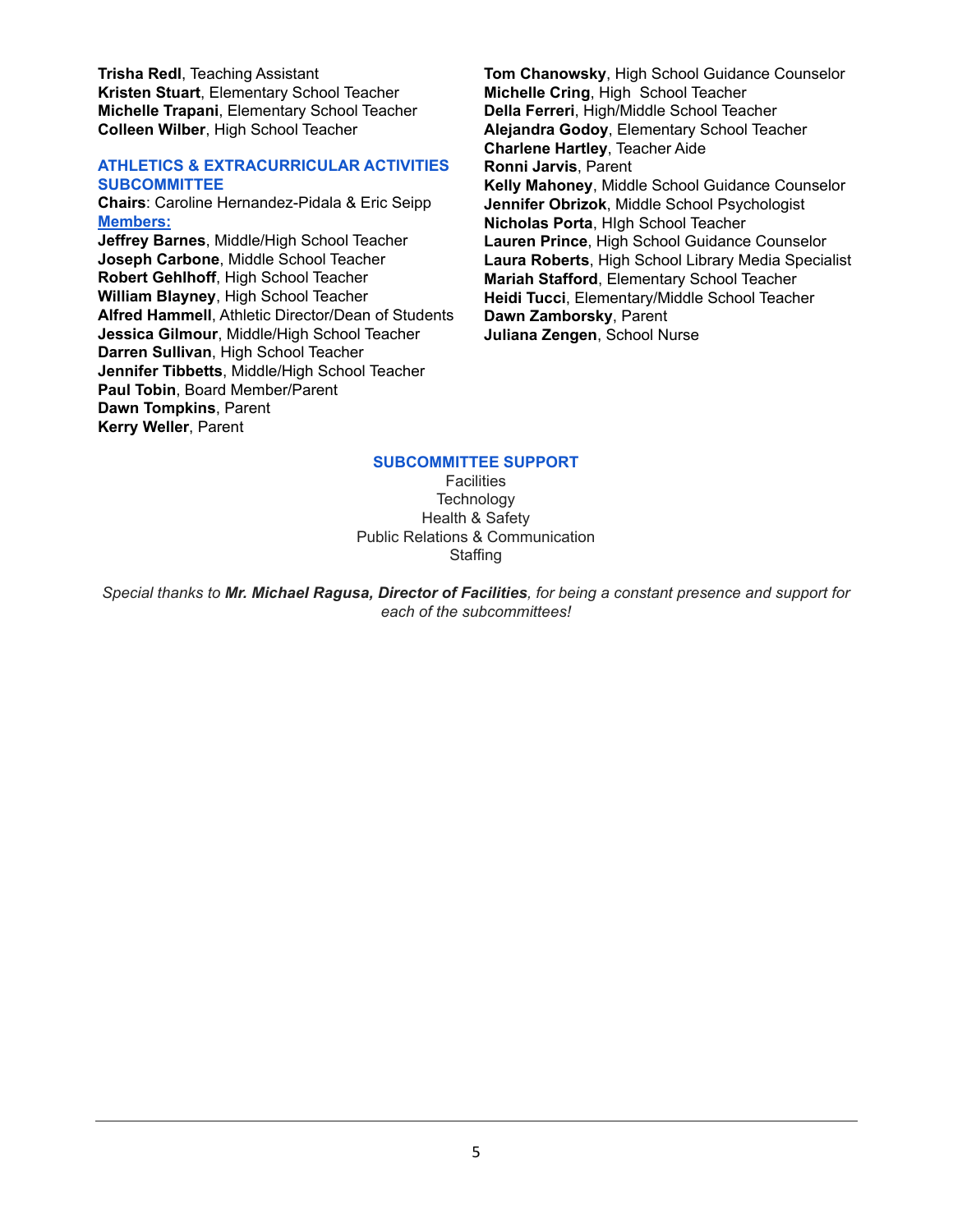# **Timeline: June 16 - July 31, 2020**

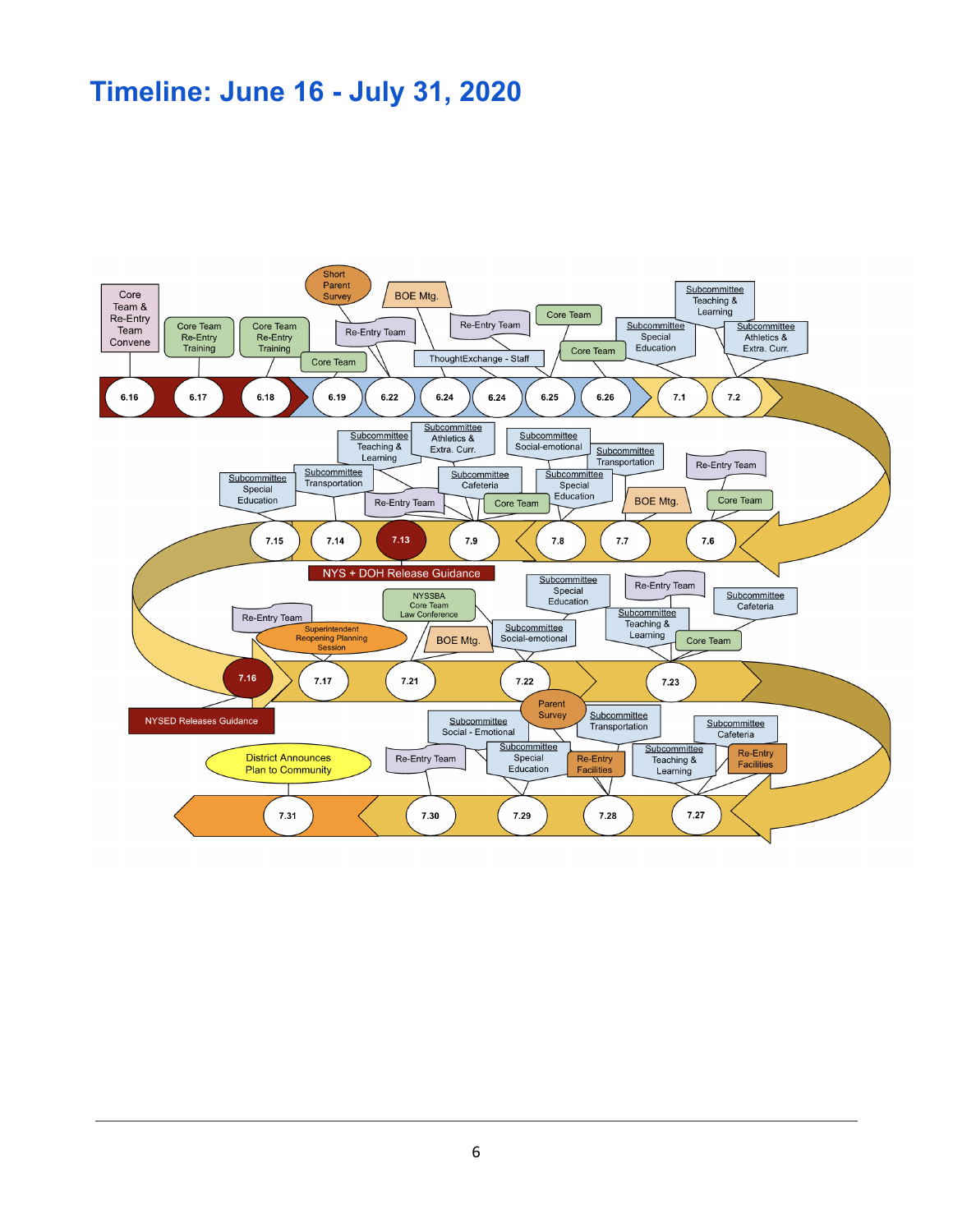# **Introduction**

At Millbrook CSD our primary commitment is to the students and families we serve. Our priority must be keeping them safe. In order to do this we will be working with our local department of health (Dutchess County Department of Behavioral and Community Health), NYS Department of Health, Centers for Disease Control and Prevention (CDC), and the Millbrook Community to implement procedures to keep us all safe and learning. We understand that conditions and information will evolve and our document will be revised as needed.

The areas outlined in this plan represent the myriad considerations Millbrook CSD will address to reopen schools safely and to sustain their safe operations. It is important to note that our plan retains a strong focus on academic instruction to enhance student performance and to address learning needs of our student populations. An emphasis on the social-emotional needs of our students is a priority and therefore have addressed this within our plan.

This plan includes procedures that will be followed in the following schools:

*Elm Drive Elementary School- 845.677.422[5](https://ny50000204.schoolwires.net/site/Default.aspx?PageID=15) <https://ny50000204.schoolwires.net/site/Default.aspx?PageID=15>*

*Alden Place Elementary School- 845.677.4220 <https://ny50000204.schoolwires.net/Page/13>*

*Millbrook Middle School- 845.677.4210 <https://ny50000204.schoolwires.net/Page/11>*

*Millbrook High School- 845.677.2510 <https://ny50000204.schoolwires.net/Page/9>*

To be clear, the health and safety of our students, our staff, and their families is our top priority. We have developed a plan that intends to insure that students and employees feel comfortable and safe returning to school campuses. Our reopening plan incorporates recommendations and guidance from the Centers for Disease Control and [Prevention](https://www.cdc.gov/coronavirus/2019-ncov/community/schools-childcare/index.html) (CDC), the New York State [Department](https://www.governor.ny.gov/sites/governor.ny.gov/files/atoms/files/Pre-K_to_Grade_12_Schools_MasterGuidence.pdf) of Health (NYSDOH) and the New York State [Education](http://www.nysed.gov/news/2020/state-education-department-issues-guidance-reopen-new-york-state-schools) [Department \(NYSED\).](http://www.nysed.gov/news/2020/state-education-department-issues-guidance-reopen-new-york-state-schools)

It is possible that we may need to pivot between three scenarios, in-person, hybrid and remote learning, throughout the year due to recommendations and guidance from our partnering agencies, and stay-at-home orders from the Governor. The level of infection, the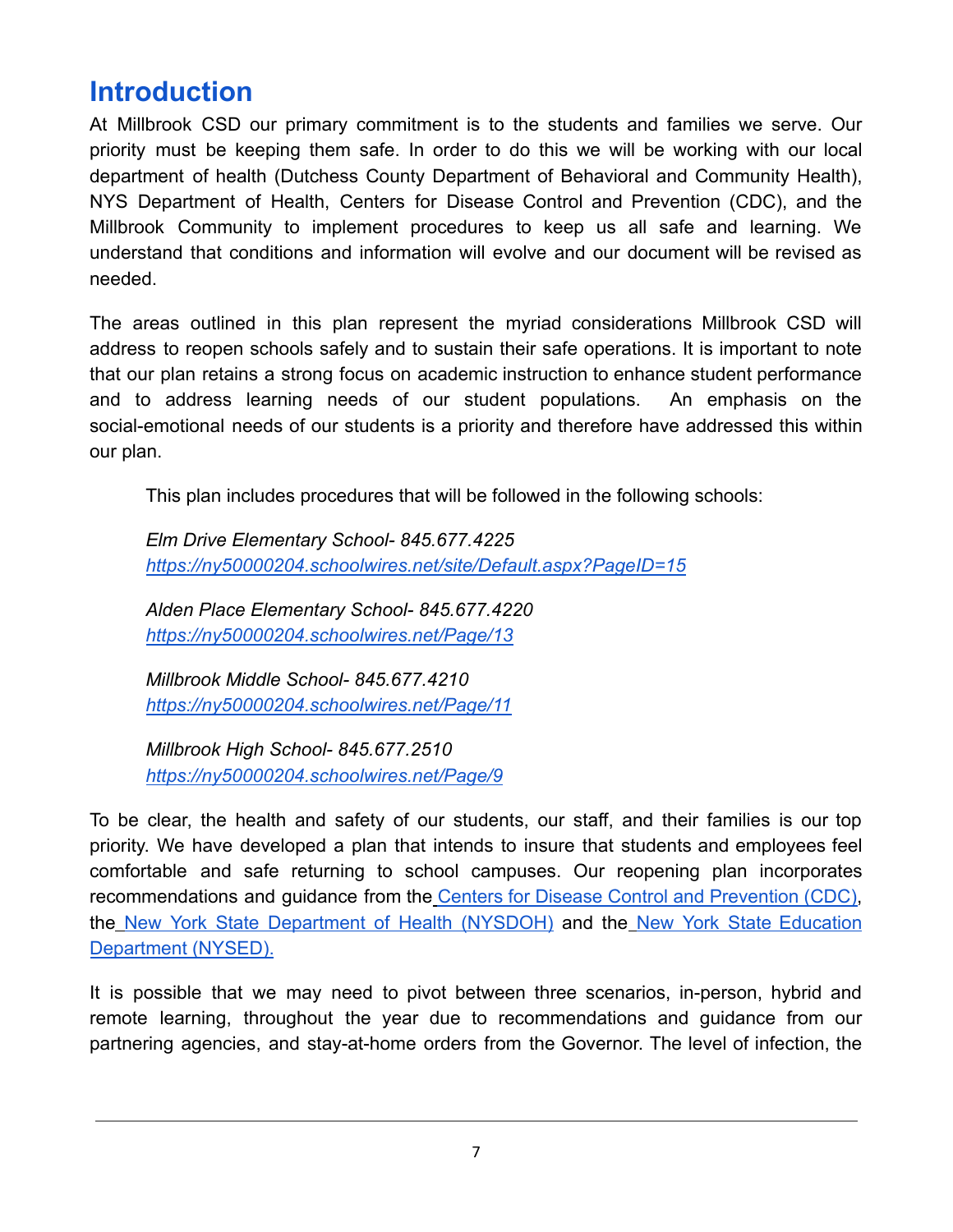spread of the virus and response to the disease in our community will be at the forefront of decision making as we move to open our schools.

Superintendent Mitchell will serve as the district's COVID-19 Coordinator. She will serve as a central contact for schools and stakeholders, families, staff and other school community members and will ensure the district is in compliance and following the best practices per state and federal guidelines.

Of course, as with every plan being developed throughout New York State, this document is fluid and will change as necessary based on guidance from the state, CDC, and NYSED and in consideration of our families and our staff. We strongly believe the services described throughout this plan are in the best interests of our students, families, staff, and community.

## **Millbrook CSD COVID-19 Code for Students & Staff**

The Millbrook CSD recognizes the commitment and responsibility we collectively have to ensure the safety of our staff and students.

In the spirit of mutual cooperation and the support necessary to make our reopening successful we are asking everyone to comply with the following:

- **WE WILL** follow all safety protocols
- **WE WILL** wear masks and any PPE required
- **WE WILL** promise to actively practice social (physical) distance as much as possible
- **WE WILL** review our health every day before school/work which includes monitoring our temperature and being aware of any signs/symptoms of COVID-19
- **WE WILL** stay home from school or work if we are sick
- **WE WILL** maintain our personal belongings, work space and school setting in an orderly way so cleaning and disinfection can be performed daily as required.
- **WE WILL** use our own supplies; sharing of supplies and food is not permitted at this time
- **WE WILL** maintain personal hygiene including frequently washing our hands
- **WE WILL** notify our school nurse, health care provider and Department of Health if we test positive for COVID-19
- **● WE WILL remain #MillbrookStrong**

# **Communication/Family and Community Engagement**

To help inform our reopening plan, the Millbrook CSD has sought feedback and input from stakeholders, including administrators, faculty, staff, students, parents/guardians of students,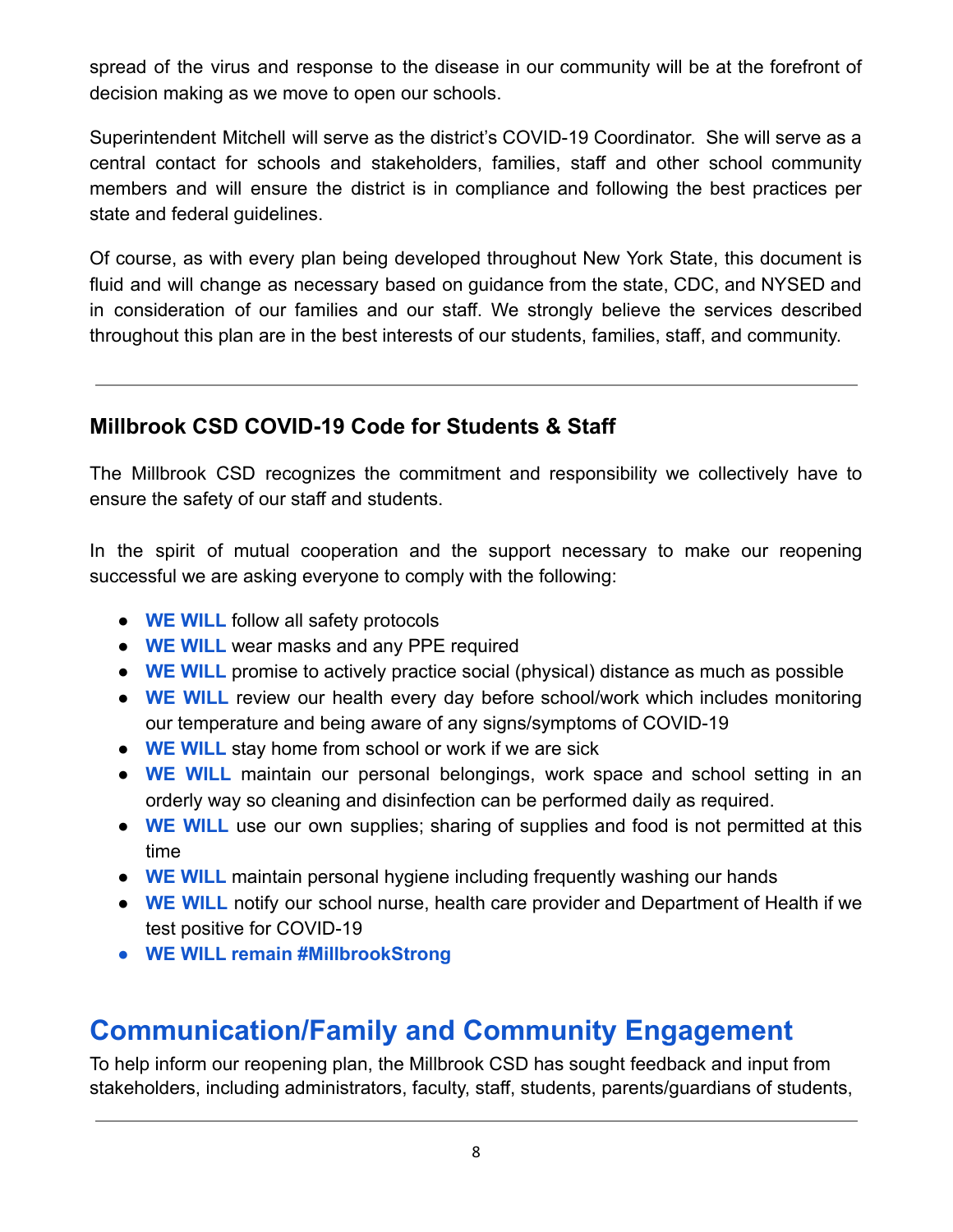local health department officials and health care providers, employee unions and community groups. Engagement efforts included online surveys, virtual meetings, and one-on-one conversations.

The district remains committed to communicating all elements of this Re-Entry Plan to students, parents and guardians, staff and visitors. The plan is available to all stakeholders via the District [website,](https://sites.google.com/millbrookcsd.org/covidreentry/home) and will be updated throughout the school year, as necessary, to respond to local circumstances.

As part of its planning for the reopening of schools and the new academic year, the district has developed a plan for communicating all necessary information to district staff, students, parents/guardians, visitors and education partners and vendors. The district will use its existing communication modes – including Blackboard, District website, Twitter, and email – as well as appropriate signage and training opportunities to support the dissemination of consistent messaging regarding new protocols and procedures, expectations, requirements and options related to school Millbrook CSD Communication Goals:

- To encourage all students, faculty, staff, and visitors through verbal and written communication (e.g., signage) to adhere to NYSED, CDC, and DOH guidance regarding the use of acceptable face coverings - a face mask covering the nose and mouth, when a social distance cannot be maintained.
- To provide students with training particularly regarding the use of masks, hand sanitation, social distancing and respiratory hygiene.
- To provide regular updates about health and safety, scheduling, and all other information faculty, staff and families should be aware of.
- To provide information to families through a wide array of platforms including mail, email, telephone calls, text messaging, social media and website postings.
- To provide information on how families can access technology and receive technical support to assist with utilization and maintenance of equipment.

Millbrook CSD developed communication materials accordingly, including the creation of sample messages/letters for COVID-19 cases or potential cases for various school audiences. We will utilize communication methods used by the district to inform the school community. The district will provide communications in the languages spoken at home among families and written plans will be accessible to those with visual and/or hearing impairments. Information will be dispersed in a variety of platforms that include:

- District website
- Call list/Blackboard Notification
- Email blast
- Online training
- Correspondence (letters) to homes
- Social media accounts used by district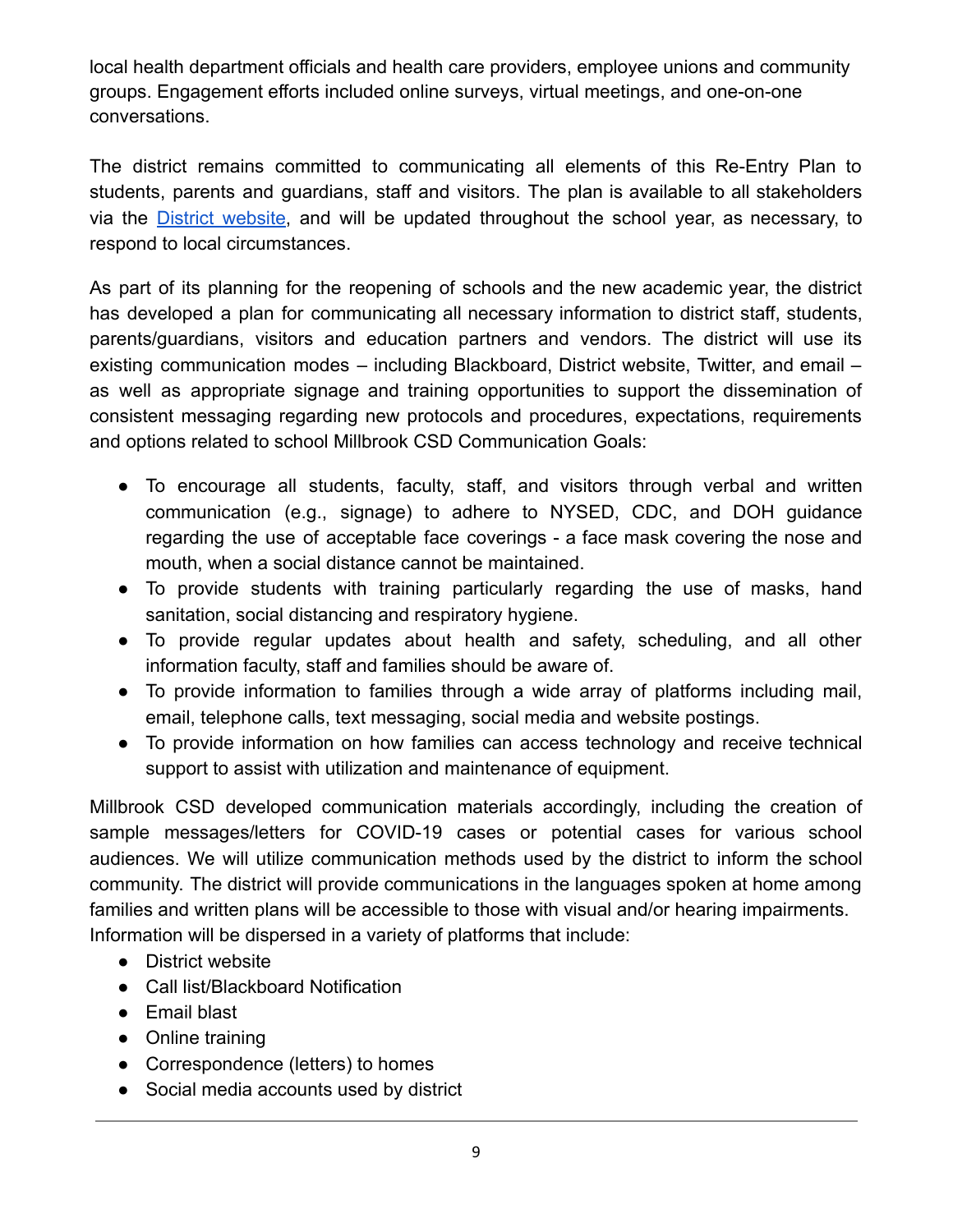● Town Hall Meetings (Zoom, WebEx, Google Classroom, etc.)

Clear messaging will be prepared and consistently communicated before re-entry, on the first day, during the first week, throughout the first month, and continuously throughout the year. Minimum monthly communication will provide information on the following topics:

- Who to contact with questions, concerns or suggestions. Empower people to make a positive difference and communicate the expectation for them to do so.
- The facts as we currently know them (NYSDOH, CDC).
- The importance of social distancing, monitoring symptoms of COVID-19 and when to stay home.
- Set protocols for entrance (screening) and the review process for staff calling in sick. Constant reminders for staff to stay home if they feel sick.
- Encourage and implement social distancing in bathrooms, break rooms, hallways, etc. Installing social distancing markers on the floors, etc.
- Practice proper hand hygiene. Staff is allowed to use hand sanitizer, but hand washing with soap and water for at least 20 seconds is still more effective. Hand sanitizer works best on clean hands.
- Encourage and practice proper respiratory etiquette (i.e., coughing or sneezing into your elbow if a tissue is not available).
- Encouraging personal responsibility for yourself and your work area.
- Educating the school community on district policies/procedures, including how to properly wear and dispose of a face mask/respirator.

# **Health and Safety**

The health and safety of our students, our staff and their families is our top priority. We want students and employees to feel comfortable and safe returning to school campuses. Our reopening plan incorporates recommendations and guidance from the [Centers for Disease](https://www.cdc.gov/coronavirus/2019-ncov/community/schools-childcare/index.html) [Control and Prevention \(CDC\),](https://www.cdc.gov/coronavirus/2019-ncov/community/schools-childcare/index.html) the [New York State Department](https://www.governor.ny.gov/sites/governor.ny.gov/files/atoms/files/Pre-K_to_Grade_12_Schools_MasterGuidence.pdf) of Health (NYSDOH) and th[e](http://www.nysed.gov/news/2020/state-education-department-issues-guidance-reopen-new-york-state-schools) [New York State Education Department \(NYSED\).](http://www.nysed.gov/news/2020/state-education-department-issues-guidance-reopen-new-york-state-schools)

The following protocols and procedures will be in place in all district schools for the 2020-21 school year should in-person schooling resume. Anyone with questions or concerns should contact our COVID-19 Safety Coordinator at laura.mitchell@millbrookcsd.org or *845.677.4200, x1100.*

For more information about how health and safety protocols and training will be communicated to students, families and staff members, visit the *[Communication/Family](https://sites.google.com/millbrookcsd.org/covidreentry/home) and [Community Engagement section](https://sites.google.com/millbrookcsd.org/covidreentry/home)* of our reopening plan.

To ensure employees and students comply with communication requirements, Millbrook CSD will: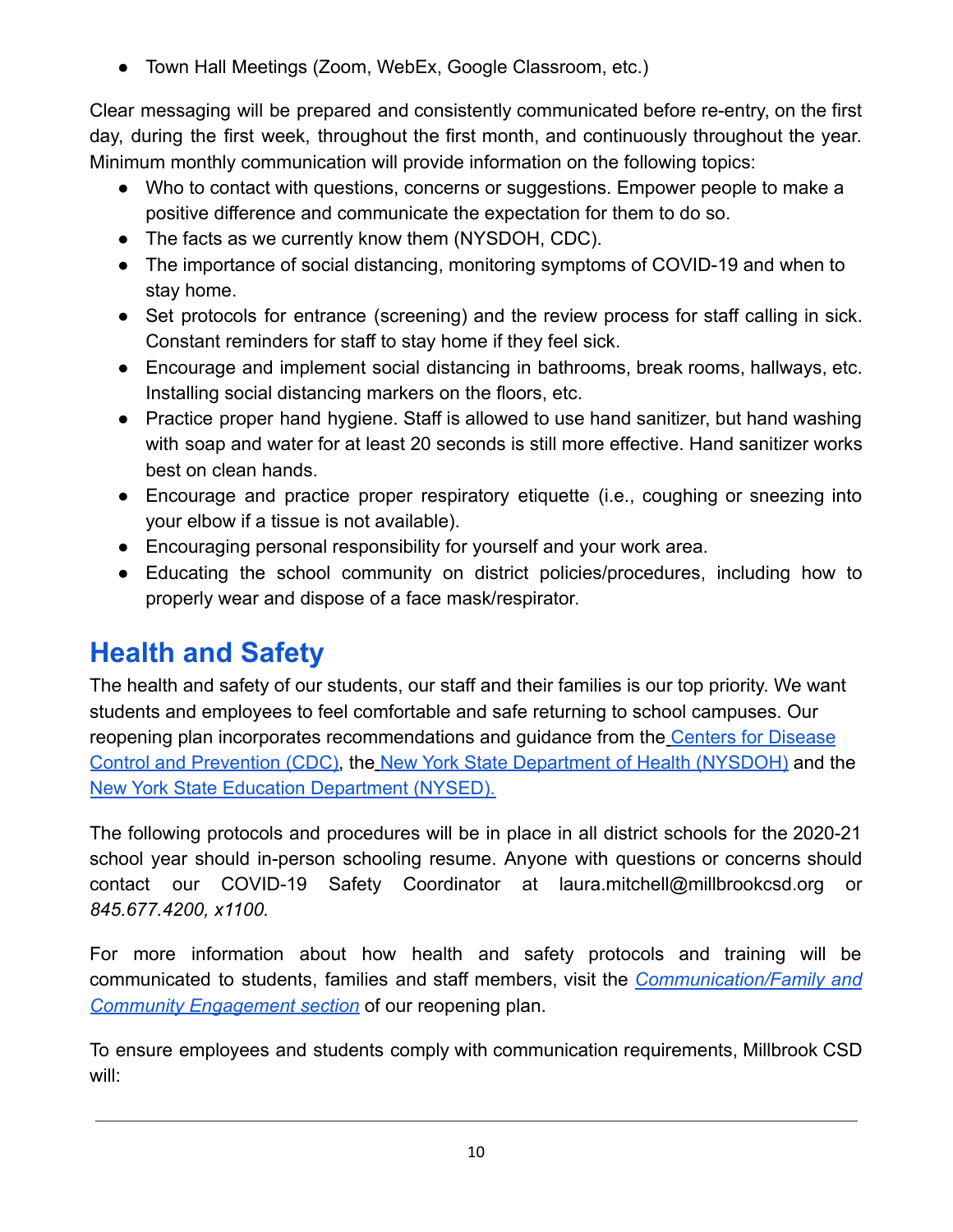- Post signage throughout the buildings to remind personnel to adhere to proper hygiene, social distancing rules, appropriate use of PPE, and cleaning/disinfecting protocols.
- Establish a communication plan for employees, visitors, and parents/guardians with a consistent means to provide updated information. This will be accomplished through one or more of the following methods:
	- Website;
	- Email;
	- Social media;
	- Print copy mailings;
	- Voice and/or video messaging; and/or
	- Traditional media outlets.
- Maintain a continuous log of every person, including staff, workers, and visitors, who may have close contact with other individuals at the work site, school, or area; excluding deliveries that are performed with appropriate PPE or through contactless means.
- If a worker or staff member tests positive for COVID-19, the school district must immediately notify state and local health departments and cooperate with contact tracing efforts, including notification of potential contacts, such as workers or visitors who had close contact with the individual, while maintaining confidentiality required by state and federal law and regulations.
- There are groups identified by the CDC who are at an increased risk for COVID-19. MCSD will work with staff who may require accommodations.
- For students who are medically fragile, it is important for parents/guardians to work with their child's healthcare providers so that an informed decision can be made on how best to meet the child's needs at school while protecting their health and safety. Planning and coordination will include school health and educational personnel.

## **Facility Entry**

- Where feasible, entry and egress in and out of all buildings will be limited to two locations per building (parent drop off and bus drop off). A single point of entry and egress will be utilized when possible and cross traffic will be minimized with training and careful monitoring. All entry to the buildings will occur through an entrance to a check-in point at a security/screening station.
- A face covering must be worn by all individuals, students, staff, and visitors on Millbrook CSD property when social distancing cannot be maintained, and in public areas at all times such as hallways and bathrooms (unless an individual is unable to medically tolerate a face covering).
- Proper face coverings include, but are not limited to, surgical masks, cloth masks, balaclavas or bandanas and must completely cover each individual's mouth and nose.
- A plastic face shield alone is not an acceptable face covering.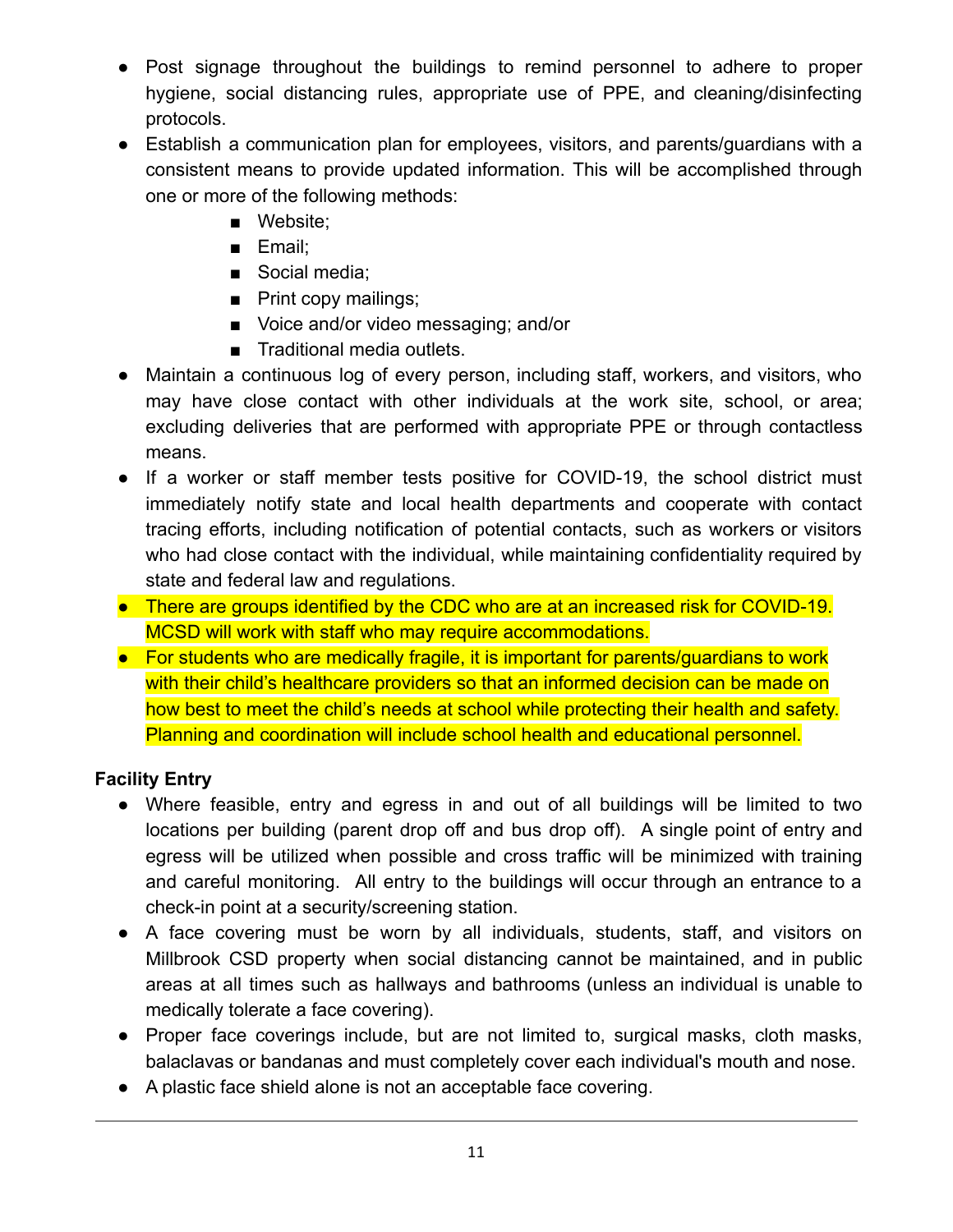● All individuals should utilize their own acceptable face coverings; however, face coverings will be provided by Millbrook CSD daily, as needed.

## **Daily Health Screening**

- Prior to entering all Millbrook CSD locations, individuals must complete a medical screening questionnaire to screen staff daily (and students periodically) consistent with the Interim Department of Health Guidance dated July 13, 2020 [1], to answer whether:
	- $\circ$  The individual has knowingly been in close or proximate contact in the past 14 days with anyone who has tested positive through a diagnostic test for COVID-19 or who has or had symptoms of COVID-19;
	- The individual tested positive through a diagnostic test for COVID-19 in the past 14 days;.
	- The individual has experienced any symptoms of COVID-19, including a temperature of greater than 100.0°F, in the past 14 days; and/or
	- Whether the individual has traveled internationally, or from a state with widespread community transmission of COVID-19 per the New York State Travel Advisory in the past 14 days.

[1] To provide students with training particularly regarding the use of masks, hand sanitation, social distancing and respiratory hygiene.

Note: Refer to CDC quidance on "Symptoms of [Coronavirus](https://www.cdc.gov/coronavirus/2019-ncov/symptoms-testing/symptoms.html)" for the most up to date information on symptoms associated with COVID-19.

Parents and students will also be made aware that the manifestation of COVID-19 in children, although similar, is not always the same as that for adults. Children may be less likely to present with fever as an initial symptom, and may only have gastrointestinal tract symptoms, which should be taken into consideration during the screening process. Reminders will also be sent out periodically to parents/guardians that students may not attend school if they have had a temperature of greater than 100.0°F at any time in the past 14 days, even if a fever-reducing medication was administered and the student no longer has a fever.

- Use this [questionnaire](https://forms.gle/Cow8UyS2PPMEfunP7) through the Millbrook CSD website to determine eligibility for entry to the school building.
- Although filing of the health survey is preferred to be done online, paper copies of the questionnaire for visitors will be available at check-in stations.
- Staff will be required to monitor their own temperatures prior to arrival on campus and throughout the day. Anyone whose symptoms response changes from a NO to YES during the day, must contact their supervisor immediately and await further instruction.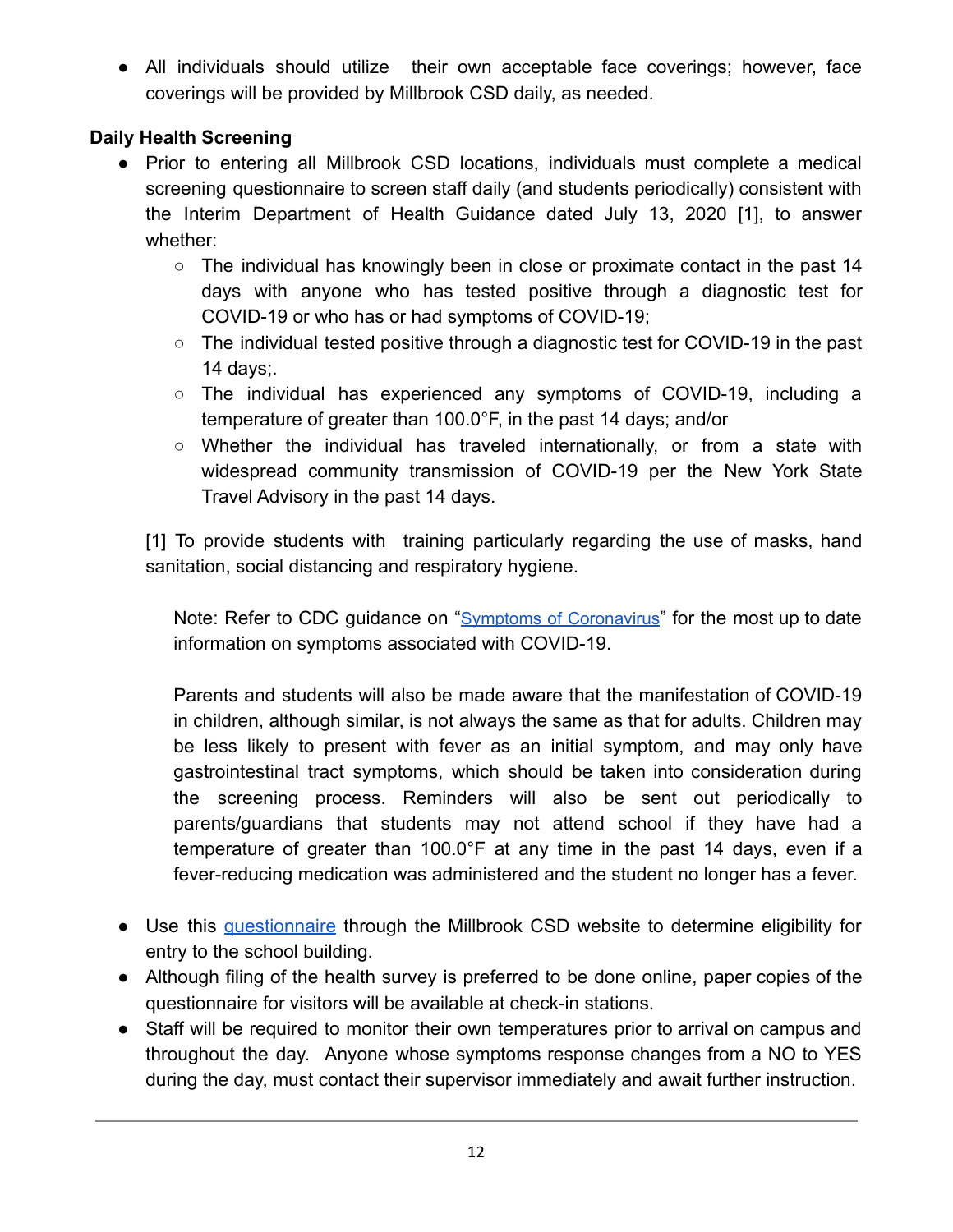- Students and visitors will be screened for temperature at arrival.
	- Parents are encouraged to monitor for temperatures and symptoms prior to sending their child on a bus; however, students will be screened at arrival for temperatures of greater than 100 degrees Fahrenheit.
	- Visitors will have their temperatures taken upon arrival.
- All staff must sign in and out of each building with the security desk *each* time they enter and exit the building to the extent required by guidance and subject to Article 14 of the Civil Service Law, to the extent applicable.
- Students without fevers/symptoms will be signed-in and able to report to class. Students who present with fevers or other symptoms of COVID-19 will be sent to the health office for evaluation, to be released to their parent/guardian with follow-up instructions to contact their healthcare providers when required or deemed appropriate by the school nurse or school district physician, in consultation with the local health department as needed.
- For multiple individuals entering the building simultaneously, they will be required to stand at the marked-out locations on the floor, maintaining social distance until they can be signed in and screened.
- Lines will be created where individuals can enter the facility when in-person screening is utilized.
	- Multiple lines and entrances will be coordinated, if needed to reduce crowding.
	- Markings (whether in tape or otherwise) will be placed on the ground to indicate six (6) foot lengths to provide for greater social distancing for individuals while in line.
- Individuals who have been identified, cleared through the medical screening, and are wearing proper face coverings, will be granted access to the building.
- Should a person fail the medical screening, specific procedures should be followed. Please reference the Suspect or Confirmed COVID-19 Case section for guidance.

#### **Social Distancing**

- All individuals on Millbrook CSD premises must maintain social distancing and face covering when social distancing cannot be maintained.
- Proper social distancing is defined as a six (6) foot separation between individuals. When social distancing is practiced, such as in an isolated office or large meeting space, the individuals may remove their face covering. However, in common areas, such as hallways or restrooms, the face covering must be worn.
- Ensure six (6) foot distance between personnel, unless safety or core function of the work activity requires a shorter distance. Any time personnel are less than six (6) feet apart from one another, personnel must wear acceptable face coverings.
- Tightly confined spaces will be occupied by only one individual at a time, unless all occupants are wearing face coverings. If an area is occupied by more than one person, keep occupancy under 50% of maximum capacity.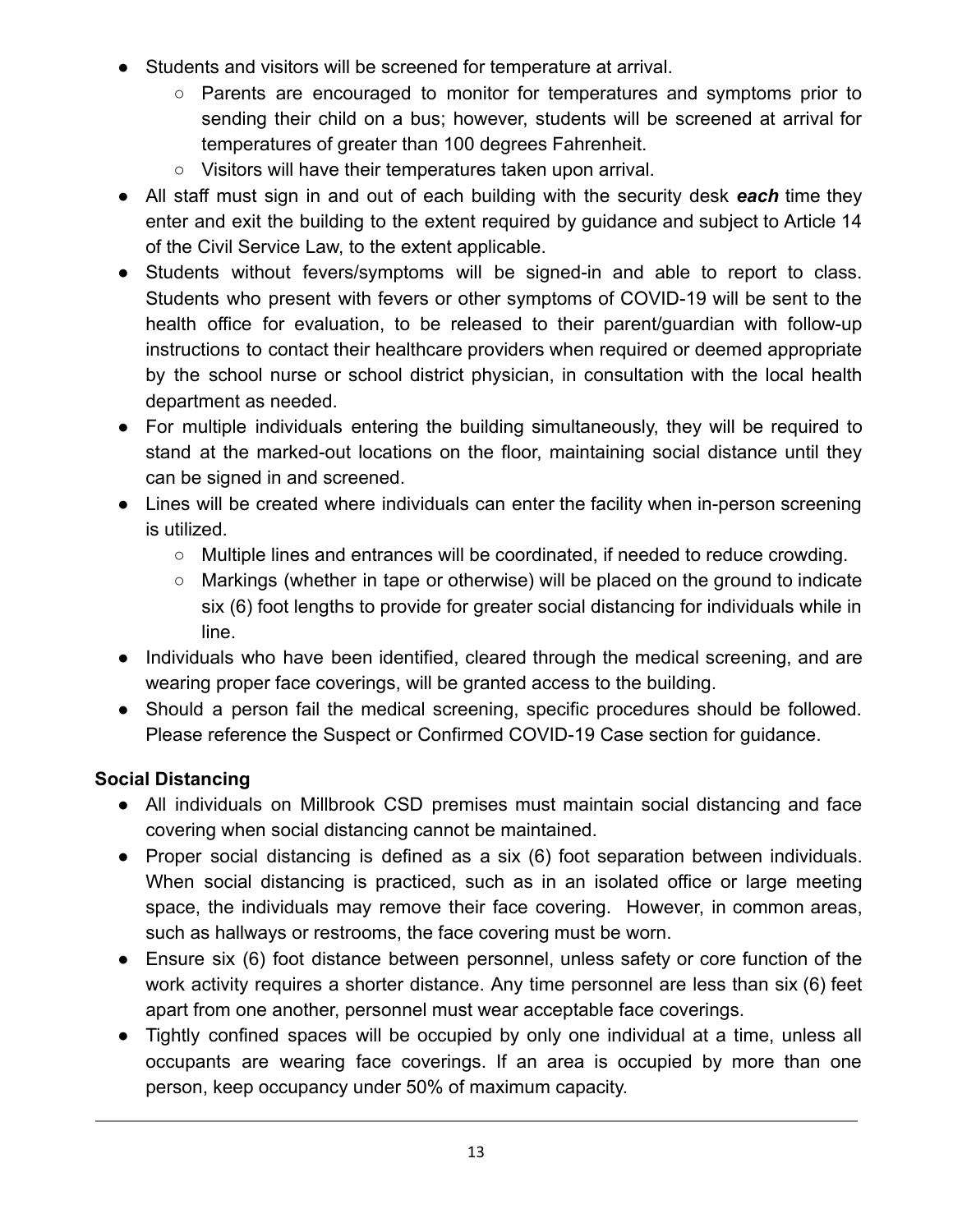- Social distance separation will be using tape or signs that denote six (6) feet of spacing in commonly used and other applicable areas on the site (e.g., clock in/out stations, health screening stations, reception areas).
- In-person gatherings will be limited as much as possible, and tele- or video-conferencing will be considered as options. Essential in-person gatherings, such as meetings, will be held in open, well-ventilated spaces with appropriate social distancing among participants.
- Designated areas for pick-ups and deliveries will be established, limiting contact to the extent possible.

#### **Personal Hygiene**

Hand washing - Students and staff must practice good hand hygiene to help reduce the spread of COVID-19. We will provide training for proper hand hygiene.

- Hand hygiene includes:
	- Signage encouraging hand washing and correct techniques:
	- Traditional hand washing (with soap and warm water, lathering for a minimum of 20 seconds), which is the preferred method. This can be accomplished by singing or humming the happy birthday song twice;
	- $\circ$  Adequate facilities and supplies for hand washing including soap and water;
	- Use of paper towels or touch-free paper towel dispensers where feasible (hand dryers are not recommended as they can aerosolize germs);
	- Use of no-touch/foot pedal trash can where feasible;
	- Flexibility in the day to encourage frequent hand washing.
- Students and staff should wash hands as follows
	- Upon entering the building and classrooms;
	- After sharing objects or surfaces;
	- Before and after snacks and lunch;
	- After using the bathroom;
	- After helping a student with toileting;
	- After sneezing, wiping, or blowing nose or coughing into hands;
	- Anytime hands are visibly soiled:
	- When handwashing is not available use a hand sanitizer;
- Hand Sanitizer At times when hand washing is not available students and staff may use a hand sanitizer. In order for the sanitizer to be effective it must contain a minimum of 60% ethanol or 70% isopropyl alcohol. It should be noted the sanitizers are flammable and students must be monitored and supervised when using these. Using hand sanitizers should include:
	- Signage should be placed near sanitizer dispensers indicating soiled hands should be washed with soap and water;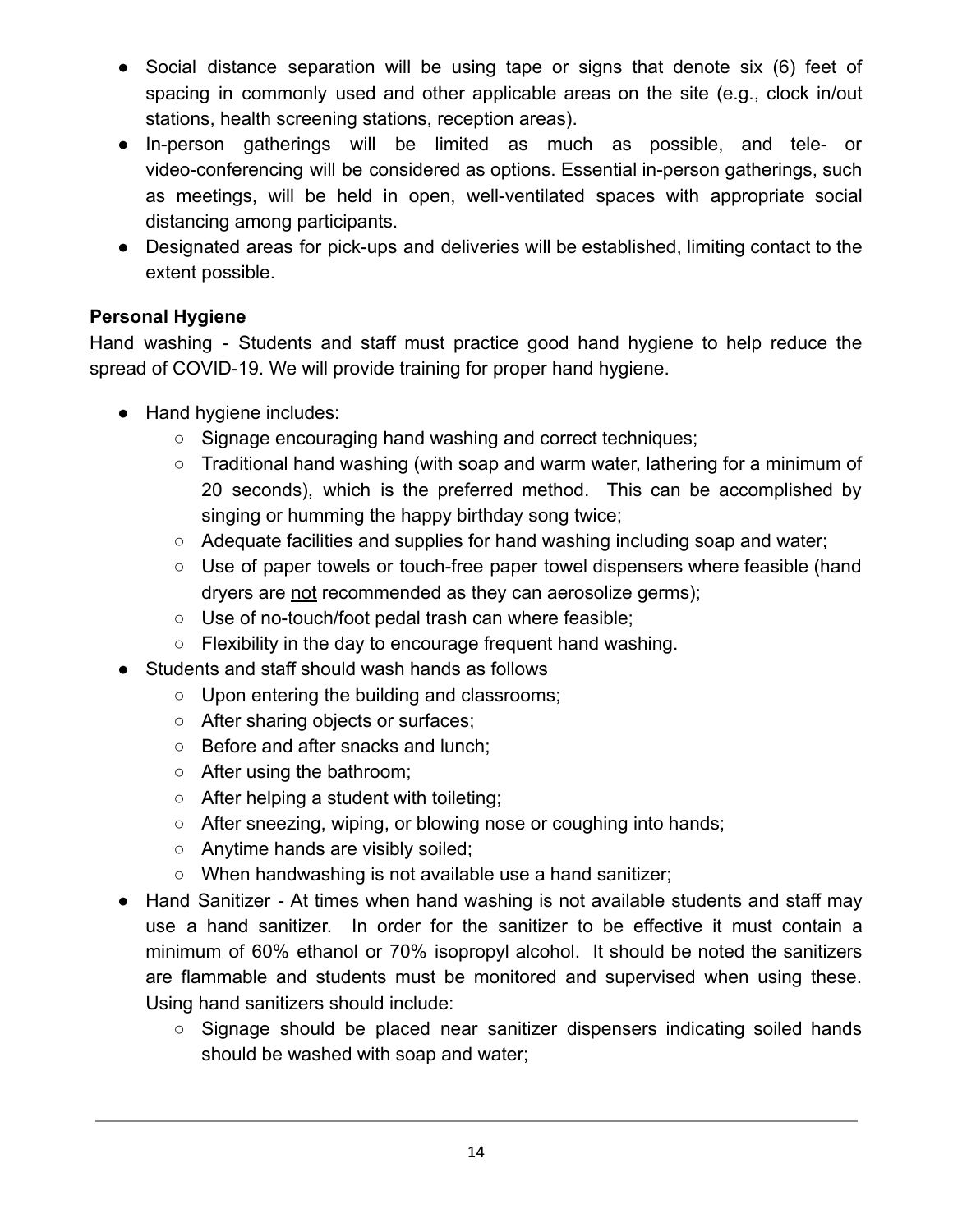○ Placement of sanitizer dispensers should be located near entrances and throughout common areas.

## **Visitor and Vendor Practices**

No outside visitors or volunteers will be allowed on school campuses, except for the safety and well-being of students. Parents/guardians will report to the front entrance and not go beyond such front entrance unless it is necessary for the safety or well-being of their child. They will be health-screened upon entry to the building. Essential visitors to facilities and parent/guardian visitors will be required to wear face coverings and will have restricted access to our school buildings.

## **Visitors**

- All visitors must be wearing proper face covering prior to entering any building and it must be worn at all times when a six (6) foot social distance cannot be maintained.
- All visitors check in for temperature screening and to fill out the COVID-19 CHECK-IN SCREENING which can be found by the [questionnaire](https://forms.gle/Cow8UyS2PPMEfunP7) link.
- No visitor should enter a building unless necessary. All meetings should be held outside or via virtual meetings when possible.
- All visitors must sign in and out at the main entrance of each building stating their destination at that building for contact tracing. When possible, all visitors should be accompanied by a staff member.
- Should a visitor become ill while on campus, they must alert the staff member they are visiting to report the issue and then immediately seek medical attention.
- At the end of each day, the receptionist/designee must scan the sign-in/out documents and send them individually to: DailyAttendanceLog@millbrookcsd.org. Each document must be named indicating the location and date, following this format: **LOCATIONMMDDYYYY.pdf.**

## **Vendors**

- All vendors must be wearing proper face covering prior to entering any building and it must be worn at all times when six (6) foot social distance cannot be maintained.
- All vendors must check in for temperature screening and fill out the COVID-19 CHECK-IN SCREENING which can be found by the [questionnaire](https://forms.gle/Cow8UyS2PPMEfunP7) link.
- No vendor should enter a building unless necessary for completion of their job. All meetings should be held outside or via virtually when possible.
- All vendors must sign in and out at the main entrance of each building stating their destination at that building for contact tracing. When possible, all visitors should be accompanied by a staff member.
- Should a vendor become ill while on campus, they must alert the staff member they're visiting to report the issue and then immediately seek medical attention.
- At the end of each day, the receptionist/designee must scan the sign-in/out documents and send them individually to: DailyAttendanceLog@millbrookcsd.org. Each document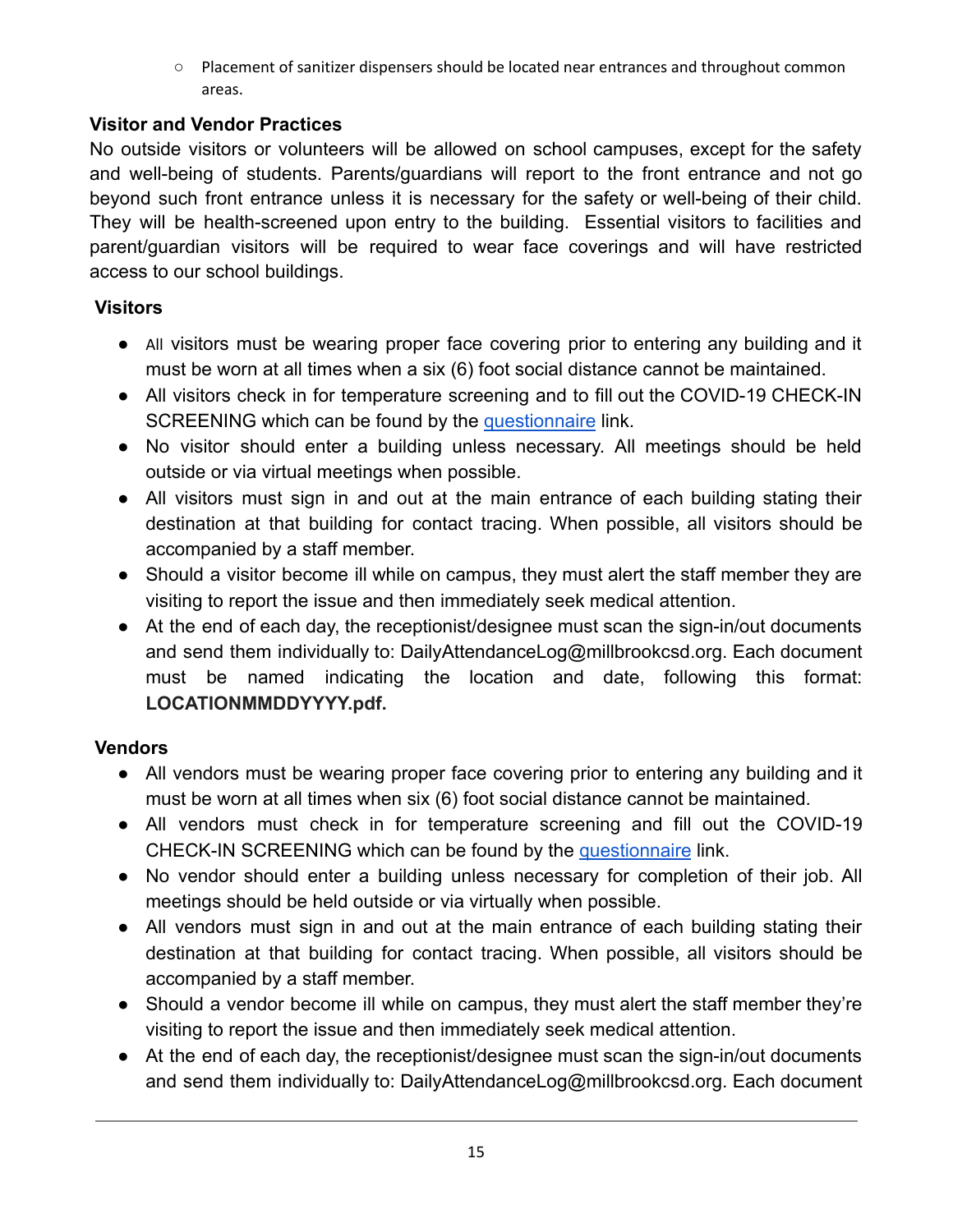must be named indicating the location and date, following this format: **LOCATIONMMDDYYYY.pdf.**

### **Training**

Millbrook CSD will train all personnel on new protocols and frequently communicate safety guidelines. Training on the precautions listed below will be conducted either remotely or in person. Social distancing and face coverings will be required for all participants if training is conducted in person. Training material is designed to be easy to understand and available in the appropriate language and literacy level for all workers.

Millbrook CSD will ensure all students are taught or trained how to follow new COVID-19 protocols safely and correctly, including but not limited to hand hygiene, proper face covering wearing, social distancing, and respiratory hygiene. Additional training will be provided in:

- Prevention of disease spreads by staying home when they are sick.
- Proper respiratory etiquette, including covering coughs and sneezes.
- Avoiding the use of communal objects. If communal objects must be used, provide information on proper disinfection procedures between use. Examples of communal objects include, but are not limited to, other workers' phones, desks, offices, computers or other devices, other work tools and equipment.
- Provide employees and students with up-to-date education and training on COVID-19.
- Risk factors and protective behaviors (i.e., cough etiquette and care of PPE).

#### <https://www.cdc.gov/coronavirus/2019-ncov/community/schools-childcare/schools.html>

#### **Training for Screeners**

Millbrook CSD will identify individuals familiar with CDC, OSHA protocols, and DOH guidelines in each building who will be a trained screener. Screeners will wear appropriate employer-provided PPE, including at a minimum, a face covering, a face shield, and gloves. If social distancing or barrier/partition controls cannot be implemented during screening, PPE should be used when within six (6) feet of a student.

## **Training Topics for all Staff and Substitutes**

- Proper hand washing: proper hand hygiene. Promote frequent and thorough hand washing by providing employees, the school community, and visitors with a place to wash their hands. If soap and running water are not immediately available, provide alcohol-based hand rubs containing at least 60% ethanol or 70% isopropyl alcohol. Provide training on proper handwashing and hand sanitizer use <https://www.cdc.gov/handwashing/when-how-handwashing.html>
	- [Hand washing video](https://youtu.be/3PmVJQUCm4E)
- Proper cough and sneeze etiquette
- Social Distancing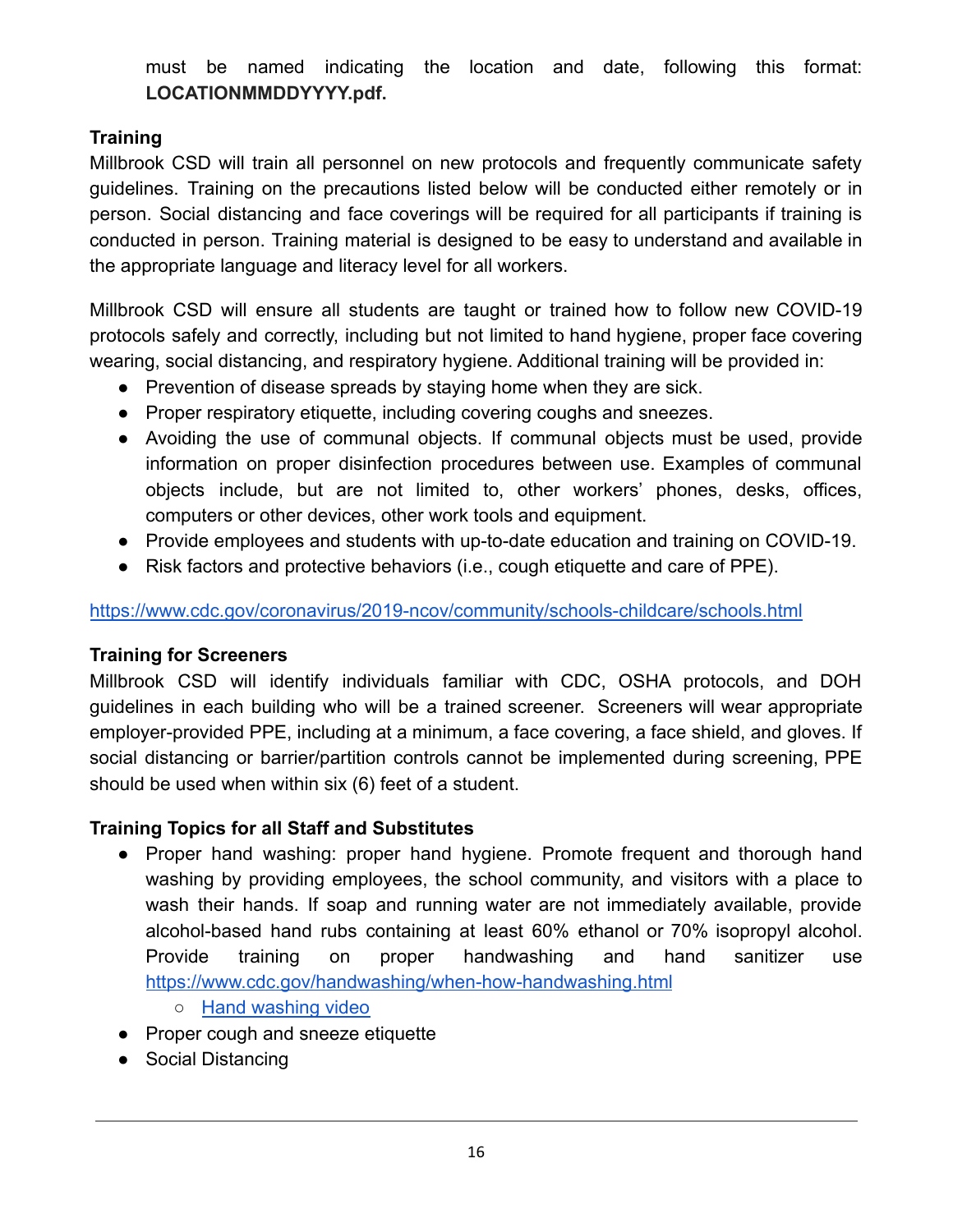○ Provide training for faculty/staff on how to address close contact interactions with students as part of every day job tasks.

<https://www.cdc.gov/coronavirus/2019-ncov/prevent-getting-sick/social-distancing.html>

- Operating procedures (various by building)
	- Entrance into the building
	- Cleaning procedures
	- Sick child pick up
	- Staff who are sick or suspected to be sick

<https://www.cdc.gov/coronavirus/2019-ncov/if-you-are-sick/steps-when-sick.html>

- Proper cleaning techniques
	- Cleaning and disinfecting

<https://www.cdc.gov/coronavirus/2019-ncov/community/clean-disinfect/index.html>

● Reopening Guidance for Cleaning and Disinfecting Public Spaces, Workplaces, Businesses, Schools, and Homes

<https://www.cdc.gov/coronavirus/2019-ncov/community/reopen-guidance.html> [https://www.cdc.gov/coronavirus/2019-ncov/community/pdf/Reopening\\_America\\_Guid](https://www.cdc.gov/coronavirus/2019-ncov/community/pdf/Reopening_America_Guidance.pdf) [ance.pdf](https://www.cdc.gov/coronavirus/2019-ncov/community/pdf/Reopening_America_Guidance.pdf)

- Hazard Communication Right-To-Know
	- Proper use of chemicals and Safety Data sheets
		- <https://www.osha.gov/dsg/hazcom/>
	- No chemicals from home
	- Transfer of hand sanitizer in smaller containers
	- List N: Disinfectants for Use Against SARS-CoV-2 (COVID-19)
		- [https://www.epa.gov/pesticide-registration/list-n-disinfectants-use-against](https://www.epa.gov/pesticide-registration/list-n-disinfectants-use-against-sars-cov-2-covid-19) [-sars-cov-2-covid-19](https://www.epa.gov/pesticide-registration/list-n-disinfectants-use-against-sars-cov-2-covid-19)
- Exposure Control Plan with a focus on Pandemic/COVID-19
- Personal Protective Equipment PPE
	- Update Hazard Assessment and PPE Selection Worksheet for all identified employees
	- Proper type, use, and size
	- Cleaning and sanitizing of the face covering (if applicable)
	- Provide training for staff and students on wearing, putting on, removing and discarding PPE, including in the context of their current and potential duties

[https://www.cdc.gov/coronavirus/2019-ncov/prevent-getting-sick/diy-cloth-face-coverin](https://www.cdc.gov/coronavirus/2019-ncov/prevent-getting-sick/diy-cloth-face-coverings.html) [gs.html](https://www.cdc.gov/coronavirus/2019-ncov/prevent-getting-sick/diy-cloth-face-coverings.html)

- Use of face coverings (donning/doffing) (cloth vs. surgical)
	- [Face coverings don/doff video](https://youtu.be/z-5RYKLYvaw)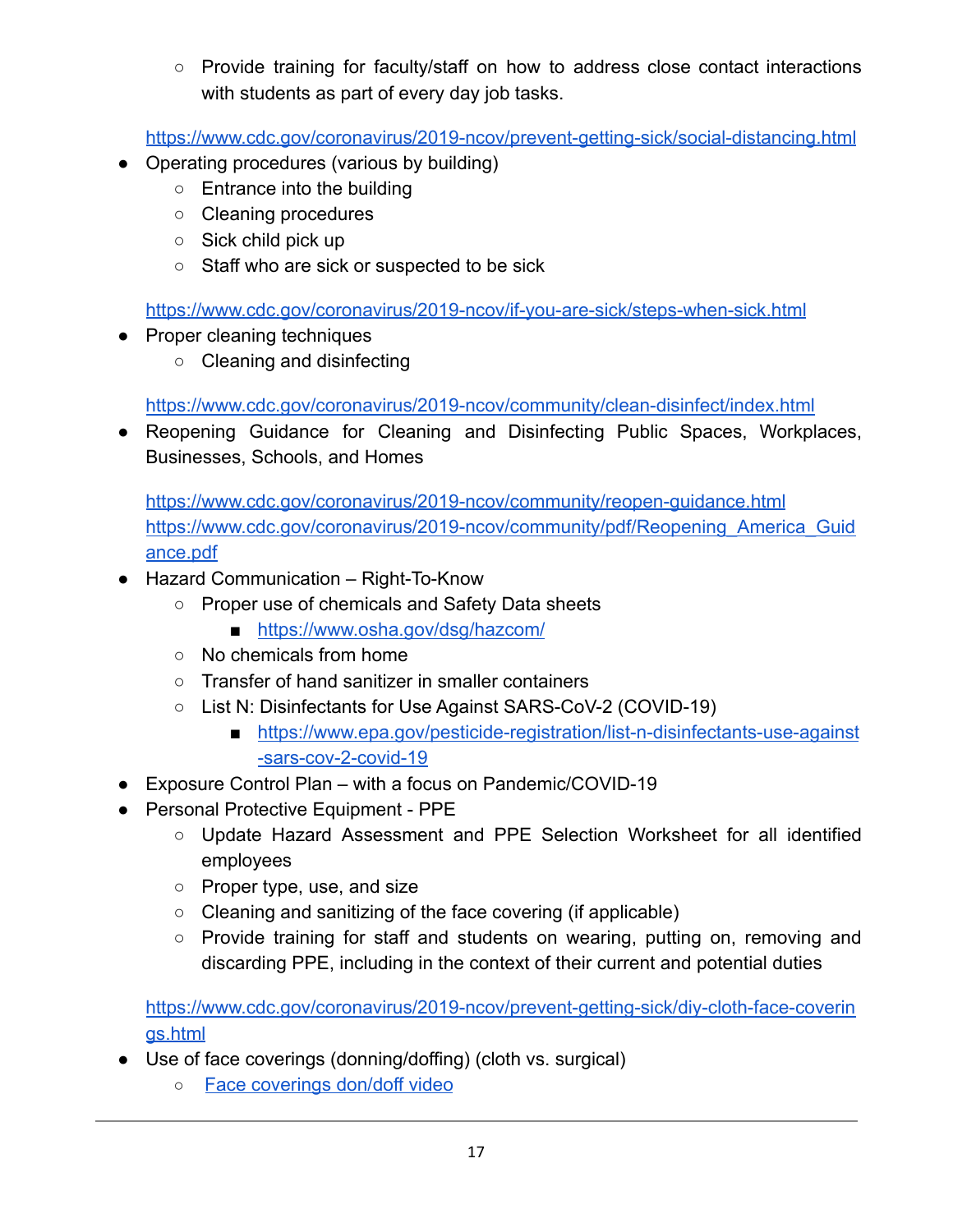- <https://www.youtube.com/watch?v=PQxOc13DxvQ>
- Respirator Protection (N95 required for identified employees per NYS where available; if not available surgical masks and face shields must be used, at a minimum)
	- Inclusive into your existing Respirator Protection Program or can be a separate Respirator Protection Program for medical staff only
	- Training provided for identified personnel only

[https://oshareview.com/2020/04/osha-requirements-for-occupational-use-of-n95-respir](https://oshareview.com/2020/04/osha-requirements-for-occupational-use-of-n95-respirators-in-healthcare/) [ators-in-healthcare/](https://oshareview.com/2020/04/osha-requirements-for-occupational-use-of-n95-respirators-in-healthcare/)

#### **Signs and Messages**

S[igns](https://www.cdc.gov/coronavirus/2019-ncov/communication/print-resources.html?Sort=Date%3A%3Adesc) will be posted in highly visible locations (e.g., school entrances, restrooms) that promote everyday protective [measures](https://www.cdc.gov/coronavirus/2019-ncov/prevent-getting-sick/prevention-H.pdf) and describe how to stop the [spread](https://www.cdc.gov/coronavirus/2019-ncov/downloads/stop-the-spread-of-germs-11x17-en.pdf) of germs (such as by [properly washing hands](https://www.cdc.gov/handwashing/posters.html) and properly wearing [a cloth face cover](https://www.cdc.gov/coronavirus/2019-ncov/images/face-covering-checklist.jpg)).

#### **When Students Eat in Classrooms**

- Train teachers on food allergies, including symptoms of allergic reactions to food.
- Train all non-food service staff on any meal service-related activities they will be responsible for.

[https://www.cdc.gov/healthyschools/foodallergies/pdf/13\\_243135\\_A\\_Food\\_Allergy\\_Web\\_508.p](https://www.cdc.gov/healthyschools/foodallergies/pdf/13_243135_A_Food_Allergy_Web_508.pdf) [df](https://www.cdc.gov/healthyschools/foodallergies/pdf/13_243135_A_Food_Allergy_Web_508.pdf)

## **Space Design and Capacities**

#### **General Office Area**

- Where applicable all small spaces will be limited to one (1) individual at a time.
- Additional protective barriers such as polycarbonate screens or strip curtains will be utilized to create a physical separation without hindrance to egress or airflow.
- Workstations will be reconfigured so that employees do not face each other, or establish partitions if facing each other cannot be avoided
- Face coverings should be worn in these multiple use office settings.
- Additional breaks may be allotted to allow individuals time to leave the space to remove their masks, if necessary. Specific determination of these conditions will be determined by the individual's program supervisor.
- Where possible the District will establish additional shifts to reduce the number of employees in the worksite at one time
- Will stagger shift start and end times greater than normal when possible (while still ensuring safe operations), to eliminate employees from congregating during the shift change-over, and from overcrowding at entrances and exits
- Will reduce tasks requiring large amounts of people to be in one area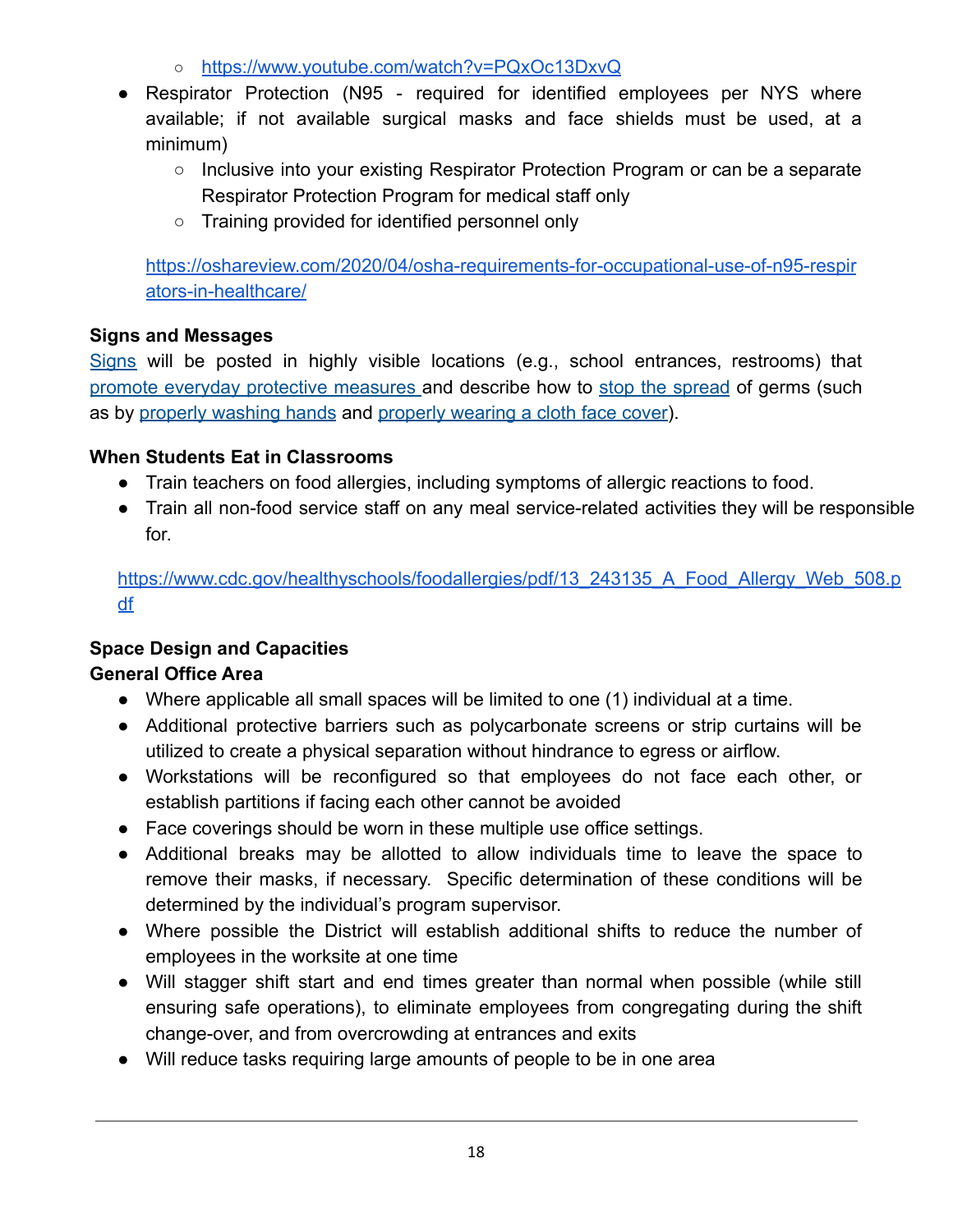- Employees may be encouraged to use virtual meeting tools, including phone and virtual teleconference, in lieu of in-person meetings, whenever possible
- If in-person meetings are essential, consider limiting meetings to 10 people or less

depending on local, state, and federal guidelines.

#### **Conference Rooms**

- In-person gatherings will be limited as much as possible, and tele- or video-conferencing will be considered as options. Essential in-person gatherings, such as meetings, will be held in open, well-ventilated spaces with appropriate social distancing among participants
- If meetings are to occur in person, they will be conducted in a quick manner
- Social distancing among participants will be required
- Lingering and socializing before and after meetings should be discouraged

#### **Break Rooms and Lunch Rooms**

- Breakroom use will be permitted when consuming food or drink can occur with a minimum of 6 feet of separation.
- Staff are advised to take their lunch and breaks in their private offices or classrooms; in their vehicles or outside at the picnic table throughout the campus.
- Staggered break schedules may be utilized to assist with separation concerns.
- If staff wish to take breaks together they must do such in a large space or outside, where at minimum 6ft. of separation can occur.
- Amenities that are handled with high contact frequency, such as water coolers, coffee makers, and bulk snacks may be replaced with alternatives where possible.
- Communal meals will not be provided to employees, and food will not be available in common areas where employees may congregate.

#### **Copier Rooms/Areas**

- Congregating in copier rooms/areas should be avoided so as to maintain social distancing to the maximum extent possible.
- Cleaning supplies and hand sanitizer will be provided at copier stations.
- Staff are encouraged to wipe down touch surfaces post and prior use in addition to practicing proper hand hygiene.

#### **Elevators**

- One adult in an elevator at a time.
- Personnel must wear acceptable face coverings when in common use areas.
- Elevators will be frequently disinfected.

#### **Restrooms**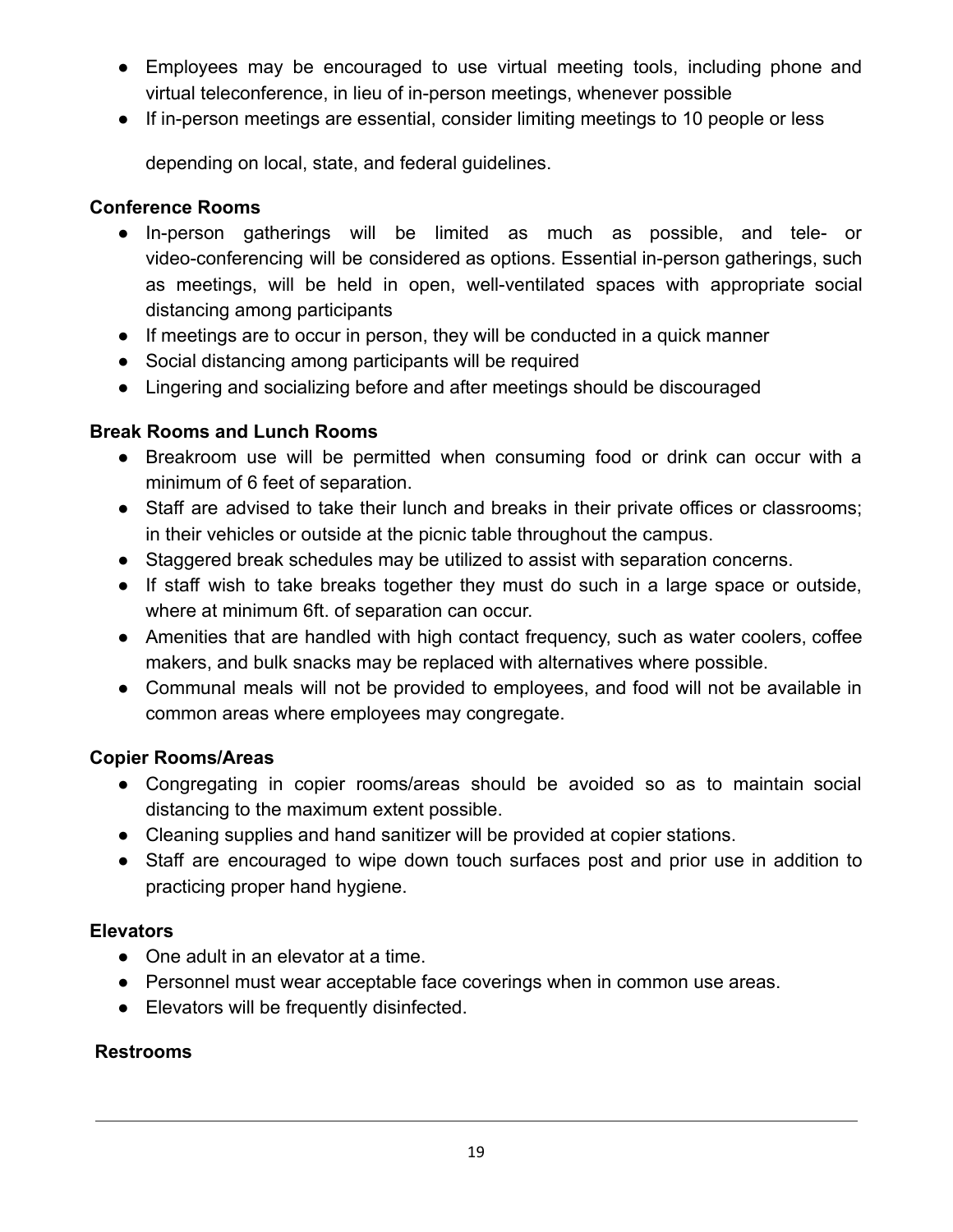- All restrooms regardless of size will be limited to two people at a time, practicing social distancing and wearing masks.
- Individuals must knock before entering to ensure there are no more than two others present.
- In special circumstances where a student must be assisted in the use of the lavatory, the adult present must be wearing all applicable personal protective equipment including a face covering and when medically applicable, the student will be wearing a proper face covering as well.
- Signage will be posted on entry indicating no more than two occupants at a time.
- Touchless water fixtures will be considered for installation.

### **Hallways/Stairwells**

- Where feasible hallway traffic may be limited to single flow direction.
- Where single flow is not feasible, bi-direction traffic will be permitted.
- Directional flow will be identified by indications on the floor/stairs
- Adequate distancing will be obtained between all individuals by taped off lanes on the corridor floors/ stair treads.
- All individuals must also allow for adequate space between when traveling in the same direction.

#### **Classrooms**

- Occupancy in each classroom will be specific and determined based on the overall square footage of the space.
- Each student, teacher and support staff will receive a minimum of 6 feet of separation from others, unless safety and/or core activities require a closer distance in which event masks must be worn.
- Additional considerations will be taken into account for space utilized for classrooms and teaching material.
- Overall class sizes will be reduced to accommodate all safety parameters.
- Students, teachers and support staff will be required to wear a proper face covering (unless the face covering cannot be medically tolerated).
- Students will wear masks all day. Several mask breaks will be given throughout the day at the discretion of the teacher in charge and no fewer than once per half hour.
- Where possible special teachers and PPS staff will travel to the classroom to provide instruction.
- Reduce items in the classroom to essential items only.
	- Remove any unnecessary furniture.
	- Remove any soft surfaces that are difficult to disinfect such as:
		- Area rugs
		- Soft fabric chairs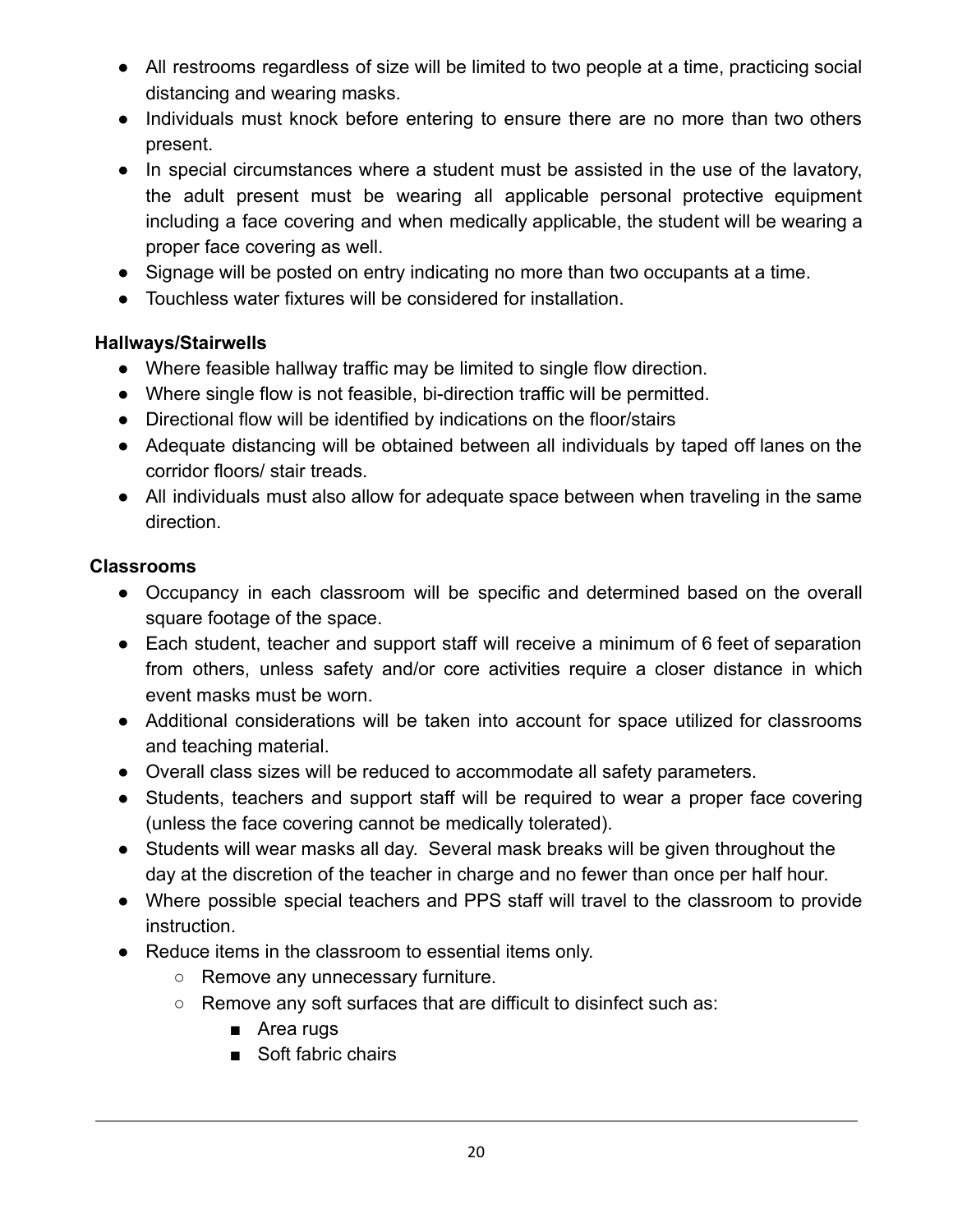#### **Nurse Stations**

- All students and staff are required to wear appropriate face coverings.
	- N95 Respirator use for nurses should be limited to situations of suspected COVID-19
	- Nurses must receive proper training and fitment of N95 Respirators prior to use.
	- When N95 Respirators are not used, at a minimum, surgical face masks and face shields shall be used.
- Where applicable, nurse stations have been reconfigured to:
	- Maintain social distancing at minimum of 6 feet of separation.
	- Create "sick" and "well" zones.
		- Students that receive daily medication should be treated separately from students presenting with symptoms of illness.
		- Nebulizer treatments should be conducted in a separate isolated space with adequate fresh air circulation.
	- Physical separation will be achieved by utilizing:
		- Individual exam rooms
		- Retractable dividing curtain walls.
- Isolation Room(s)
	- Individuals presenting with symptoms representative of COVID-19 should be immediately isolated to reduce risk of transmission.
	- $\circ$  A separate room will be utilized where applicable.
	- Reference the Isolation Room(s) section for additional information*.*

#### **Isolation Rooms**

- Where applicable, separate, independent room(s) with a door in close proximity to the exterior will be utilized for quarantining individuals who present with symptoms representative of COVID-19.
- Where excess space is not available, nurses' stations will be equipped with dividing curtains allowing for both a physical divide and at minimum 6 feet of separation.
- Two nurses' rooms per building have been identified in each building, one as an isolation room and one as a room to treat minor, non-contagious issues.

#### **Millbrook CSD Isolation Rooms:**

- High School Room 102C
- Middle School 43A
- Alden Place Room 87
- Elm Drive Room 1

#### **Security Vestibule/Reception Areas**

Check-in stations will remain at all entrances of each building, where currently existing.

● Where a multi-entrance design is used, additional check-in posts will be instituted.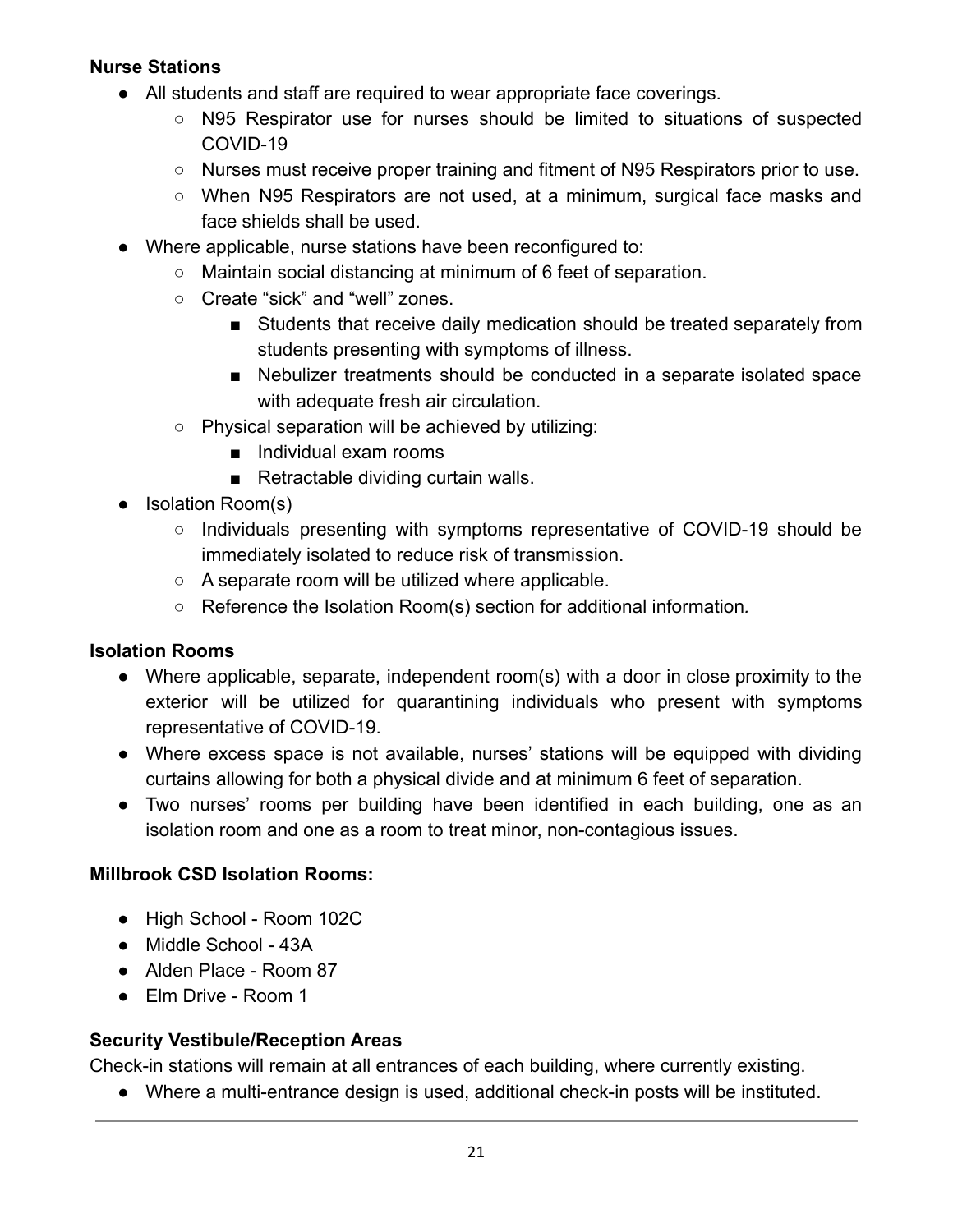- They will serve as the primary location for accounting for all individuals entering and exiting the building.
- All appropriate PPE will be provided to any person supervising the entry locations, if necessary.
- Floor demarcations will be installed to indicate where visitors shall stand to maintain social distance.
- Reception areas have had seating removed or adequately spaced to provide at minimum of 6 feet of separation.
- Frequently touched materials such as magazines will be removed.

### **Computer Labs**

- The use of shared space and equipment use will be limited where feasible.
- Blocks of computers will be sectioned off to ensure social distancing is maintained.
- Tables of computers will be reconfigured so as to not face each other or a polycarbonate barrier will be installed to create a physical barrier.
- Cleaning and disinfection of computer labs and keyboards will occur between cohorts of students or individual students, as applicable.
	- Keyboards should be wiped and disinfected before each use.
	- Keyboard covers may be utilized to aid in the cleaning and disinfection process.
- Students should be instructed to wash or sanitize hands prior to and after touching the keyboards along with other frequently touched surfaces and to avoid any touching of their faces to the maximum extent possible to mitigate against the transmission of viruses.

## **Library Spaces**

- Remove all soft covered surfaces that cannot be properly cleaned and disinfected.
	- Bean bag chairs
	- Upholstered couches or chairs
	- Area rugs
- Reconfigure space to ensure social distancing.
	- Tables will be limited to one individual at a time where applicable.
		- Polycarbonate barriers may be installed to create a physical barrier.
	- Desks should be arranged so as to not face each other.
	- Small reading nook use should be discontinued unless:
		- limited to one person at a time.
		- Cleaned and disinfected routinely
- Borrowing of materials such as books may need to be discontinued if adequate disinfection cannot be achieved.
- Create directional traffic flow patterns between bookcases to ensure social distancing

## **Engineering Controls**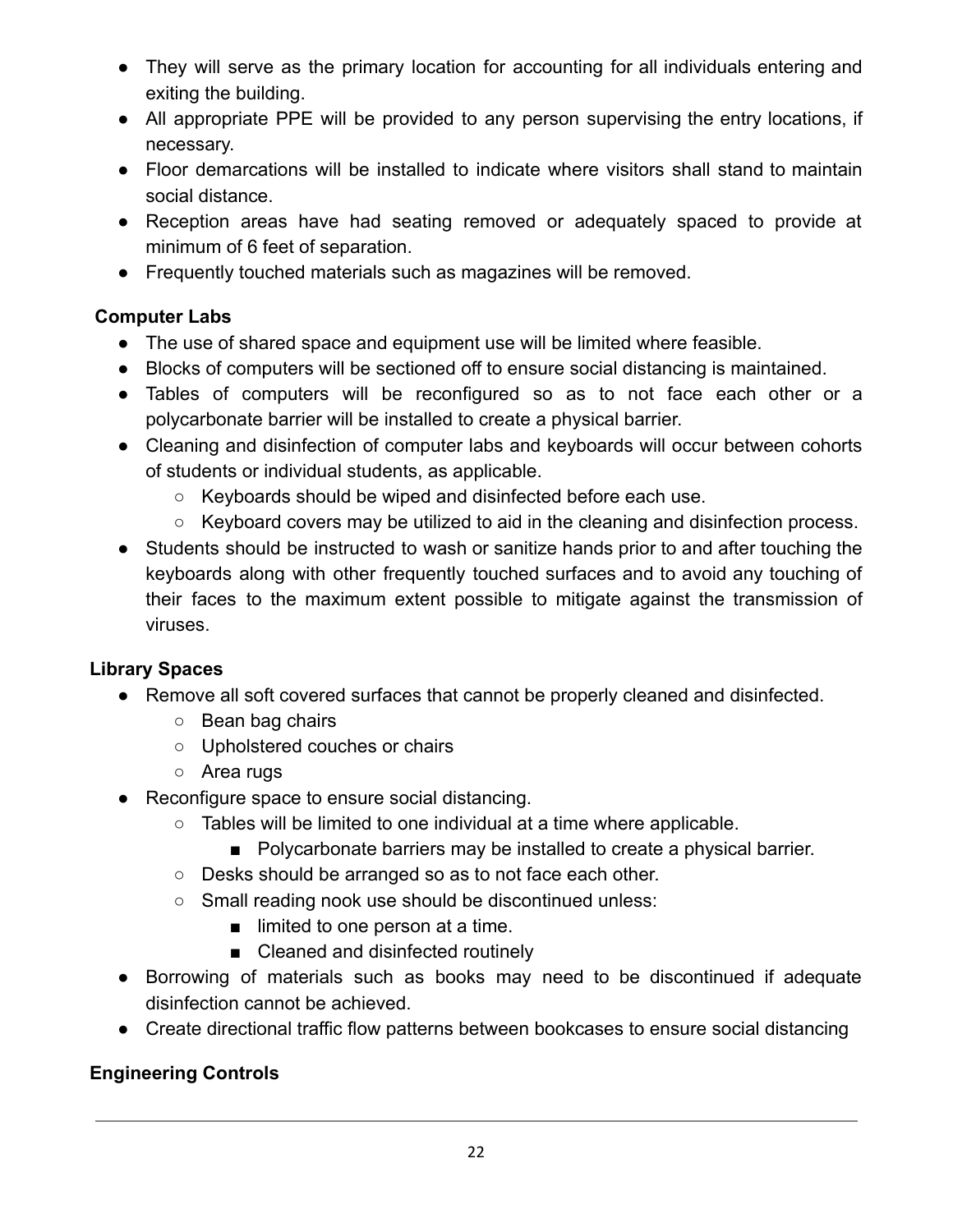- Alcohol based hand sanitizer will be available in each entry, in corridors, and each classroom.
- Restrooms
	- Limited to two occupants at a time.
	- Touchless soap dispensers will be considered for installation.
	- Touchless paper towels dispensers have been installed
	- Touchless faucets will be considered for installation in bathroom spaces
		- Areas where old style fixtures exist- they will be considered for replacement
	- Entry doors to gang bathrooms will be left open where applicable to reduce the need to handle
- Vestibules/Reception Areas
	- Polycarbonate barriers will be installed to provide protection for Millbrook CSD staff and visiting individuals.
		- Barriers have been designed in accordance with New York State Fire Code
- Water Fountains
	- As required by New York State Code a potable water supply will be provided per 150 occupants, but not less than one source per floor.
	- To reduce cross-contamination the bubbler/drink spout will be removed or disabled.
	- Automatic/touchless bottle filling equipment is installed in place of the drink spout.
	- Additional bottle filler stations will be installed where possible.
	- These appliances will be routinely cleaned and disinfected as described in the Cleaning and Disinfection Section.
- Floor Demarcations
	- All entrances or areas of static wait have floor signage installed allotting for a minimum of six (6) feet of separation between all individuals
	- All corridor floors and stairway treading will be fitted with stripping to indicate directional traffic flow and social distancing.
- Corridor doors will all be affixed open using electromagnetic hold-open devices to minimize the need to touch doors.
- Temperature screening equipment, as needed
- Medical isolation tents, as needed

## **Ventilation**

Millbrook CSD will ensure sufficient ventilation and fresh air to all spaces of occupancy by means of:

● Modifications to the Building Management Systems to allow fresh air dampers to introduce more outside air.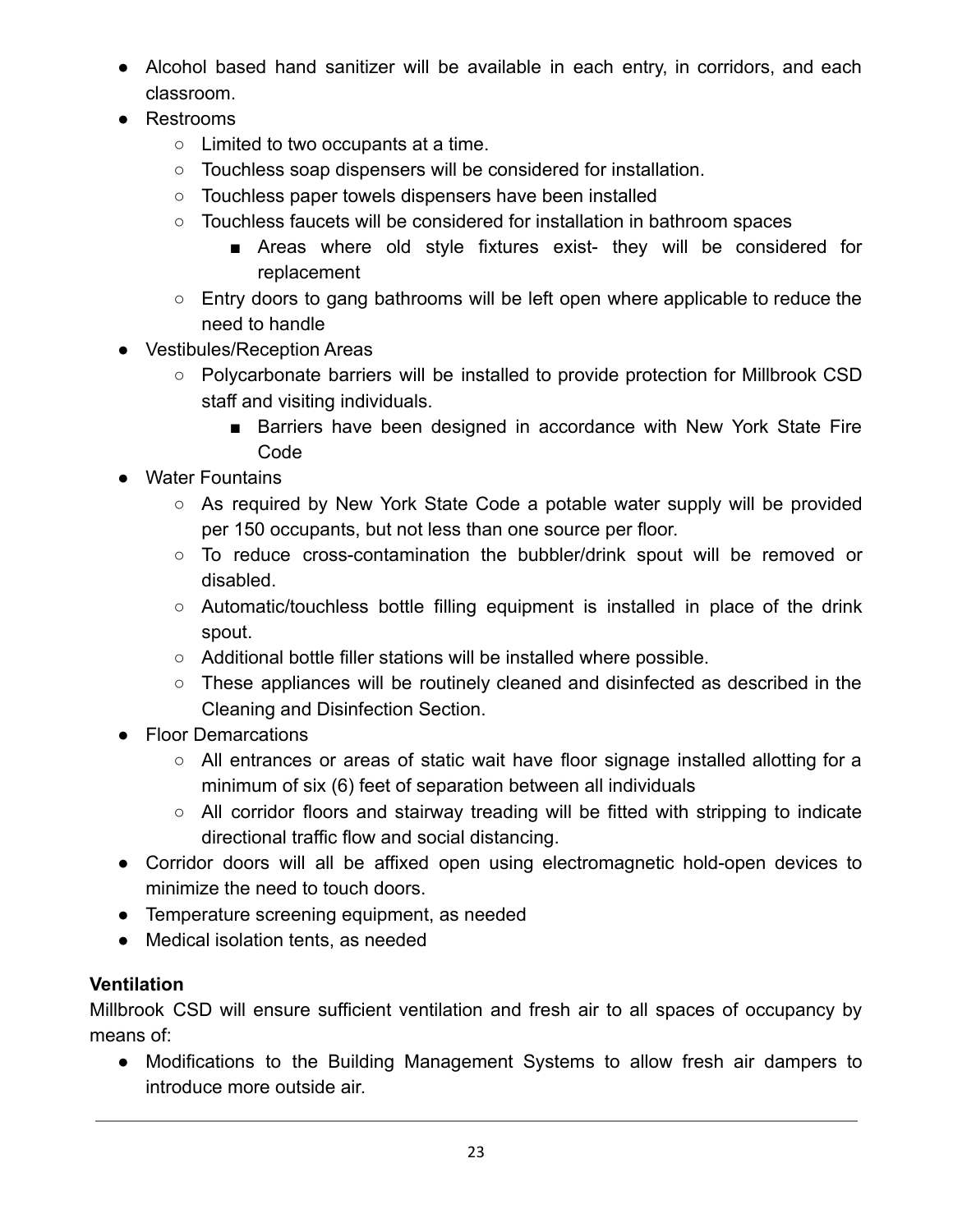- Air handling systems have been inspected for function with higher MERV rated filters.
	- Where applicable, filters will be exchanged for MERV ratings ranging from 11-13.
- Spaces where fresh air is limited due to original building systems, fresh air will be introduced through open windows and doors.
	- Fan motors speeds have been increased where applicable to ensure volume and flow of 15 cfm minimum.
- More frequent maintenance and inspection of the systems will occur to mitigate extra strain on systems.
- Filter replacement schedules will be more frequent, in accordance with the instructions for the specific filters installed in the respective locations.

### **Cleaning and Disinfection**

The Millbrook CSD will ensure adherence to hygiene and cleaning and disinfection requirements as advised by the CDC and DOH, including "Guidance for Cleaning and Disinfection of Public and Private Facilities for COVID-19," and the "STOP THE SPREAD" poster, as applicable. Cleaning and disinfection logs will be maintained that include the date, time, and scope of cleaning and disinfection.

Examples of facility types where cleaning and disinfection frequency will be distinguished include;

- Bathrooms
- Athletic training rooms, locker rooms
- Health offices, isolation rooms
- Administrative offices (main office, reception area)
- Frequently touched surfaces in common areas (door handles, elevator buttons, copy machine keypads, etc.)
- Breakrooms
- Cafeterias/Kitchens
- Computer labs
- Science labs
- Classrooms
- Maintenance offices and work areas
- Bus Garage
- Buses, school vehicles
- Libraries
- Large meeting areas (auditoriums, gymnasiums, music rooms)
- Playgrounds (cleaning only)
- Outdoor seating areas (plastic or metal)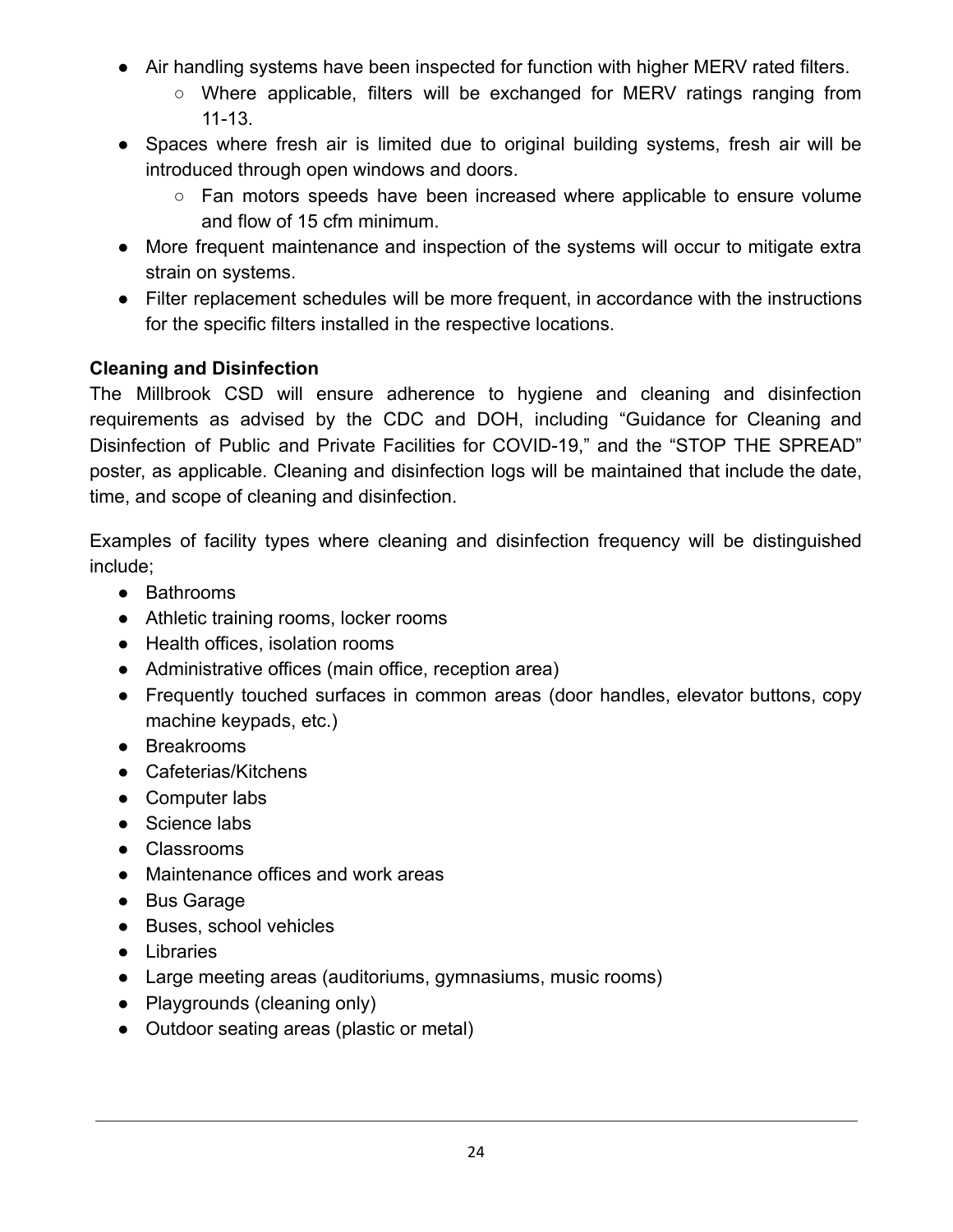Students, faculty, and staff will be trained on proper hand and respiratory hygiene, and such information will be provided to parents and/or legal guardians on ways to reinforce this at home.

The district will provide and maintain hand hygiene stations around the school, as follows:

- For handwashing: soap, running warm water, and disposable paper towels.
- For hand sanitizing: an alcohol-based hand sanitizer containing at least 60% alcohol for areas where handwashing facilities may not be available or practical.
- Accommodations for students who cannot use hand sanitizer will be made.

Regular cleaning and disinfection of the facilities will occur, including more frequent cleaning and disinfection for high-risk and frequently touched surfaces. This will include desks and cafeteria tables, which should be cleaned and disinfected between each individual's use. Cleaning and disinfection will be rigorous and ongoing and will occur at least daily, or more frequently as needed.

The district will ensure regular cleaning and disinfection of restrooms. Restrooms should be cleaned and disinfected more often depending on frequency of use.

For more information about how cleaning and disinfection information will be communicated to students, families and staff members, visit the [Re-Entry Plan website.](https://sites.google.com/millbrookcsd.org/covidreentry/home)

Disinfectants must be products that meet EPA criteria for use against [SARS-Cov-2,](https://www.epa.gov/pesticide-registration/list-n-disinfectants-use-against-sars-cov-2) the virus that causes COVID-19, and be appropriate for the surface.

# **COVID-19**

## **Suspected or Confirmed COVID Cases**

- *Emergency Response* Students and staff with symptoms of illness will be sent to the health office. A school nurse (Registered Professional Nurse, RN) is available to assess individuals as chronic conditions such as asthma and allergies or chronic gastrointestinal conditions may present the same symptoms as COVID-19, but are neither contagious nor pose a public health threat. Proper PPE will be required anytime a nurse may be in contact with a potential COVID-19 patient
- *Isolation* Students suspected of having COVID-19 awaiting transport home by the parent/guardian will be isolated in a room or area separate from others, with a supervising adult present utilizing appropriate PPE. Multiple students suspected of COVID-19 may also be in this isolation room if they can be separated by at least 6 feet. If they cannot be isolated in a separate room from others, facemasks (e.g., cloth or surgical mask) will be provided to the student if the ill person can tolerate wearing it and does not have difficulty breathing, to prevent the possible transmission of the virus to others while waiting for transportation home. Students should be escorted from the isolation area to the parent/guardian. The parent or guardian will be instructed to call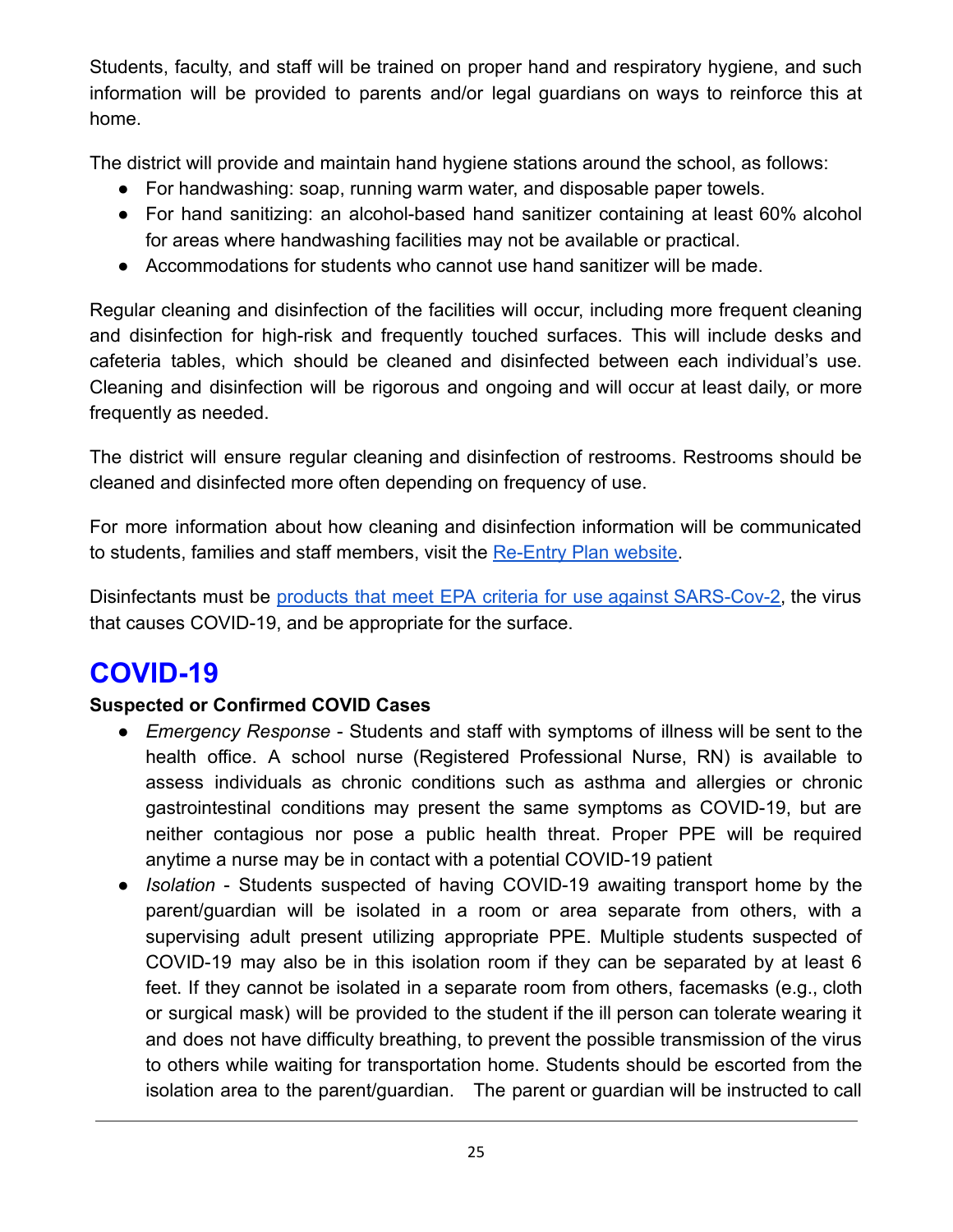their health care provider, or if they do not have a health care provider, to follow up with a local clinic or urgent care center; Other considerations include:

- $\circ$  Closing off areas used by a sick person and not using these areas until after cleaning and disinfection has occurred;
- $\circ$  Opening outside doors and windows to increase air circulation in the area
- Waiting at least 24 hours before cleaning and disinfection. If waiting 24 hours is not feasible, wait as long as possible;
- Clean and disinfect all areas used by the person suspected or confirmed to have COVID-19, such as offices, classrooms, bathrooms, lockers, and common areas.
- $\circ$  Once the area has been appropriately cleaned and disinfected it can be reopened for use.
- Individuals without close or proximate contact with the person suspected or confirmed to have COVID-19 can return to the area and resume school activities immediately after cleaning and disinfection.
- *Notification* the NYS and local health departments will be notified immediately upon being informed of any positive COVID-19 diagnostic test result by an individual in school facilities or on school grounds, including students, faculty, staff and visitors.

### **Return to School after Illness**

The Millbrook CSD has established protocols and procedures, in consultation with the local health department(s), about the requirements for determining when individuals, particularly students, who screened positive for COVID-19 symptoms can return to the in-person learning environment at school consistent with CDC Guidelines. This protocol includes:

- Documentation from a health care provider following evaluation
- Negative COVID-19 diagnostic test result
- Symptom resolution, or if COVID-19 positive, release from isolation

The district will refer to DOH's "Interim Guidance for Public and Private [Employees](https://coronavirus.health.ny.gov/system/files/documents/2020/06/doh_covid19_publicprivateemployeereturntowork_053120.pdf) Returning to Work Following [COVID-19](https://coronavirus.health.ny.gov/system/files/documents/2020/06/doh_covid19_publicprivateemployeereturntowork_053120.pdf) Infection or Exposure" regarding protocols and policies for faculty and staff seeking to return to work after a suspected or confirmed case of COVID-19 or after the faculty or staff member had close or proximate contact with a person with COVID-19.

The district requires that individuals who were exposed to the COVID-19 virus complete quarantine and have not developed symptoms before returning to in-person learning. The discharge of an individual from quarantine and return to school will be conducted in coordination with the local health department.

#### **COVID - 19 Testing**

The Millbrook CSD will comply with CDC guidance and not conduct COVID-19 testing or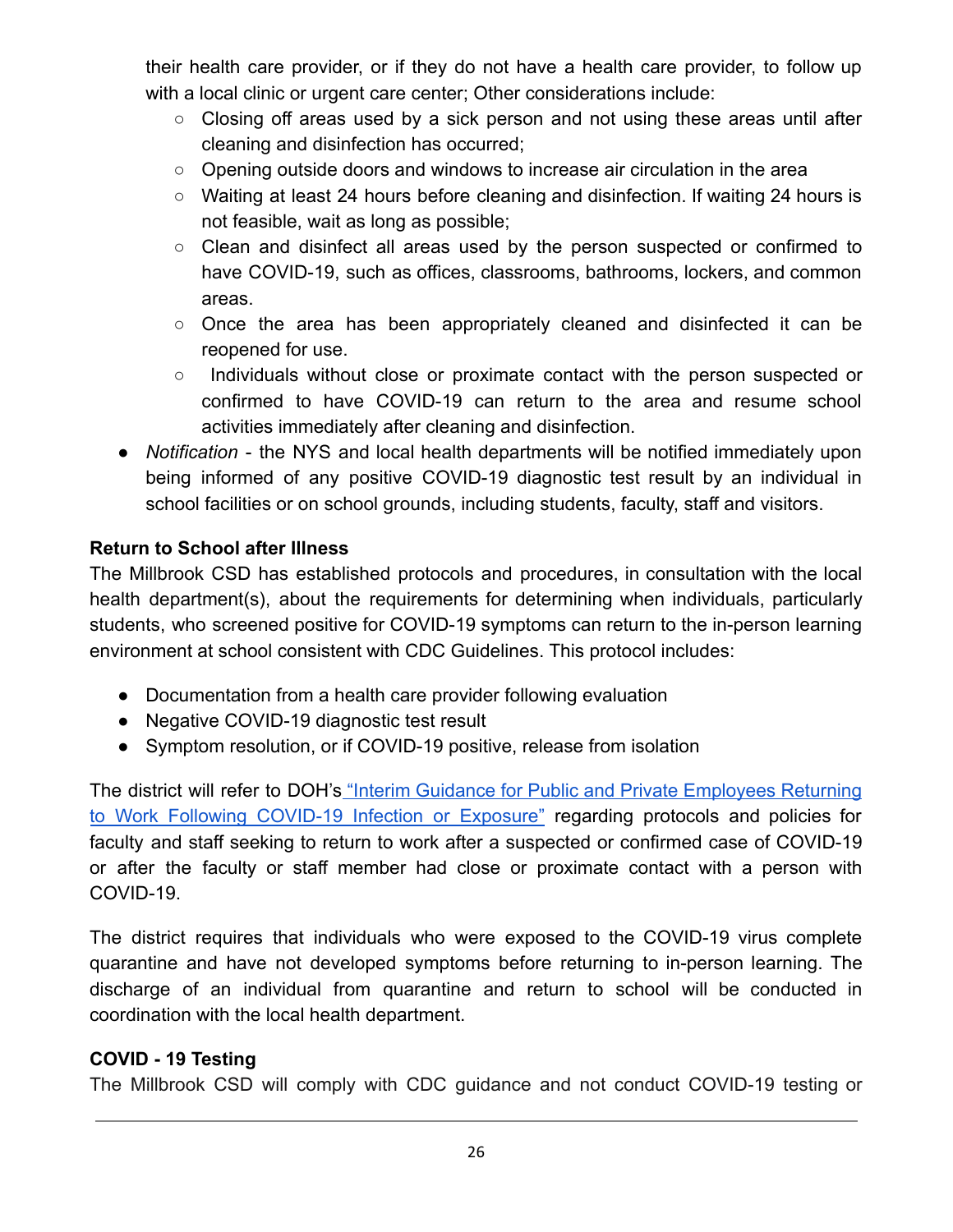require testing or antibody testing of students or staff members. The decision of whether a test needs to be conducted will be determined by a healthcare provider or the local department of health. In addition, the Millbrook CSD will collaborate with the Dutchess County Department of Behavioral and Community Health and recommend their [testing](https://www.dutchessny.gov/Departments/DBCH/Collection-Sites-for-Testing-in-Dutchess-County.htm) [resources](https://www.dutchessny.gov/Departments/DBCH/Collection-Sites-for-Testing-in-Dutchess-County.htm).

Testing is readily available in our community. Students, staff, or visitors requiring COVID-19 testing should contact their health provider, a local urgent care, federally qualified health center or visit the NYSDOH website to locate a nearby testing facility [https://coronavirus.health.ny.gov/find-test-site-near-you.](https://nam12.safelinks.protection.outlook.com/?url=https%3A%2F%2Fcoronavirus.health.ny.gov%2Ffind-test-site-near-you&data=02%7C01%7Cfguglieri%40pnwboces.org%7Cee65b81a975d4e2cd8e608d83d449c1b%7Cb3a0b34f03be4d7393bb2b89e0feb538%7C0%7C0%7C637326712185560127&sdata=CwFz%2Fy2Cploxgsq6ozjNexWy4bYTZZH8w7XxvlJuHGo%3D&reserved=0)

#### *Dutchess County Department of Health / Millbrook CSD - COVID-19 Testing Procedure*

### **Background**

COVID-19 remains a serious public health threat to the residents of Dutchess County, NY. Recently, the Governor of New York State has approved that both public and private K-12 schools will be able to open for the upcoming school year and was given guidance documents to develop plans to safely re-open with many COVID-19 mitigations. One of those mitigations is to have a plan for COVID-19 testing for individuals in a school setting. Information about testing in Dutchess County is described below.

**Symptoms of COVID-19** Symptoms of COVID-19 may appear 2-14 days after exposure and include: fever or chills, cough, shortness of breath or difficulty breathing, fatigue, muscle or body aches, headache, new loss of taste or smell, sore throat, congestion or runny nose, nausea or vomiting, and diarrhea.

**Types of COVID-19 tests** There are two different types of tests – diagnostic tests and antibody tests.

- A diagnostic test can show if you have an active coronavirus infection and should take steps to quarantine or isolate yourself from others. Currently there are two types of diagnostic tests which detect the virus – molecular tests, such as RT-PCR tests, that detect the virus's genetic material, and antigen tests that detect specific proteins on the surface of the virus.
- An antibody test looks for antibodies that are made by your immune system in response to a threat, such as a specific virus. Antibodies can help fight infections. Antibodies can take several days or weeks to develop after you have an infection and may stay in your blood for several weeks or more after recovery. Because of this, antibody tests should not be used to diagnose an active coronavirus infection. At this time researchers do not know if the presence of antibodies means that you are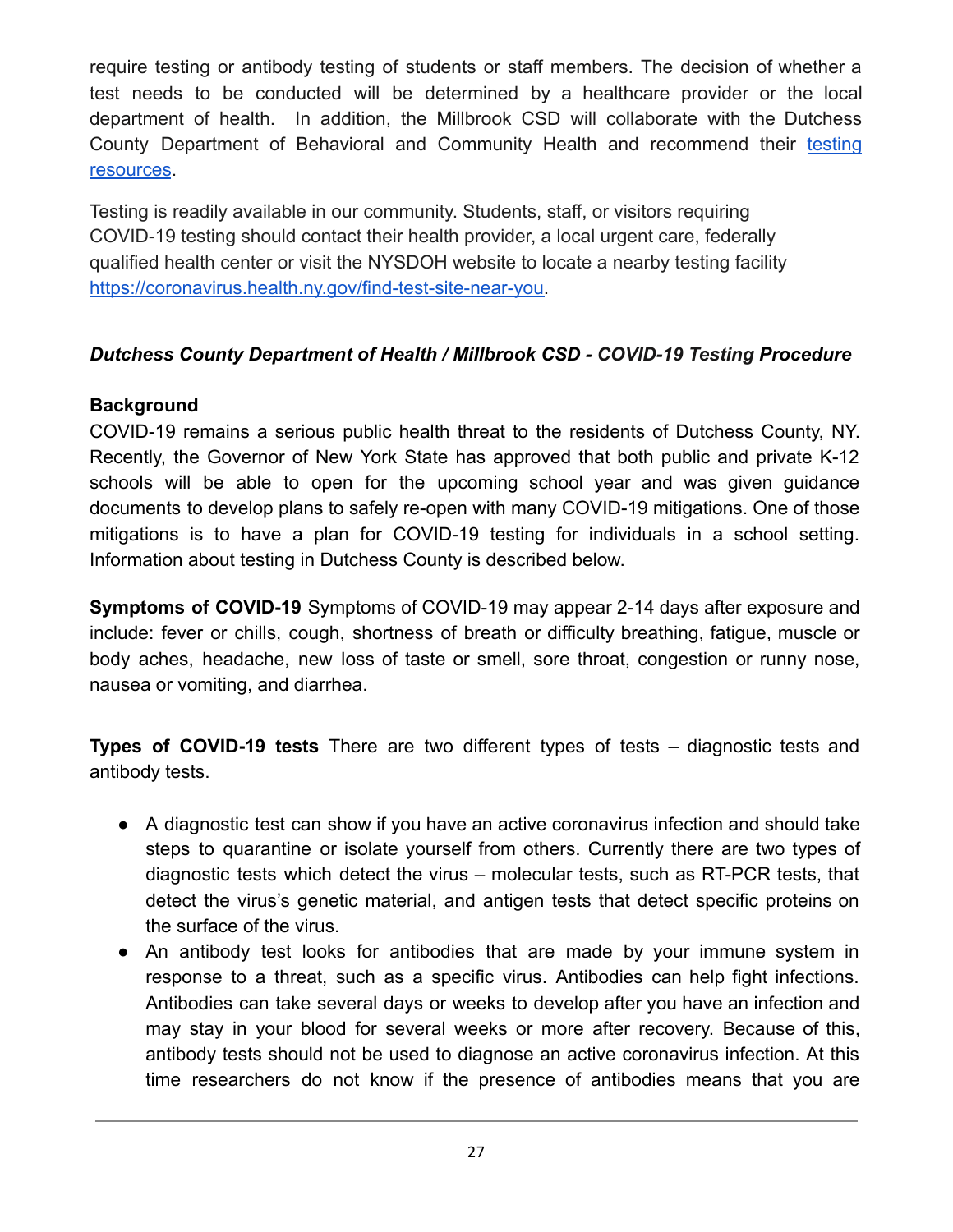immune to the coronavirus in the future.

### **How to be Tested for COVID-19**

- 1. Contact your primary care physician to receive a prescription to visiting a testing site; or
- 2. Contact a testing site to schedule an appointment.

**Testing sites in Dutchess County** Several sites have opened in Dutchess County offering diagnostic and/or antibody testing. Including:

- CareMount Medical Group
- Emergency One Urgent Care
- MidHudson Regional Hospital
- Nuvance Health
- Pulse-MD Urgent Care
- Rite Aid Pharmacy

The most up to date list of providers offering testing and the specific criteria for testing at each site is and will be maintained on Dutchess County's website at dutchessny.gov/coronavirustesting

Be sure to review and understand the full list of requirements for each site **BEFORE** visiting.

## *Dutchess County Department of Health / Millbrook CSD - Contact Tracing Procedure*

COVID-19 remains a serious public health threat to the residents of Dutchess County, NY. Recently, the Governor of New York State has approved that both public and private K-12 schools will be able to open for the upcoming school year and was given guidance documents to develop plans to safely re-open with many COVID-19 mitigations. One of those mitigations is to have a plan for contact tracing when a positive case is reported in a school setting. The process for contract tracing in Dutchess County schools is described by the steps listed below.

## **Reporting the confirmed or suspected case of COVID-19 to the Dutchess County Department of Behavioral and Community Health (DBCH)**

The nurse from school will contact DBCH by calling 845-486-3402.

The COVID Coordinator will activate team members (administration, transportation, facilities, etc.) to help gather information needed for reporting to the DBCH.

The following information will be prepared:

- Demographic information required to begin investigation including full name, date of birth,
- and physical address;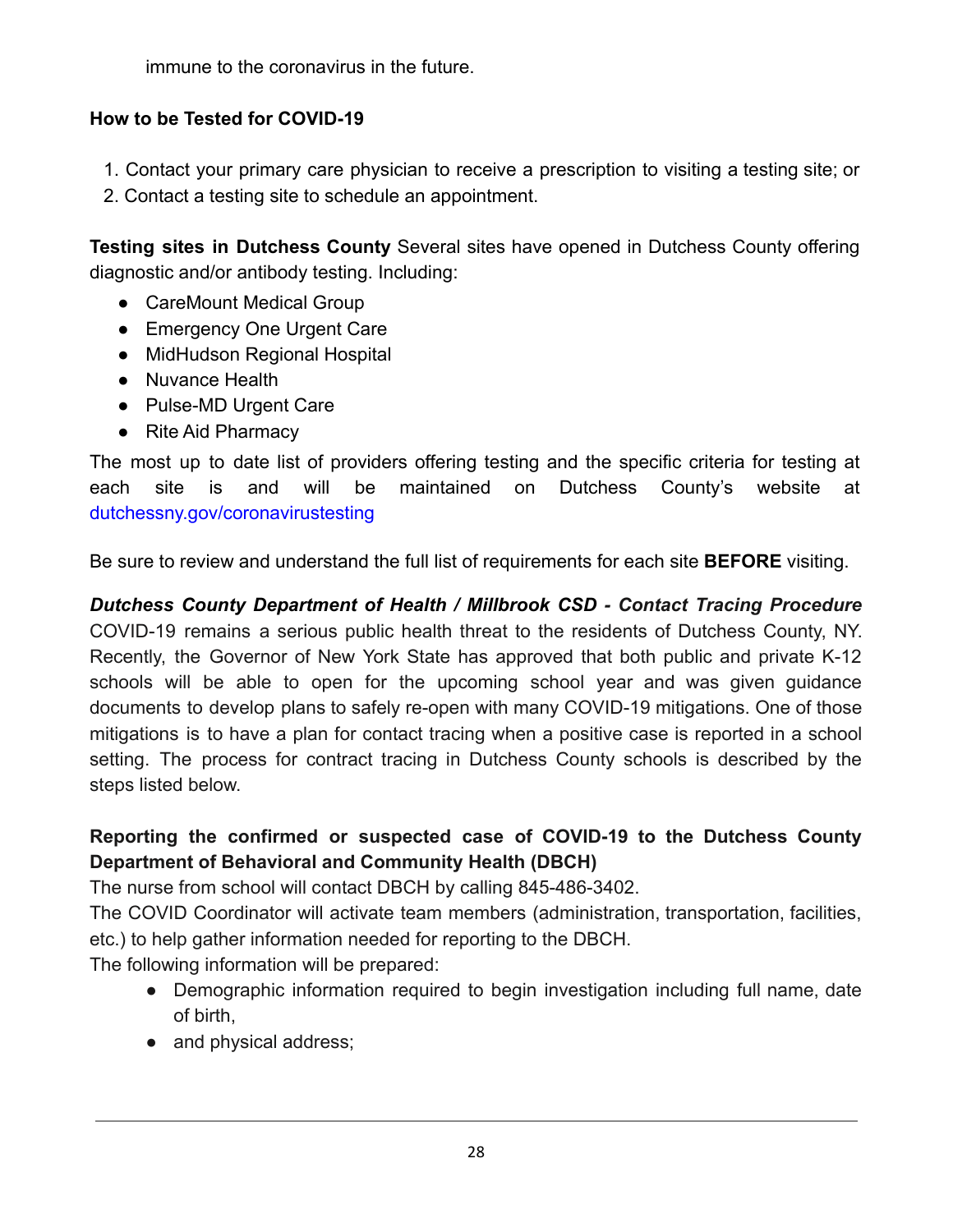- Guardian/caregiver information including full name, phone number, and email address
- Date of symptom(s) onset;
- Positive test date and healthcare provider, if available;
- Name and date of birth for each household member, if known and/or obtainable;
- Recent travel history within past 14 days and location(s);
- Last day student was in school;
- Names of potential contacts during 48 hours prior to symptom onset including classes,
- extracurricular activities; and
- Mode of transportation to and from school during the past 48 hours prior to symptom onset.

As a secondary contact for case reporting and other questions, schools may call the COVID Call Center at 845-486-3555.

### **Index case (or proxy) will be interviewed by DBCH staff**

This is to ascertain the incubation period (14 days before the onset of symptoms or positive test) and exposure period (48 hours before symptom onset and or positive test) to elicit contacts.

#### **DBCH staff will interview contacts of index case as needed**

DBCH staff may require line lists with relevant contact information of potentially exposed individuals as well as clarify information based on the interview of the index. An exposure is defined by CDC guidelines. Each instance of exposure will require review and investigation by DBCH staff.

#### **DBCH to issue quarantine orders as needed**

Based on investigative activities those that are considered exposed will be notified to quarantine for 14 days. They will be entered into the NYS COVID-19 program and notified by NYS Contact Tracers and receive letters of quarantine. Schools may have already sent the individual home to begin the quarantine prior to the formal notice of quarantine.

### **The Millbrook CSD will communicate with parents and students regarding the positive case via a "Dear Parent" Letter to impacted groups or the district at large.**

Confidentiality will be maintained as required by federal and state laws and regulations. School staff will not try to determine who is to be excluded from school based on contact without guidance and direction from the Dutchess County Department of Behavioral and Community Health.

To ensure the school district and its employees comply with contact tracing and disinfection requirements, the Millbrook CSD will do the following: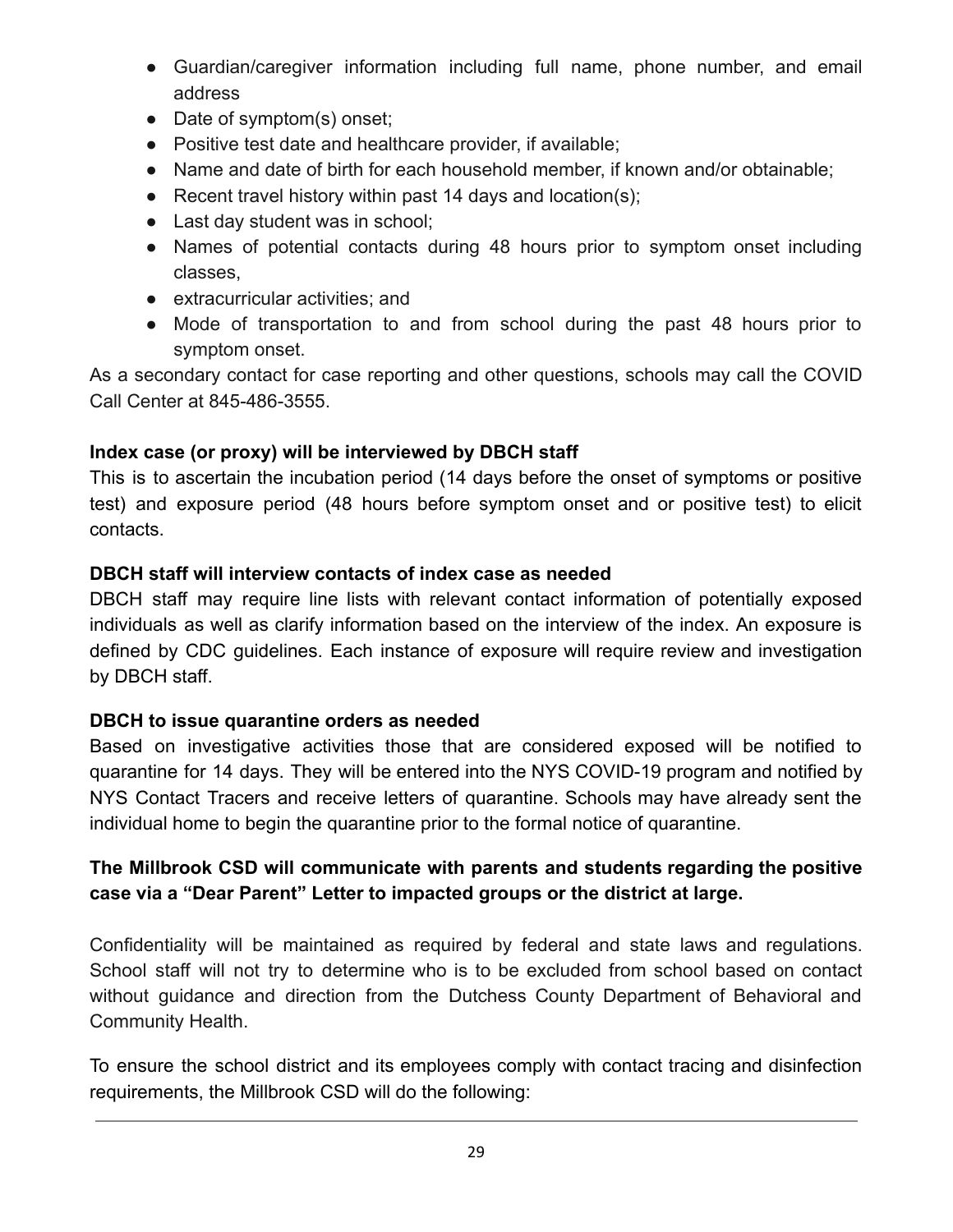• Implement its plan for cleaning, disinfection, and notifying Public Health, in the event of a positive case. In the case of an employee testing positive for COVID-19, CDC guidelines will be followed regarding cleaning and disinfecting your building or facility if someone is sick[.](https://www.cdc.gov/coronavirus/2019-ncov/community/disinfecting-building-facility.html)

<https://www.cdc.gov/coronavirus/2019-ncov/>[community/disinfecting-building-facility.htm](https://www.cdc.gov/coronavirus/2019-ncov/community/disinfecting-building-facility.html)

- Close off areas used by the person who is sick.
- Open outside doors and windows to increase air circulation in the area.
- Wait 24 hours before cleaning and disinfecting. If 24 hours is not feasible, wait as long as possible.
- Clean and disinfect all areas used by the person who is sick, such as offices, bathrooms, common areas, shared electronic equipment like tablets, touch screens, keyboards, remote controls, and copier machines.
- Vacuum the space if needed. Use a vacuum equipped with a high-efficiency particulate air (HEPA) filter, if available.
- Consider temporarily turning off room fans and the central HVAC system that services the room or space, so that particles that escape from vacuuming will not circulate throughout the facility.
- Workers without close contact with the person who is sick can return to work immediately after disinfection.

### **Closure Considerations**

When a person has been identified (confirmed) or suspected to be COVID-19 positive; the process in Millbrook CSD could include:

- Having school administrators collaborate and coordinate with local health officials to make school closure and large event cancellation decisions**.**
- Establish a plan to close schools again for physical attendance of students, if necessary, based on public health guidance and in coordination with the local DOH.
- Develop a plan for continuity of education, medical and social services, and meal programs and establish alternate mechanisms for these to continue.
- Implement as needed short-term closure procedures regardless of community spread if an infected person has been in a school building. If this happens, CDC recommends the following procedures:
	- Closing off areas used by ill person(s) and locking off area(s), signage can also be used to ensure no one enters the area. If possible, wait 24 hours before you clean and disinfect. If it is not possible to wait 24 hours, wait as long as possible. Do not use the area(s) until cleaning and disinfection has taken place.
	- Opening outside doors and windows to increase air circulation in the area.
	- Cleaning staff should clean and disinfect all areas (e.g., offices, bathrooms, and common areas) used by the ill person(s), focusing especially on frequently touched surfaces.
	- Communicating as soon as possible with staff, parents, and students.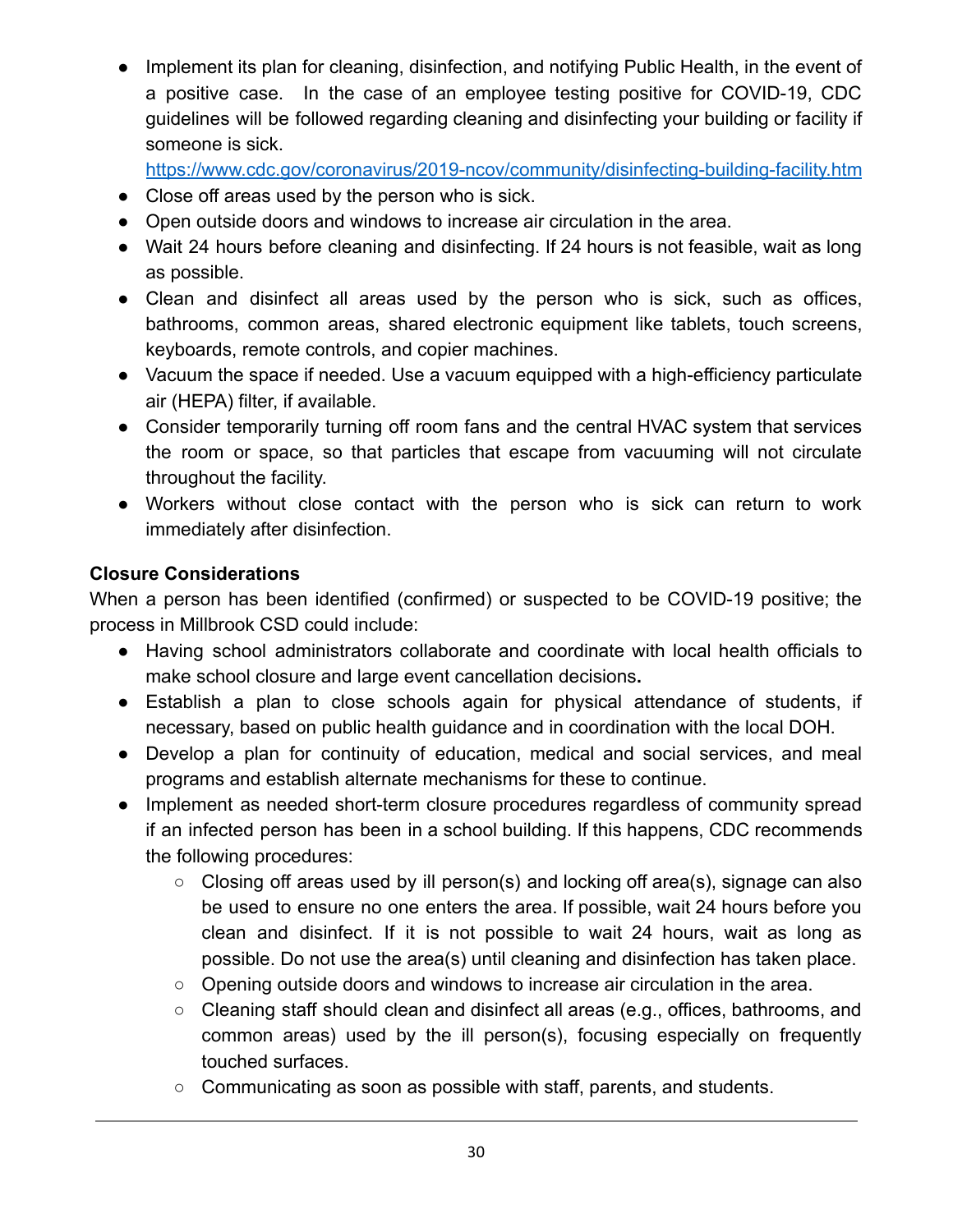- Using DOH guidance/procedures for when someone tests positive.
	- $\circ$  In consultation with the local DOH, a school official may consider whether school closure is warranted and period of time (prior to re-opening) based on the risk level within the specific community as determined by the local DOH.
	- $\circ$  In accordance with guidance for quarantine at home after close contact, the classroom or office where the COVID-19-positive individual was based will typically need to close temporarily as students or staff quarantine.
	- Additional close contacts at school outside of a classroom should also quarantine at home.
- Closing of schools could be a regional decision.
- Closing of schools may also be based on New York State metrics.
	- 7 metrics [NYS Dashboard](https://forward.ny.gov/)
- Thresholds will be determined on a case-by-case basis dependent on the numbers (school closures may be a response).
- Buildings may consider closing if required cleaning products (bleach and water can be used as a cleaning product) and PPE are not available.

# **Facilities**

In order to prevent the spread of COVID-19 infection in the district, facilities operations will be geared toward meeting social distancing requirements and cleaning frequently touched spaces regularly. In carrying out projects or tasks supporting infection control, requirements will be met for changes associated with building spaces. Plans for changes or additions to facilities that require review by the Office of Facilities Planning (OFP), will be submitted to comply with the requirements of the 2020 New York State Uniform Fire Prevention and Building Code (BC) and the State Energy Conservation Code.

The function, position and operation of stairs and corridor doors, which have closers with automatic hold opens (and are automatically released by the fire alarm system), will remain unchanged.

The Millbrook CSD plans to meet the deadline for submission of Building Condition Survey or Visual Inspections on time. In addition, lead in water sampling will be carried out upon the reopening of school under conditions consistent with when the building is "normally occupied."

Upon reopening, the district plans to increase ventilation, to the greatest extent possible. Water systems will be flushed in buildings that have been unoccupied.

The following actions will be taken as needed:

● Ensure sufficient fresh air exchange.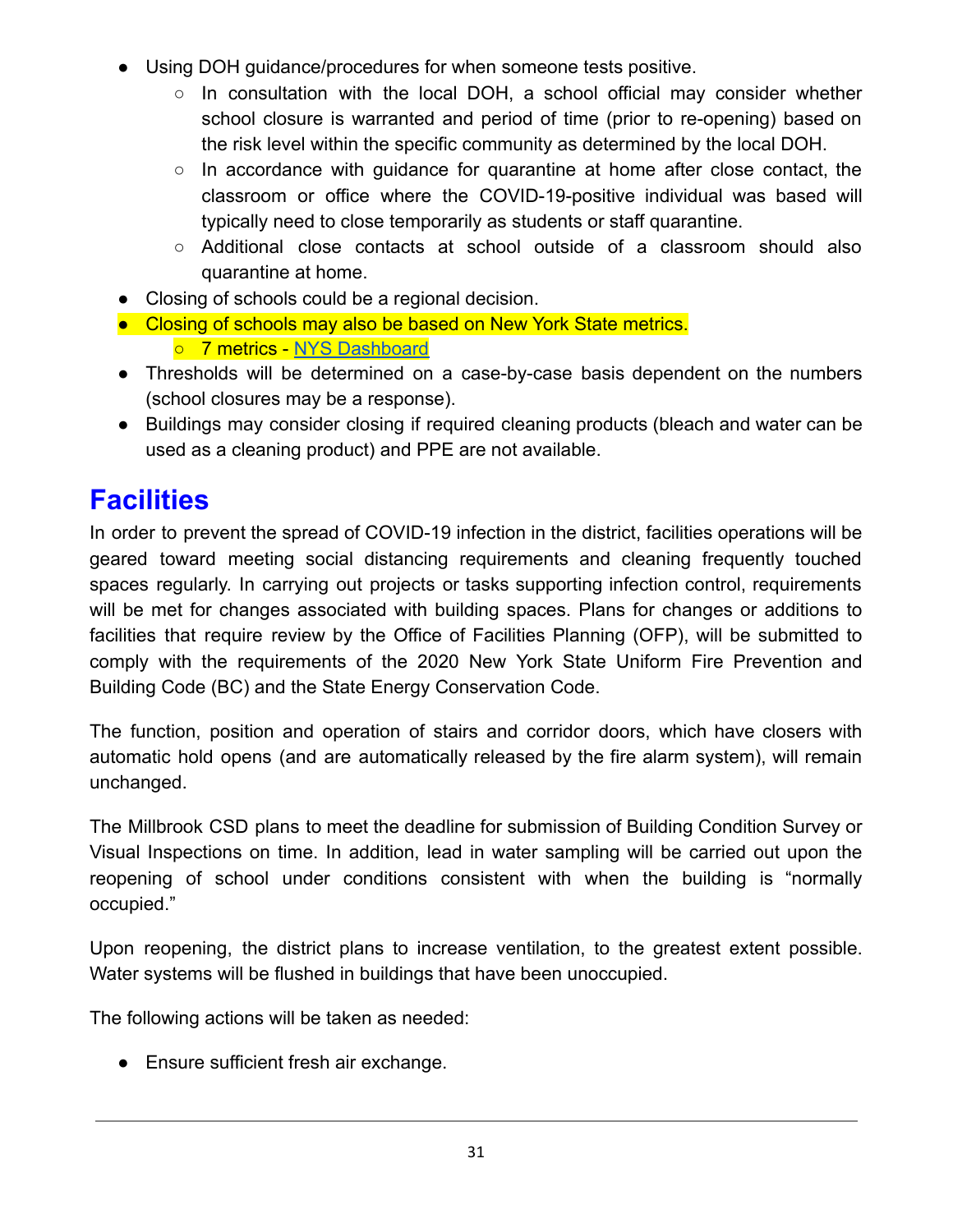- Drinking Water Facilities: Reduce number of drinking fountains available, in order to facilitate frequent cleaning. Bubbler will be disabled. However, drinking fountains are a code required plumbing fixture.
- If alterations to the configuration of existing classrooms or spaces or the introduction of temporary and/or movable partitions are necessary, the change will be submitted to OFP, the local municipality and/or code enforcement officials for review.
- For offsite facilities, communication will occur with the project manager at NYSED Office of Facilities Planning (OFP) and a Temporary Quarters (TQ) Project submission.
- Tents, both temporary and permanent are regulated by code and will be submitted for a building permit, if necessary.
- Minimum number of toilet fixtures that must be available for use in a building is established in the building code and will be maintained.
- We will maintain adequate, code-required ventilation (natural or mechanical) as designed.
- If other air cleaning equipment (e.g. new technology) is proposed, there will be a submission to OFP for review and approval.

### **Emergency Response Protocols & Drills**

The 2020-2021 school year may include hybrid models of the traditional school day. Emergency response drills, including evacuation and lockdown drills, may be spread across the different student populations dependent on the day each population is present the day the drills are scheduled.

#### **Emergency Response Protocols**

- Shelter-In-Place
- Hold-In-Place
- Evacuation
- Lockout
- Lockdown

#### **Shelter-In-Place**

Areas will be identified in each school that will be used for the Shelter-in-Place along with areas that cannot be used for due to certain types of environmental hazards (i.e.: high winds, tornado, etc.). Shelter-In-Place protocols will be the same with the following changes:

- Provide 6 feet of space between students and staff during the Shelter-In-Place
- Use of face coverings throughout the event may be considered
- If 6 feet between staff and students cannot be achieved, face coverings should be worn at all times during the event
- Plan to have extra face coverings on hand in the event that a person does not have one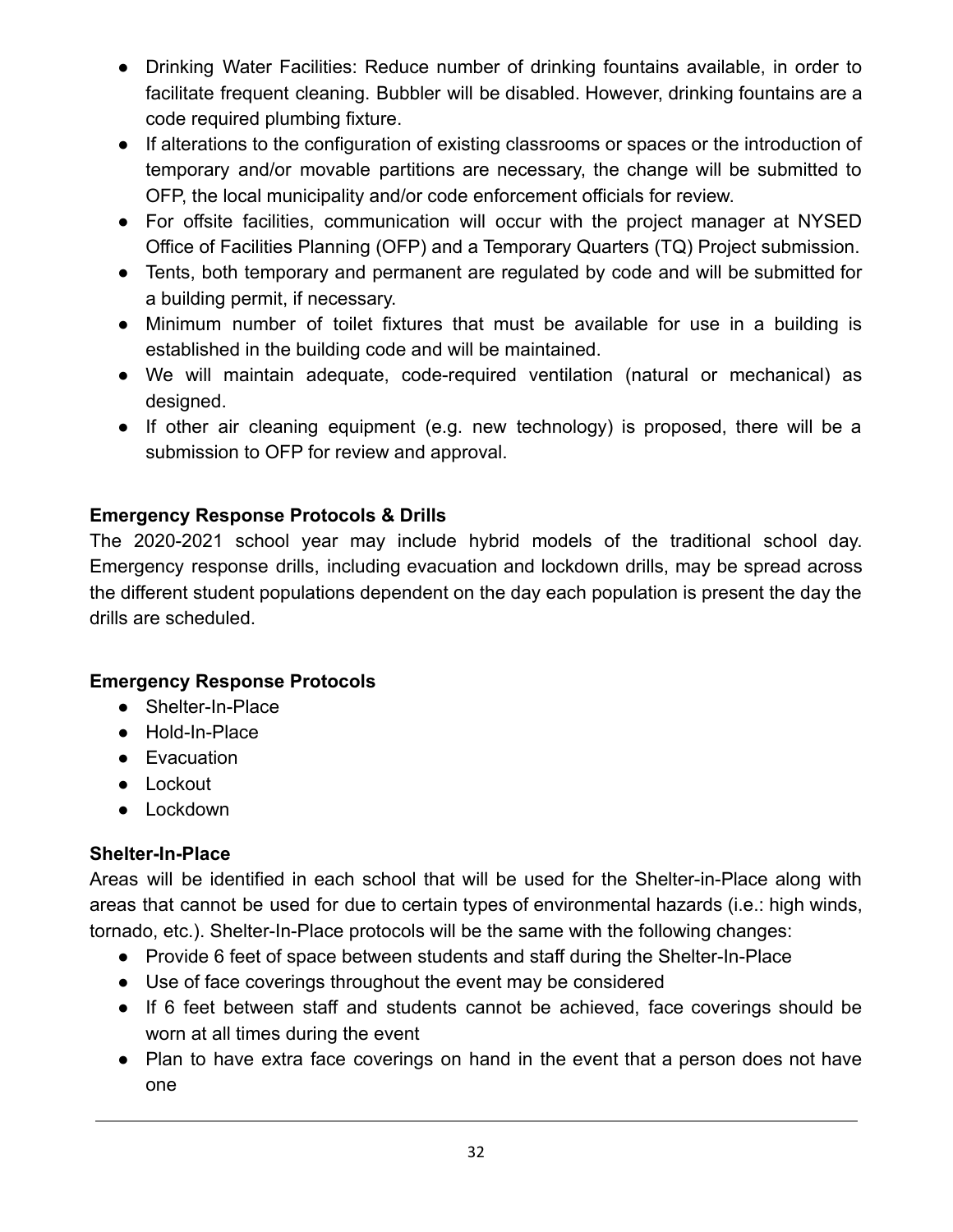● Listen for updates and respond accordingly

## **Hold-In-Place**

Hold-In-Place protocols will be the same the following changes:

- Provide 6 feet of space between students and staff during the Hold-In-Place
- Use of face coverings throughout the event may be considered
- If 6 feet between people cannot be achieved, face coverings should be worn at all times during the event
- Plan to have extra face coverings on hand in the event that a person does not have one
- Listen for updates and respond accordingly

#### **Evacuate**

Evacuation protocols will be routinely the same with some minor adjustments:

- Identify areas outside of the building in advance that will allow 6 feet of separation of students and staff. Verify that students and staff will not impede emergency responders
- In effort to get all staff and students out of the building as quickly and efficiently as possible, face coverings should be worn at all times
- Plan to have extra face coverings on hand in the event that a person does not have one
- Identify, in advance, who will be holding the door to get out of the building, therefore reducing the amount of people touching the door hardware when leaving the building. Personnel that will be conducting this task may be assigned to holding the door for one or more classrooms or until confirmation that everyone has vacated the building
- As written in the established protocols, bring all necessary items needed and consider adding the following items: extra face coverings (in the event a face covering becomes unusable) and hand sanitizer
- If no extra face coverings are available, instruct anyone that does not have a face covering to use their shirt to cover their nose and mouth during the event

## **Lockout**

Lockout protocols will be the same, besides maintaining six (6) feet of space between students and staff in the area.

#### **Lockdown**

During a Lockdown, there will be a violation of the six (6) foot recommendation between people. In order to protect life safety, lockdown protocols will be mostly the same process as they have been conducted in the past.

- Evaluate, in advance, if there is room to social distance without being in the line of sight
- Face coverings should be worn during the event at all times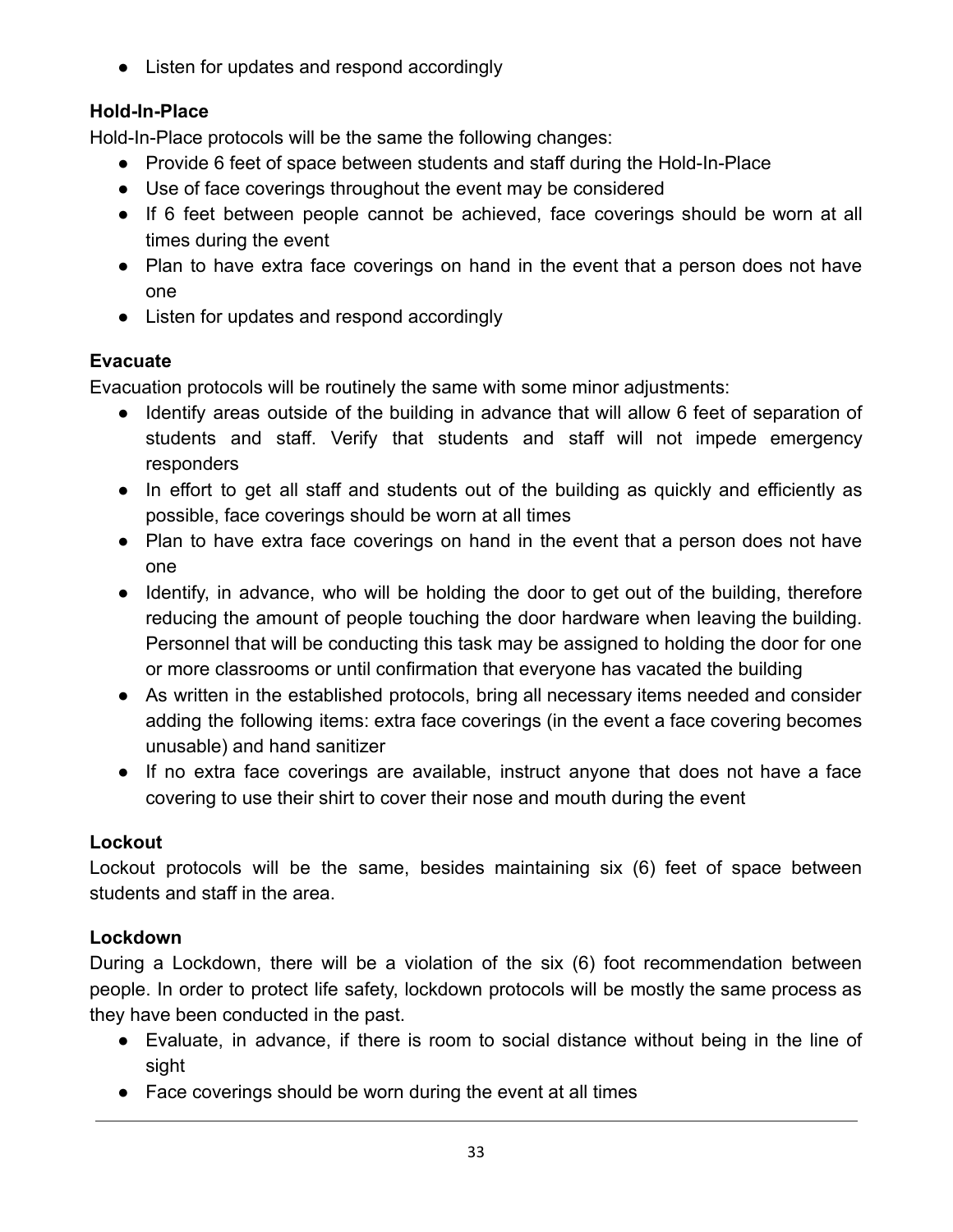- Plan to have extra face coverings on hand in the event that a person does not have one
- Instruct anyone that does not have a face covering to use their shirt to cover their nose and mouth during the event

# **Child Nutrition**

All schools in the Millbrook CSD will follow SFA policies when communicating about school meal services, eligibility, options and changes in operations. All meals provided during the public health emergency will be available at no cost to all children ages 18 and younger. All communications will be provided through a variety of communication methods including website, social media, emails, robocalls, newsletters, and regular mail and translated into the languages spoken by families.

Millbrook CSD has identified Holly Peters-Heady as the contact person to receive and respond to communications from families and to school staff regarding food services. Families will be reminded in food service communications during the summer and periodically that they can submit a new application for free and reduced-price meals any time during the school year. Applications are available in each school building's main office, on our website, and through email or regular mail as needed. Phone-in and in-person support to complete the application is available from our School Lunch Manager ([holly.heady@millbrookcsd.org](mailto:holly.heady@millbrookcsd.org) or 845.677.4200, x1137).

School meals will continue to be available to all students, including those attending school in-person and those learning remotely.

For information about how meal information will be communicated, visit the [Communication/Family and Community Engagement Section](https://sites.google.com/millbrookcsd.org/covidreentry/home/parent-community-engagement) of our reopening plan.

#### **Meals Onsite**

For students onsite, meals will be provided while maintaining appropriate social distancing between students. Students do not need to wear face coverings when seated and eating so long as they are appropriately socially distanced.

The District will be providing meals in classrooms, where the appropriate social distancing can take place. This will be the case until such time that the District can ensure appropriate social distancing.

The sharing of food and beverages (e.g., buffet style meals, snacks) is prohibited, unless individuals are members of the same household. Adequate space will be reserved for students, faculty, and staff to observe social distancing while eating meals.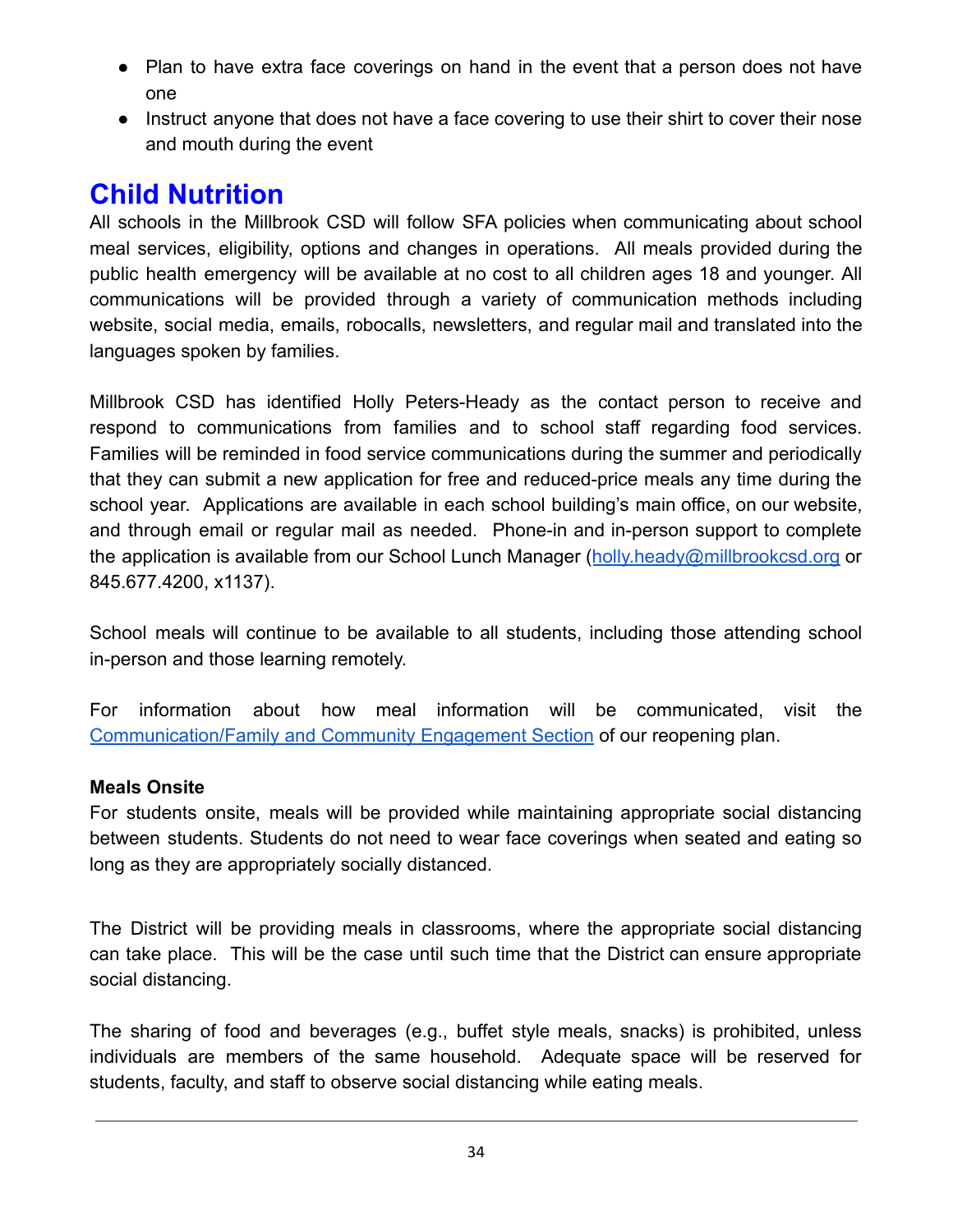Meals will be unitized to provide all required meal components to each student. To ensure food safety, meals will be delivered to classrooms following all HACCP guidelines (including within the appropriate time and at the appropriate temperatures), with names if there are food allergy implications. Students will eat in their already appropriately socially distanced seats. Students with airborne food allergies will eat in a classroom where those foods are prohibited. Only disposable utensils and containers will be utilized. All students will wash hands or use sanitizer prior to meal-taking in a staggered fashion so as not to impact proper social distancing. All students will be trained in proper hand hygiene, and this will be reviewed and practiced. Students will be trained in the importance of food boundaries, and sharing of food and drink will be subject to disciplinary consequences.

Food will be ordered by the School Lunch Manager based on student participation in the school lunch program. Reimbursement claims will be made based on the USDA's requirements within its re-started allowance for free lunch for all.

#### **Meals Offsite/Remote**

For all students learning remotely, meals will be unitized to provide all required meal components to each student. Meals being provided will be delivered home or will be picked up by parents. To ensure food safety, meals will be delivered cold with reheating instructions and labeled with names if there are food allergy implications.

## **Transportation**

Millbrook CSD will conduct transportation activities that are consistent with state-issued public transit guidance and NYSED School Reopening guidelines. Students and school staff must wear acceptable face coverings at all times on school buses and should maintain appropriate social distancing to the extent practicable.

Students who are able will be required to wear masks and social distance on the bus to the extent practicable; however, students whose physical or mental health would be impaired are not required to wear a face covering, but must be appropriately socially distanced. Members of the same household may be seated within 6 feet of each other. Parents and legal guardians are encouraged to drop off or walk students to school to reduce density on buses.

All buses that are used every day by districts and contract carriers will be cleaned/disinfected once a day. High contact areas will be wiped down after each run.

School buses will be equipped with hand sanitizer.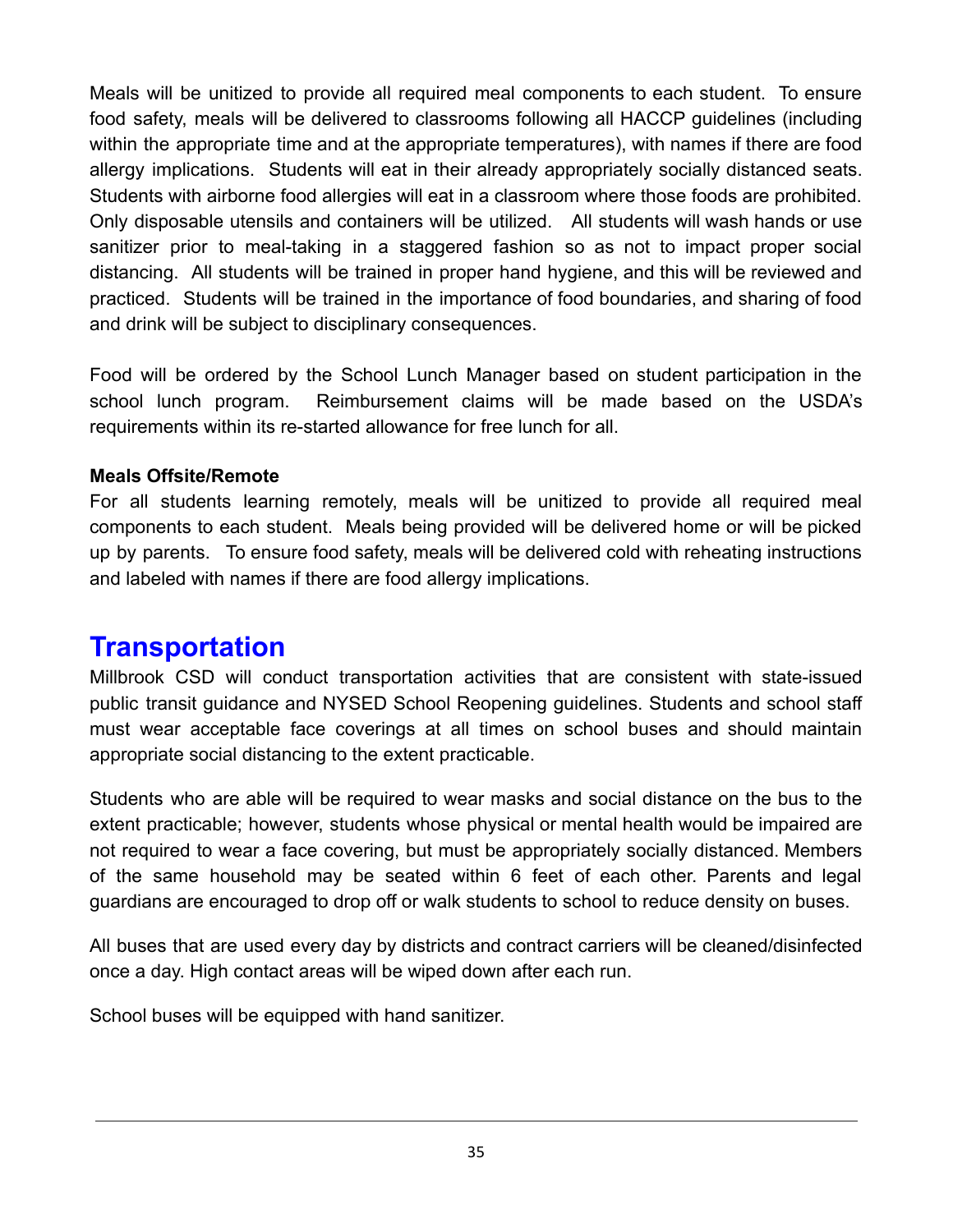Wheelchair school buses will configure wheelchair placement to ensure social distancing of 6 feet.

Whether school is in session remotely or otherwise, pupil transportation will be provided to nonpublic, parochial, private, charter schools or students whose Individualized Education Plans have placed them out-of-district whose schools are meeting in in-person sessions.

All students are entitled to transportation by the district to the extent required by law. Transportation departments do not have the ability or the right to deny transportation for children who are in foster care, homeless or attend private or charter schools. Parents who may have missed the due date to request out-of-district transportation due to a reasonable excuse may file a 310 appeal with the Commissioner of Education.

### **Cleaning and Disinfecting**

Refer to the cleaning standard operating procedures guidance for further information.

- Buses and other transportation vehicles will be cleaned and disinfected daily (focus on high touch areas) and in between runs if scheduled for multiple routes. At the end of the day buses will be cleaned and disinfected entirely.
- *● Daily Cleaning*
	- *o* All trash removed
	- *o* Floors swept and dust mopped
	- *o* Walls and windows cleaned
- *● High Touch Surfaces*
	- *o* Bus seats and seat backs
	- *o* Seat belts
	- *o* Door handles, handrails
	- *o* Driver operator area
- Cleaning and disinfecting products approved by the EPA will be used according to instructions.
- Eating and drinking will be prohibited on the bus.
- Buses will be inspected to ensure cleaning/disinfecting protocols are followed on district-owned and contracted buses.
- All cleanings/inspections will be documented (via trackable log).

## **Bus Protocols for a Reported Case of Covid-19 on a School Bus**

Brian Fried, Assistant Superintendent, will be notified, the district will then notify building administration and a plan will be implemented to contact parents of students on that bus.

Bus will be taken out of service for 24 hours before the bus can be used again after a report of COVID-19. Bus will be disinfected following CDC guidelines.

#### **Students on Transportation**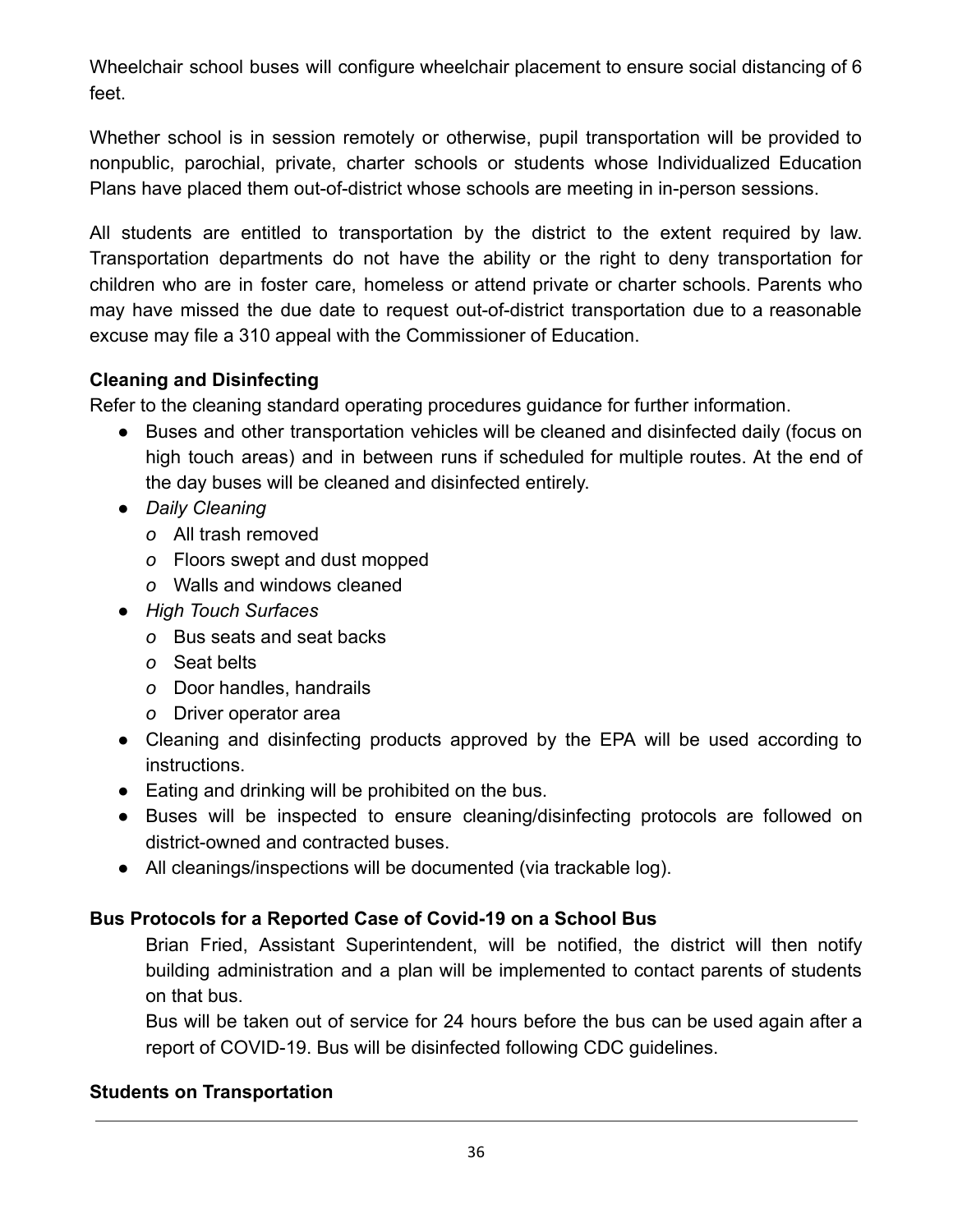- As was outlined in the Health and Safety section of this guidance, all parents/guardians will be required to ensure their child(ren) are not experiencing any signs and symptoms of COVID-19 and do not have a fever of a 100 degrees Fahrenheit or greater prior to them boarding their method of transportation to school;
- Students must wear a mask on a school bus. Students who are unable to medically tolerate a face covering, including students where such covering would impair their physical health or mental health, are not subject to the required use of a face covering, but must maintain social distancing of at least 6 feet;
- To the extent practicable, students will social distance (six (6) feet of separation) on the bus;
- Students who do not have a mask can NOT be denied transportation;
- Students who do not have masks must be provided one by the district;
- Students with a disability which would prevent them from wearing a mask will not be compelled to do so or denied transportation.

#### **Training (All transportation personnel)**

- Hazard Communication/Right-To-Know (annual)
- Personal Protective Equipment (PPE)
- Exposure Control/Bloodborne Pathogen (BBP)
- COVID Awareness
	- o New cleaning Protocols (buses, transportation center)
	- o Handwashing
	- o Face Covering (sizing, use, wear & care)
	- o Personal Health and Hygiene
	- o Special working conditions with face coverings (strenuous activity)

## **Required Personal Protective Equipment (PPE)**

- Disposable gloves for monitors needing to work with individual students
- Face Covering/Mask
- Face Shield (if applicable)

#### **Transportation Communication**

- Millbrook CSD will emphasize to parents and students prior to reopening schools that the District has thoroughly disinfected all buses and student transportation vehicles.
- Millbrook CSD will communicate with parents and students that student transportation vehicles are included in the district's COVID-19 plans and what part students and parents will play in ensuring safety and minimizing infection while utilizing District transportation services.
- Millbrook CSD will be required parents not to send their children to school or board the bus if sick or with an elevated temperature.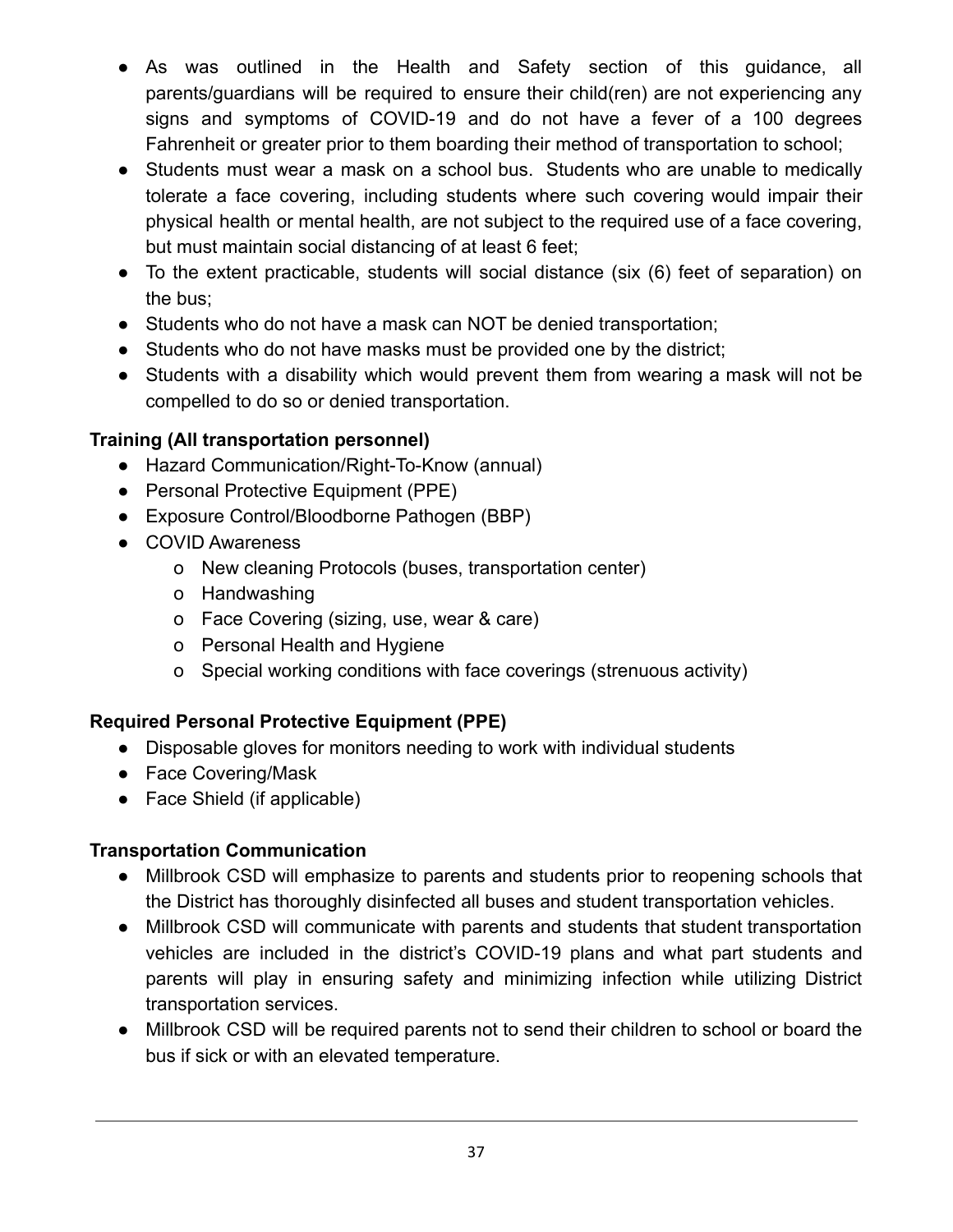- Millbrook CSD will survey parents regarding transportation including an "opt-out" option.
- Millbrook CSD will remind students/parents/guardians that social distancing requirements extend to the bus stop
- First Student will communicate with Administration multiple routing scenarios for different instructional scheduling options (split session, alternating days, hybrid option)

#### **Density Reduction, Social Distancing, Bus Capacity**

- CDC guidelines suggest creating distance between children on the school bus when possible.
	- o Seat one child per seat. This results in approximately 20 students on a 66-passenger bus.
	- o Consider these restrictions when planning transportation routes
- Allow siblings or those that live in the same household to sit together
- Place floor decals or tape to indicate where students should or shouldn't sit and to mark six (6) foot distances in aisles
- Do not seat students directly behind the driver
- If needed, provide additional adult supervision on buses to manage social distancing.
	- o The District will continue ongoing conversations with First Student to inform future decisions that may include the need for bus monitors

#### **Routing**

- First Student had developed multiple routing scenarios for administration to analyze different instructional scheduling options
	- o Various hybrid schedules some grade levels in person learning at school buildings, other grade levels virtual remote learning
	- o Utilize computerized routing programs to provide different routing scenarios and analyze cost/feasibility
- Limit rotation of substitute drivers and aides if possible
- Limit student movement between bus routes
	- o Discontinue allowing students to ride different buses on different days of the week unless parent or guardian makes plausible requests (childcare, custody arrangements)
	- o If possible, mirror AM and PM routes, so bus riders are the same group each day

#### **Loading/Unloading & Pick-Up/Drop-Off**

● Students will have to pass by other students in getting off the bus, in the same way as at the grocery store, people carefully pass others who are in the aisles. Students seated in seats will move as close to the window as possible, still wearing their masks. When all students have gotten off the bus, the children can resume sitting in their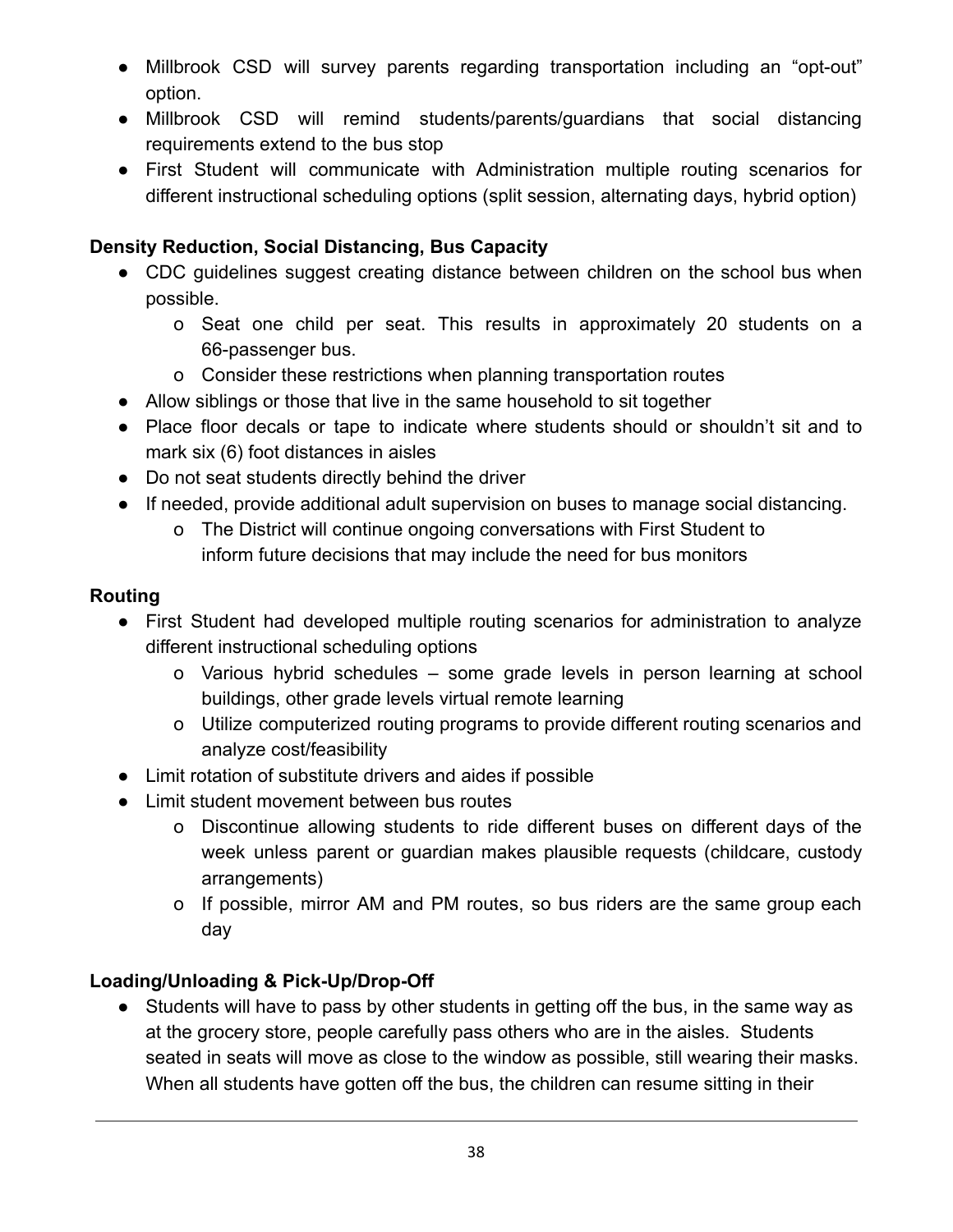typical location within their seat.

- **●** Students shall have assigned seats whenever possible with one student per seat and masks on during the entire ride.
- **●** Dismissal times may be staggered to best suit building needs and to promote social distancing
- **●** Adjustments may be made by buildings:
	- **o** For unloading and entry, and loading and departure
	- **o** Route timing which will be affected by delayed loading/unloading processes
	- **o** Arrival and departure activities shall be supervised to ensure social distancing
- Will add or modify bus routes to reduce load levels on buses

## **Transporting to BOCES**

- Millbrook CSD will be transporting to BOCES and will follow similar protocols as previously described.
- Millbrook CSD will keep a log of attendees on the trip in both directions from the BOCES building. Upon request, schools may need to supply the log of passengers in addition to cleaning logs in the event BOCES must assist in contact tracing due to exposures either at the BOCES buildings, or during transportation.

# **Social Emotional Well-Being**

In planning for our re-entry in September, the District has formed Re-Entry teams to examine the guidance provided by the Department of Health and NYSED for our re-entry in the Fall. Our work is grounded in our beliefs that the most equitable opportunities for educational success relies upon the comprehensive support for students and families provided in our schools with our professionals and the systems of support we have built. These supports include academics as well as the social and emotional well-being of our students. We are committed to prioritizing social emotional well-being. This will allow our students to grow as individuals and to create the mental, social and emotional space to access rigorous academic content with confidence. In support of this belief, a Social-Emotional Learning team was created consisting of certified teachers, certified school counselors, licensed mental health professionals, community members and school administrators. This task force team was created to develop a cohesive and strategic plan, regardless of the re-entry phase, to support students and staff upon for the 2020-2021 school year; this includes a means to identify and actively support student and staff well-being and mental health concerns through a range of pre-determined tactics to be employed by those dealing with difficult situations. This plan will focus specifically on how to best support students and staff in a blended learning model scenario, which includes a mix of both in-person and virtual classroom instruction. This plan includes considerations for teams to rapidly transition between face-to-face and continuous remote learning, which may be required based on the pandemic.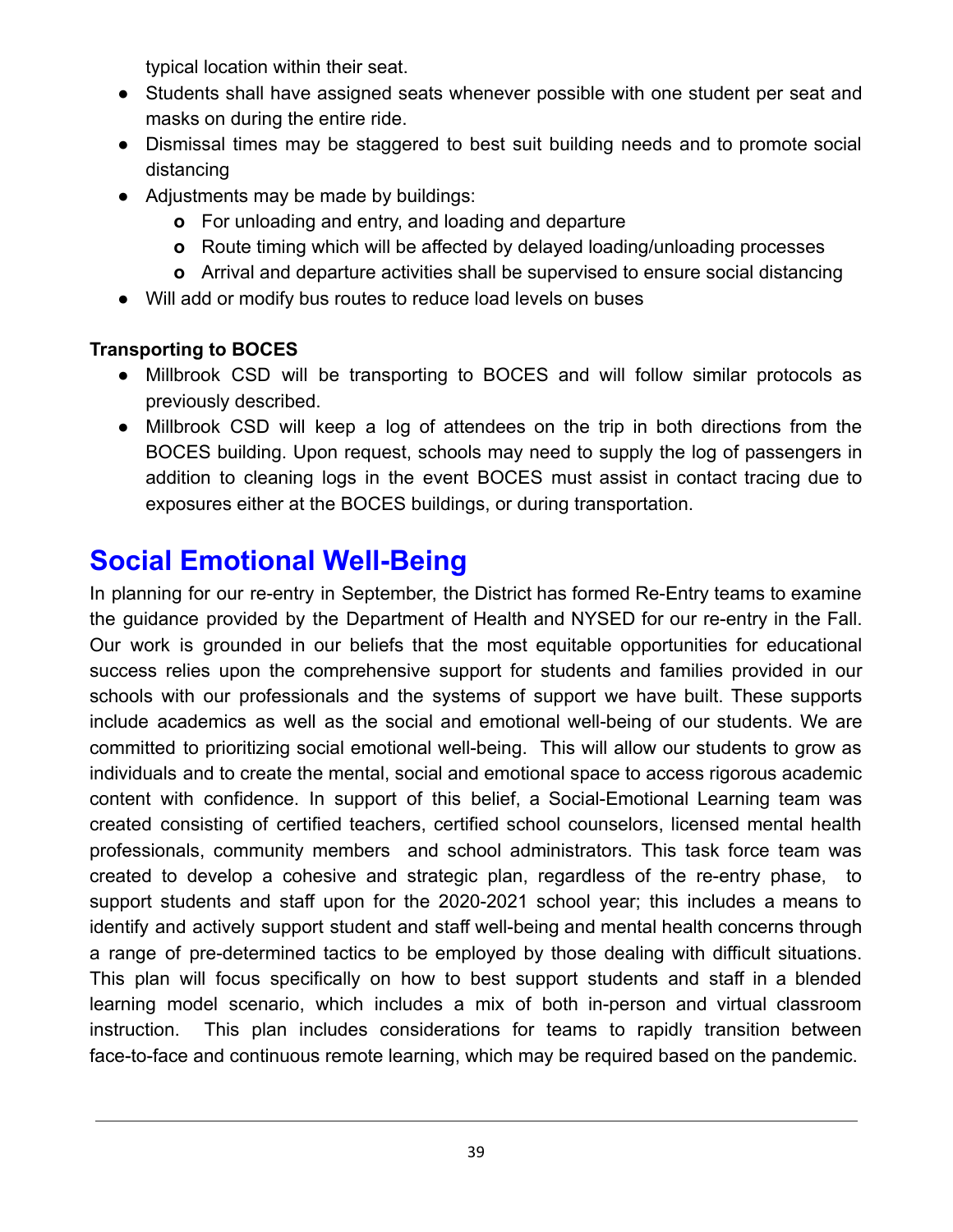Research shows the importance of mental and emotional well-being for students and staff, which has both psychological and ultimately academic outcomes. We know, after this prolonged closure, many of our students and staff will require social-emotional support to help them re-engage and re-enter work and school. As a District, our commitment is to create emotionally and physically safe, supportive and engaging learning environments promoting all students' social and emotional well-being and development. The pandemic has elevated the role of leaders in creating conditions helping students practice empathy, create social bonds across distance and adapt to new learning experiences. Counselors, school-based health programs, and wrap-around supports will play an extremely important role in the adjustment period when buildings reopen and access to school counselors and school-based health programs will be invaluable supports to our students. Before school resumes, school administrators, teachers and mental health practitioners (school counselors, school psychologists and/or school social workers) should meet to create an asset map of already existing foundational assets within school districts and community-based organizations, and build upon them. In addition, it will be critical to determine students who might be at risk for needing mental health support. School counselors and administrators will be equipped with tools and information needed to see each child through a social emotional lens. We remain committed to supporting all students and maintain our whole child commitment as well as equipping all staff to connect, heal, and build capacity to support our students. Supports will include resources identifying and delivering responsive SEL supports both in-person and remotely, including mental health check-ins, planning and goal setting, opportunities for self-reflection, and social interactions as applicable which are already being implemented in Millbrook CSD. Additionally, all Millbrook CSD employees have access to the Employee Assistance Program (EAP) which offers many free services including face-to-face and virtual counseling. Information about all social-emotional supports will be made widely available to the Millbrook CSD community through the District's [Social-Emotional](https://sites.google.com/millbrookcsd.org/cipps/home/social-emotional-learning) Website found on our website. We are committed to developing/making accessible family/caregiver-appropriate social and emotional learning (SEL) content to be used during all phases of our re-entry.

Transitions are important every year, and they will be even more important this fall returning from continuous remote learning to in-person instruction in buildings or a phased in approach to in-person instruction. Districts should support transitions in a culturally responsive manner and engage students, families, and communities in the process of identifying needs and supports. Transitions take many forms and include returning to school in the fall, moving from one grade band to another, or dealing with the varying emotional needs as a result of the health pandemic.

The following considerations guided our building level planning:

#### **Emotional Reactions to Coming Out of Quarantine may Include;**

● Mixed emotions, including relief after quarantine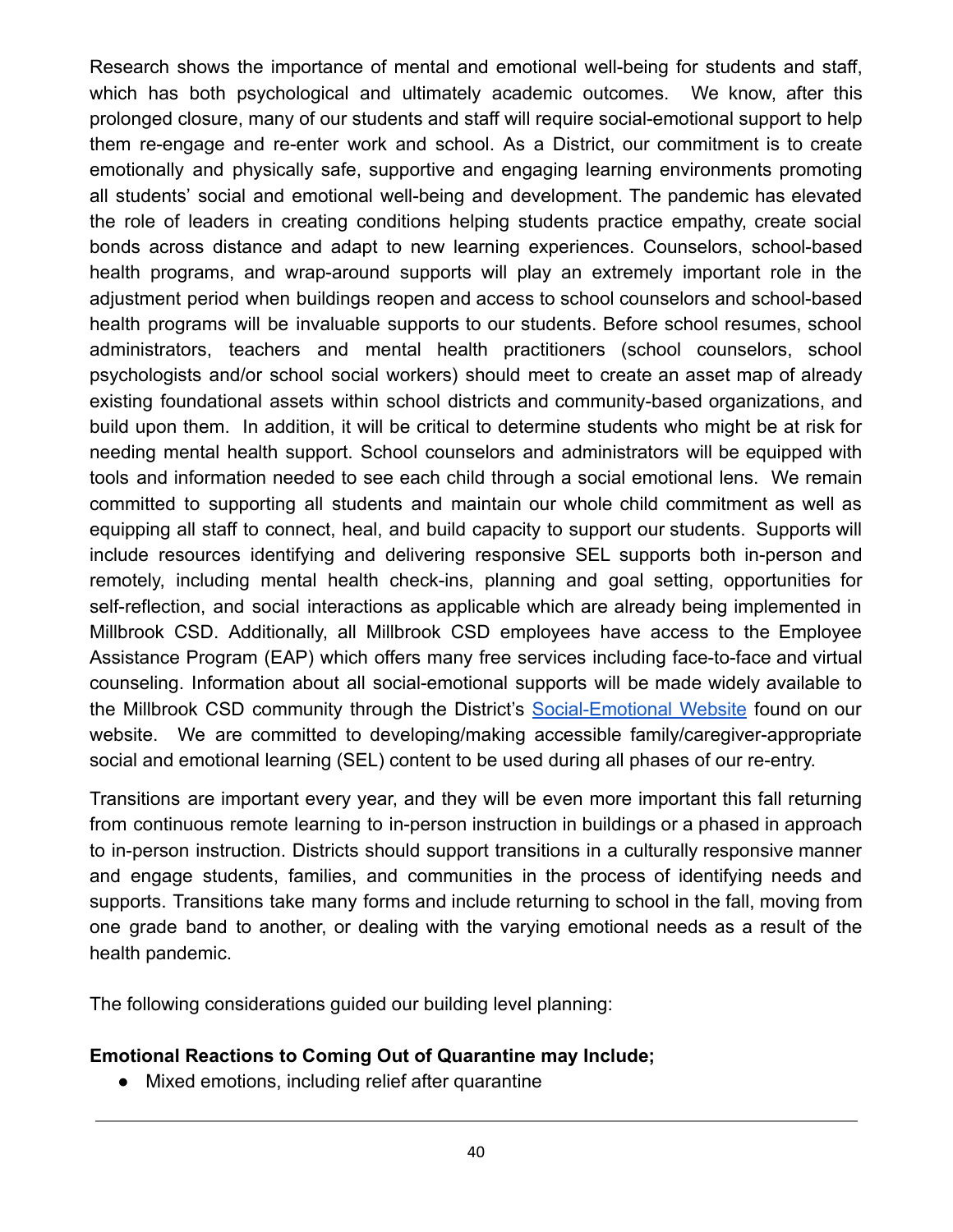- Fear and worry about your own health and the health of your loved ones
- Stress from the experience of monitoring yourself or being monitored by others for signs and symptoms of COVID-19
- Sadness, anger, or frustration because friends or loved ones have unfounded fears of contracting the disease from contact with you, even though you have been determined not to be contagious
- Guilt about not being able to perform normal work or parenting duties during quarantine
- Other emotional or mental health changes

## **Addressing Social-Emotional Health**

- Establish/sustain a culture that supports and emphasizes mental health services available for faculty, staff, students and families
- Explore the use of Restorative Practices (use of healing/restorative circles for both staff and students)
- Assist in adequate training for staff/faculty as requested to assist them in understanding:
	- o Social Emotional Learning (SEL) competencies; self-awareness, self-management, social awareness, relationship skills, and responsible decision-making
	- o The warning signs for quarantine related mental health needs
	- o How to access crisis support and other mental health services

#### **What Mental Health Professionals can do in Schools**

- Educate staff, parents, and students on symptoms of mental health needs and how to obtain assistance
- Promote social emotional learning competency and build resilience
- Help ensure a positive, safe school environment
- Teach and reinforce positive behaviors and decision-making
- Encourage good physical health
- Help ensure access to school-based mental health supports; facilitate the expansion of school-based mental health supports

# **School Schedules**

Information regarding school schedules will be published after having received additional information from the Office of the Governor and the State Education Department, and after adoption by the Board of Education. When such schedules are able to be published, information will be communicated to students and families, at our District's [Communication/Family and Community Engagement Section](https://sites.google.com/millbrookcsd.org/covidreentry/home/parent-community-engagement) of our Re-Entry Plan.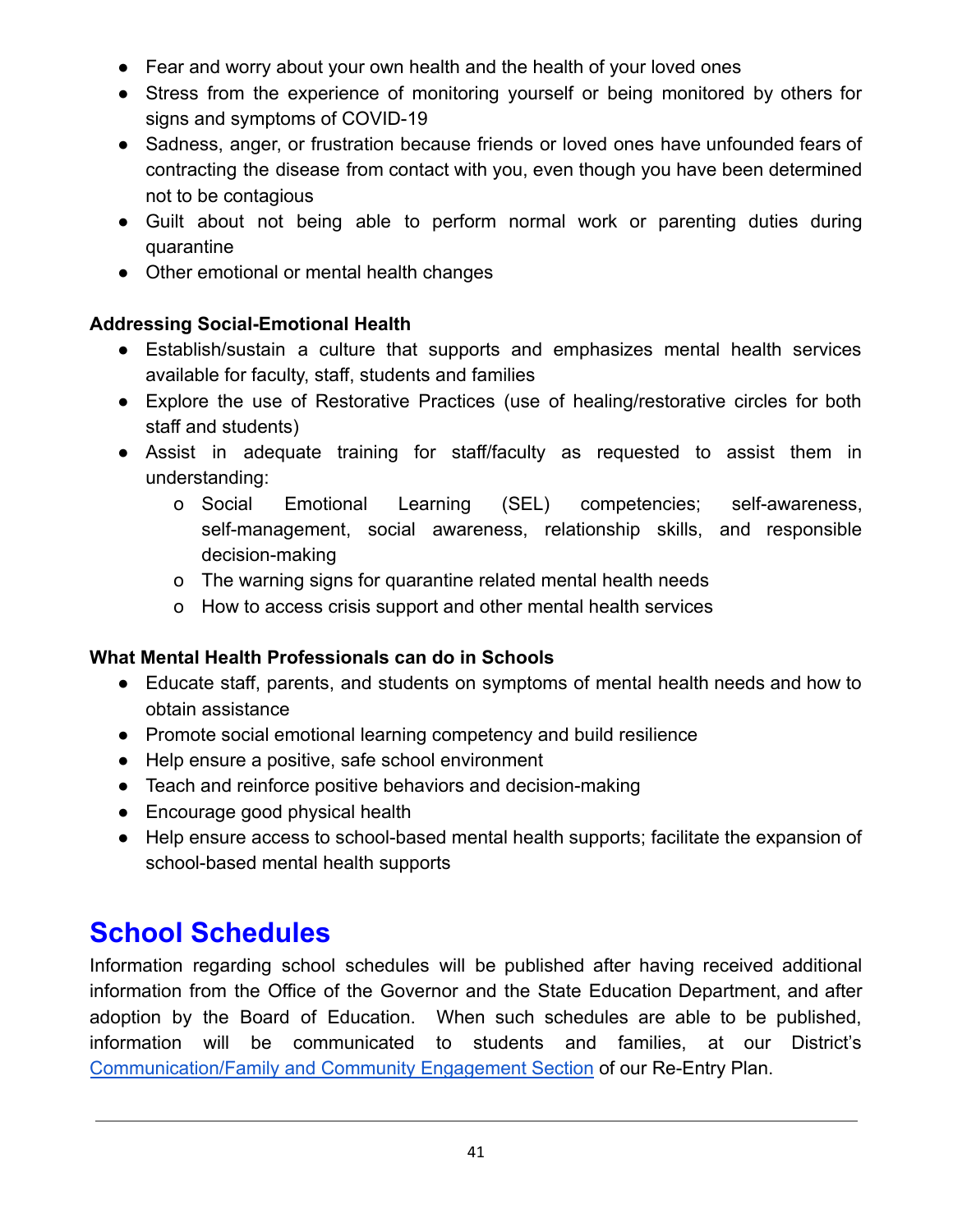# **Attendance, Attendance Reporting and Chronic Absenteeism**

#### **Attendance and Attendance Reporting**

All schools in the Millbrook CSD will take daily attendance whether school opens in September in-person, hybrid, or remote. Attendance policies and procedures will be communicated with families and students prior to the start of the school year or if the instructional model changes during the year. Communication will take the form of building level parent letters/newsletter, robocalls, emails, text messaging, and social media. Teachers will record daily attendance in SchoolTool, our student management system, based on the required daily scheduled student contact and engagement. Daily reports will be generated to identify students who are absent and/or chronically absent. Contact with the families will be made daily to determine reasons for absence and needs or barriers the student may have to participate in daily lessons.

#### **Chronic Absenteeism**

While there is no one-size-fits all approach to addressing chronic absenteeism, Millbrook CSD is committed to providing interventions to prevent and address health-related and mental health chronic absenteeism. We recognize that many factors will influence student attendance, and may be greatly impacted by the instructional models provided; in-person, hybrid, and remote.

The Millbrook CSD addresses chronic absenteeism as follows.

1. Nurture a culture of attendance

- Communicate clearly to families and students what the attendance policy is and expectations for participating based on the model of instruction
- Explain the importance of attendance to the entire school community
- Track daily attendance, tardies, and student engagement in one central, secure location with a tool that helps you can quickly see how these data points impact student behavior, expectations about which will be made clear to students by each building principal.
- 2. Early Identification and Intervention
	- Each school regularly monitors attendance data and communicates with parents about issues as they arise.
	- Use data to identify which students are at risk, so you can intervene before isolated absences become chronic absenteeism.
	- Establish intervention plans; parent phone call, home visit, counseling, instructional modifications, engage community partners, etc.
- 3. Continue to foster a positive school culture and focus on engaging instruction
	- Evaluate and address your students' engagement in learning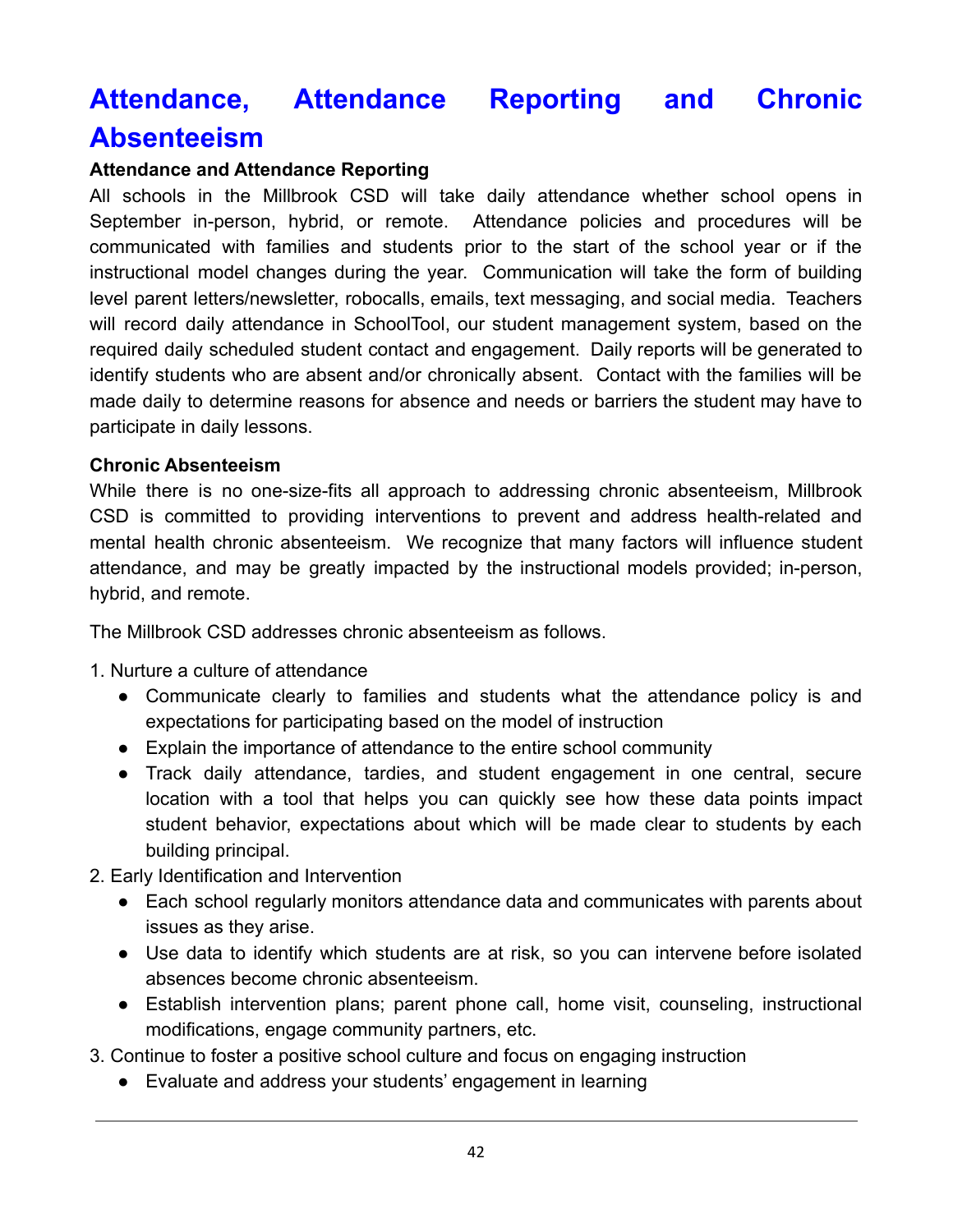- Provide teachers and school leaders with multiple levels of support to help students stay more engaged and act positively.
- Help students achieve positive social and emotional character development, while reinforcing the behaviors that make up your ideal school culture.
- Use goal-based incentives and rewards to motivate attendance and positive student behaviors where age appropriate.

# **Technology and Connectivity**

Access to technology is essential for the successful roll-out of this plan. The Millbrook CSD has been committed to ongoing planning and implementation of district technologies to ensure equitable access for staff and students. The team has initiated plans that are mindful of student home access to reliable internet and computers.

- 1. The Millbrook CSD recently gathered data and asked teachers and families to identify their level of access to devices and high-speed broadband from their residence. Respondents indicated that approximately five of our district students have a need for reliable internet access at home. Provisions for these families were made to provide access to them in the spring of 2020. The district will continue to assess the ongoing needs of our families for technology and connectivity (survey, interviews, school outreach, etc.) In the event students and/or teachers do not have access, the district will continue to take the necessary steps to meet their needs where plausible.
- 2. Conduct and/or maintain an inventory of equipment and other assets.
	- a. Identify which students, families, and staff have district assets in their possession.
- 3. Procure, manage and/or maintain hardware, software, licenses, learning management systems, etc. to support and improve virtual instruction and student engagement.
- 4. Identify professional learning needs for teachers and continue to support their development of skills and pedagogy in a virtual learning environment.
- 5. Arrange a "Helpdesk" system for parents/students/teachers to report technical issues that might be experienced during remote learning. Communicate protocols to these stakeholders to inform them in advance of how to gain assistance in such cases.

Millbrook CSD will provide all students with access to learning materials and resources in multiple formats, wherever possible. Further, the district will support teachers through professional development and coaching on pedagogical methods that enable students to participate in multiple ways, so that they can demonstrate mastery of Learning Standards in remote or blended models through the use of both synchronous (i.e. Google Meet or other web conferencing tool) and asynchronous technologies (i.e. Google Classroom or other LMS). In the event students do not have sufficient access to devices and/or high-speed internet, the district will provide the students with alternate methods to access materials and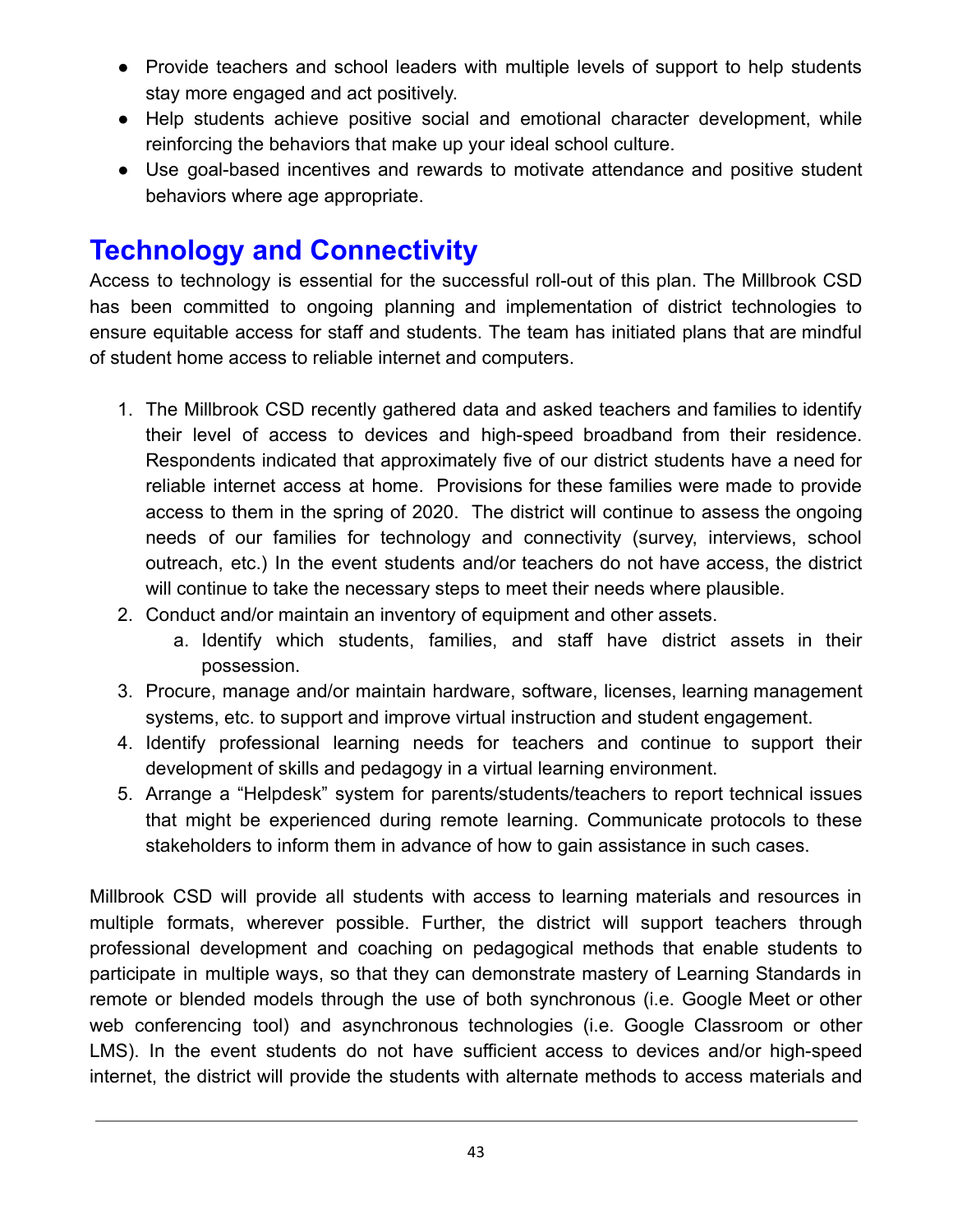instruction, i.e. pick up materials at school, drop off materials to students' homes, etc. The district will also schedule opportunities to connect with families to educate them on how to use the technologies and connect to the instructional activities.

# **Teaching and Learning**

In an effort to assure high-quality teaching and learning, a continuity of learning plan has been developed. This plan considers and plans for teaching and learning in-person, remotely, and through hybrid models of instruction. Our plan assures that instruction is aligned with the New York State Learning Standards and assures equity as well as quality for all learners.

Equity is at the heart of all school instructional decisions. All instruction in our district will be designed so that whether it is delivered in-person, remotely, or through a hybrid model due to a local or state school closure, there are clear, comprehensive, and accessible learning opportunities for all students. Such opportunities will be aligned with state standards. Our teaching and instructional plan outlines routine, scheduled times for students to interact and seek feedback and support from their teachers. Our plan is centered on instruction and academic programming that includes regular and substantive interaction with an appropriately certified teacher regardless of the delivery method (e.g., in person, remote or hybrid). Our teaching and learning plan includes a clear communication plan for how students and their families/caregivers can contact the school and teachers with questions about their instruction and/or technology. This information will be accessible to all, available in multiple languages, widely disseminated, and include clear and multiple ways for students and families to contact schools and teachers (e.g., email, online platform, and/or by phone) in an effort to assure learning for all.

The school calendar typically includes one or more staff-only days before students arrive at school. Acknowledging the challenges that our teachers and staff have faced this spring delivering remote instruction under stressful circumstances, the district will focus these in-service days on providing support to staff in the areas of social-emotional health and technology integration.

As we enter the new school year, teachers will be encouraged to spend time building relationships, supporting students with the transition back to school, and teaching social distancing etiquette at developmentally appropriate levels.

When a remote or hybrid learning model is necessary, certain groups of students will be prioritized for in-person learning to the greatest extent possible. This includes, but is not limited to, special education students, English language learners, students who did not engage in remote learning during the spring of 2020, and students with technology or connectivity needs.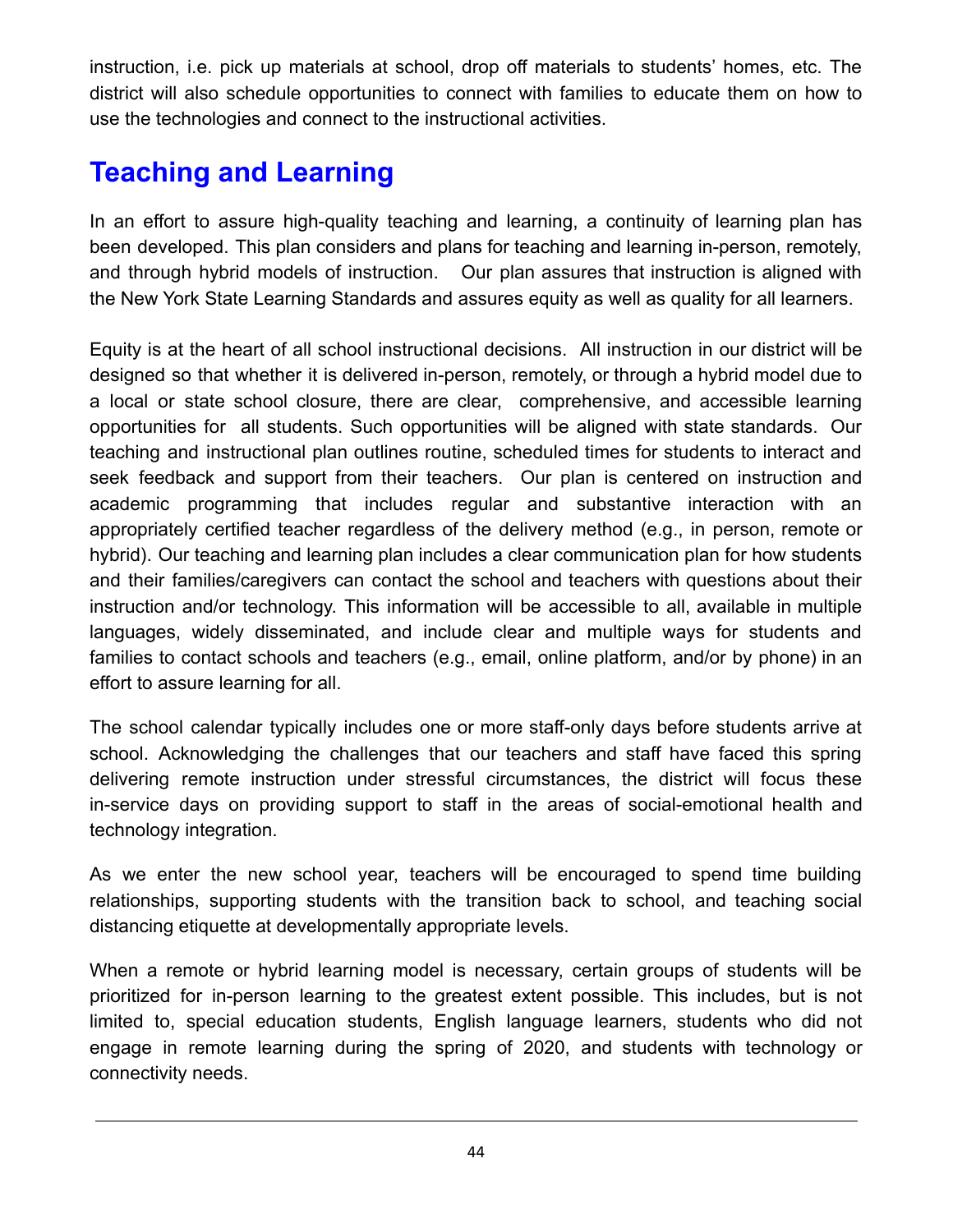Assessing student learning gaps or areas of need will be critical. Formative assessment before a unit of instruction to assess student understanding of pre-requisite skills will be common practice.

Acknowledging that the typical content in a given grade level or course may need to be adjusted, content will be prioritized to ensure that students receive instruction for the prioritized learning standards, key understandings, and skills necessary for students' success in future study.

Grading practices will follow a standards-based framework designed to provide direct feedback regarding students' mastery of course content.

For information relating to teaching and learning in BOCES special education and Career and Technical Education programs, please see the BOCES website <https://www.dcboces.org/>.

Should parents/guardians have concerns about their child engaging in live, in-person instruction due to extenuating medical conditions, parents/guardians are to contact the building principal. The process for reviewing and accommodating these issues will be formalized and shared with our community upon receipt of additional guidance from New York State.

#### **In-Person Instruction**

Upon reopening, the number of students in each of our classrooms will be reduced to adhere to CDC guidance regarding proper social distancing. Class size will reflect the need to ensure that students' desks/seats are positioned no less than six feet apart.

Accommodating a six-foot radius around students will necessitate the identification of additional rooms and common-area spaces that can be converted into elementary classrooms.

Current staffing levels may be insufficient to accommodate the expanded number of classrooms needed to ensure social distancing. Our District Re-Entry Team is currently working with staff and administrators from every building and department to identify the number of classrooms and instructional spaces both needed and available to meet the needs of live instruction under these socially distanced requirements. Our staffing models are being reviewed to identify any potential necessity to expand hours or add employees in order to accommodate these revised classroom structures.

All instruction will continue to be aligned to the New York State Learning Standards.

Our schools will minimize the movement of students. This potentially means having students eat lunch in their classroom instead of the cafeteria.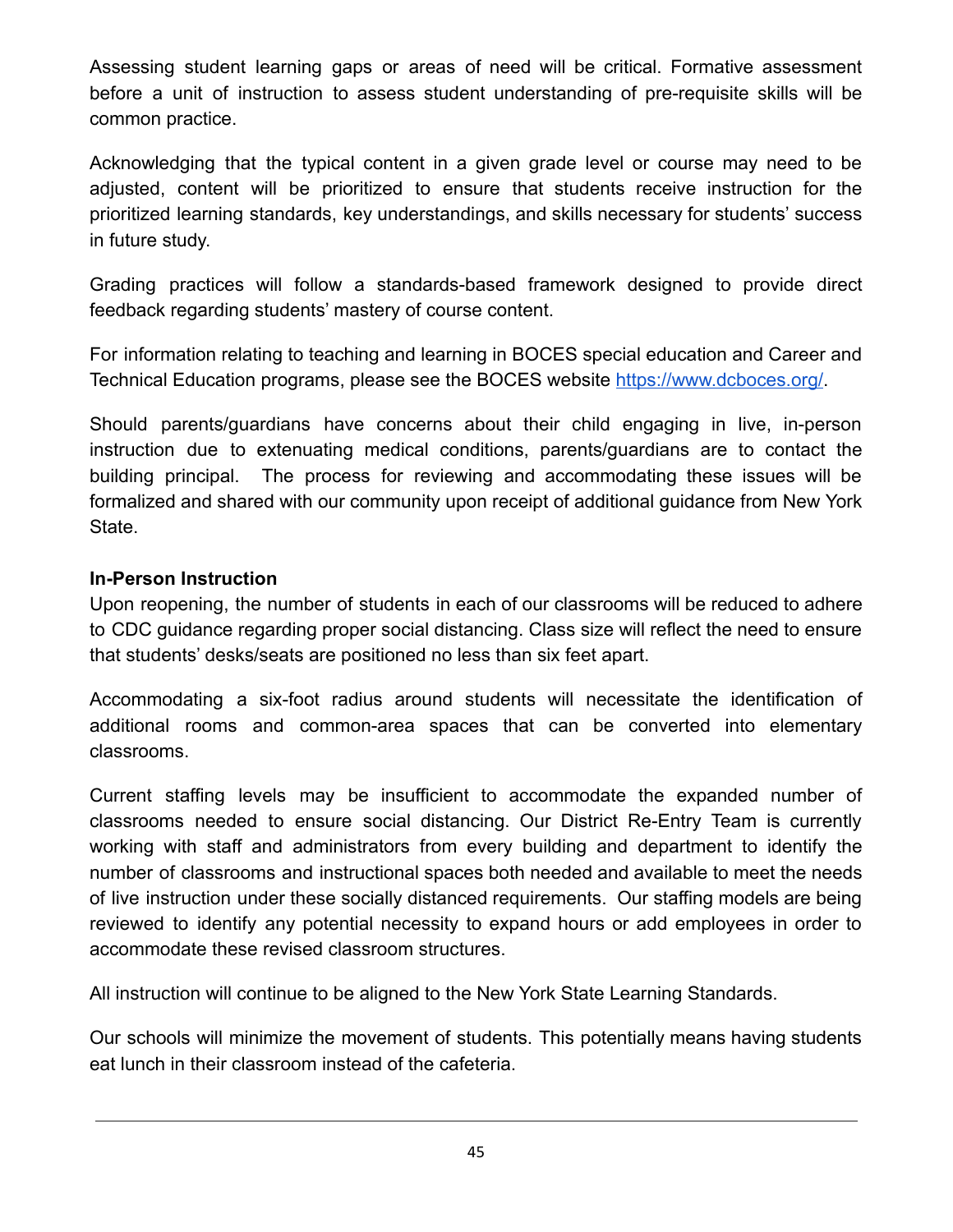We recognize the need for constant evaluation and adjusting as appropriate. At this time the MCSD will:

- limit the use of school/district facilities to district or school sponsored extracurricular activities and groups. If any external community organizations are permitted to use school/district facilities, we will ensure such organizations follow State and locally developed guidance on health and safety protocols. We will maximize the use of technology and online resources to facilitate some extracurricular activities
- suspend large group in-person experiences e.g. Science or STEAM Fairs, Music or Drama productions, etc. and in-person field trips
- push special-area subjects (e.g., art, music, physical education) may be pushed into the classroom
- utilize outside space for physical education instruction. We will adhere to 12 feet between students when engaging in physical activity.

To the extent possible, students will remain in small cohorts if/when leaving the classroom, such as for recess or any necessary transition, so as to reduce their exposure to additional students. When applicable, students in grades K-5 will remain in the same classroom. All students moving around the building will travel in accordance with the floor markings, while socially distanced and wearing masks.

Information regarding school schedules will be published after having received additional information from the Office of the Governor and the State Education Department, and after adoption by the Board of Education. When such schedules are able to be published, information will be communicated to students and families, at our District's [Communication/Family and Community Engagement Section](https://sites.google.com/millbrookcsd.org/covidreentry/home/parent-community-engagement) of our Re-Entry Plan.

#### **Remote/Hybrid Instruction**

Given the possibility that communities may experience spikes in COVID-19 cases at any point during the school year, which may prompt short or long-term school closures, our district has developed a hybrid/blended learning model and schedule that can continue as is in a fully remote environment.

Instruction will focus on both "core" and elective subject areas. Consideration has been given to prioritizing hands-on and lab-based activities while students are onsite in school buildings. All instruction will continue to be aligned to the New York State Learning Standards.

Remote learning may take many forms, with asynchronous instruction provided in tandem with opportunities for teachers and students to directly engage with one another. This may include pre-recorded lessons and instructional materials in a flipped classroom format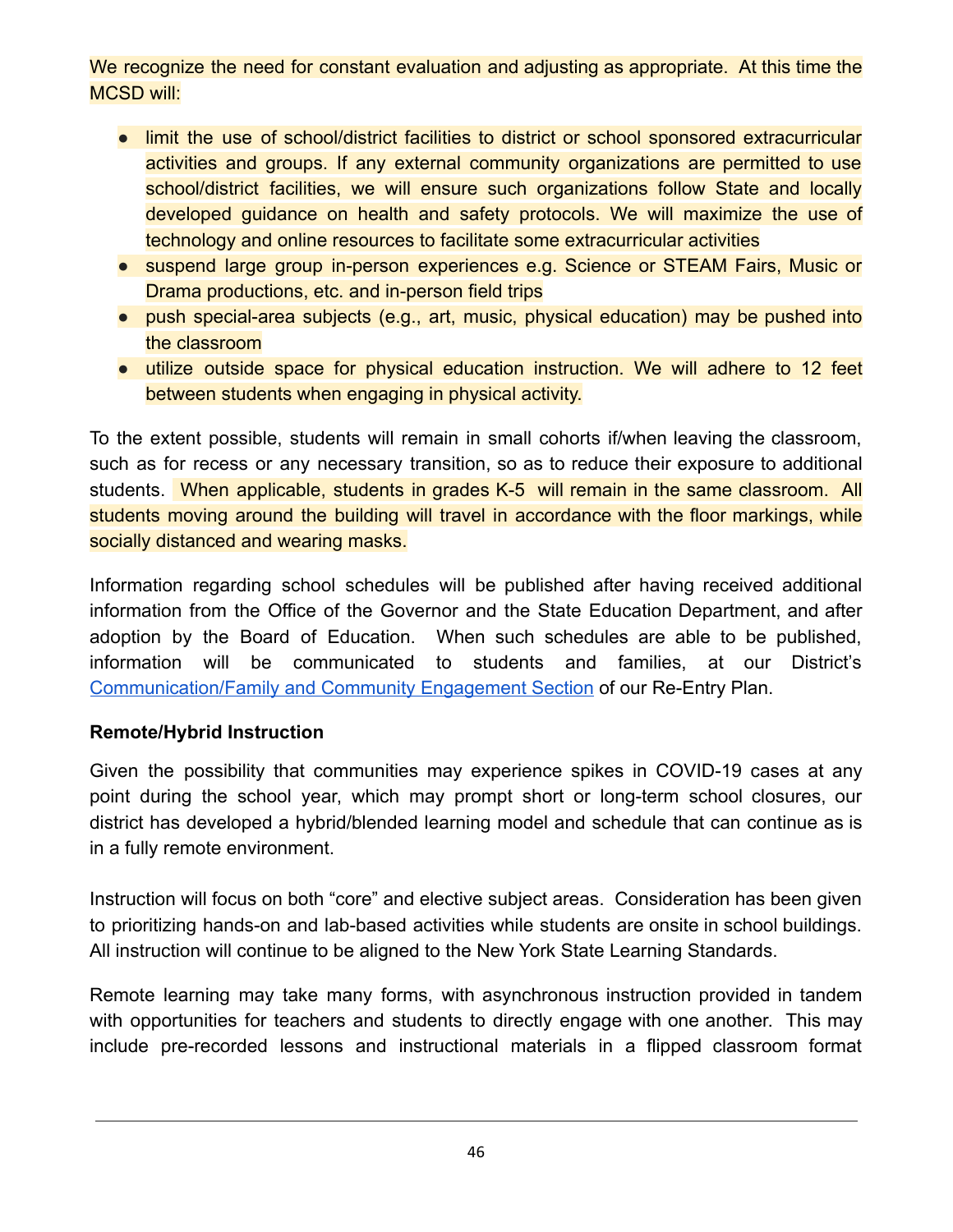coupled with virtual office hours for individual or small groups of students to have direct interactions with their teachers.

To ensure high-quality remote learning experiences, we will standardize the use of a single online learning platform, to the extent possible, and develop a common, coordinated set of guidelines for teachers to follow when using the platform with students.

A grading system will be developed to provide feedback regarding student progress.

# **Career and Technical Education (CTE)**

While planning for CTE instruction, whether in-person, remote or hybrid models, Millbrook CSD has collaborated with Dutchess BOCES to ensure high school instructional plans are aligned. Dutchess BOCES will develop models that ensure NYS learning Standards, applicable industry certification requirements, clinical and work-based learning hours have been met. In addition, their plans follow all NYS/DOH health and safety guidelines and social distancing.

# **Athletics and Extracurricular Activities**

## **Interscholastic Athletics**

As a result of the COVID19 pandemic, the New York State Public High School Athletic Association has delayed the Fall sports start date until Monday, September 21, 2020. With NYS approval for the opening of schools in September and with appropriate social distancing, PPE usage, and cleaning and disinfection of equipment, the following will be implemented:

- Cancel NYS Fall Regional and State Championship events
- Waive seven-day practice rule to enable greater opportunities for local participation (effective October 12, 2020)
- Maintain current practice requirements
- Encourage geographic scheduling for games & contests
- Schools would have the option, if permitted by state officials, to offer off-season conditioning workouts.

If the Fall sports season is interrupted or impacted by COVID-19 crisis (i.e. state official guidance, school closings, cancelation of high-risk sports, etc.) then a condensed seasons plan will be implemented. This plan takes into consideration the competitive and interactive aspects of each sport and would include the following, with the stipulated dates being tentative.

- **Season I** (Winter Sports)
	- o Dates: Jan. 4-Mar. 13 (Week 27-36) 10 Weeks
	- o \*Note: tentative dates Sports: basketball (girls & boys), bowling (girls & boys), gymnastics, ice hockey (girls & boys), indoor track & field (girls & boys), skiing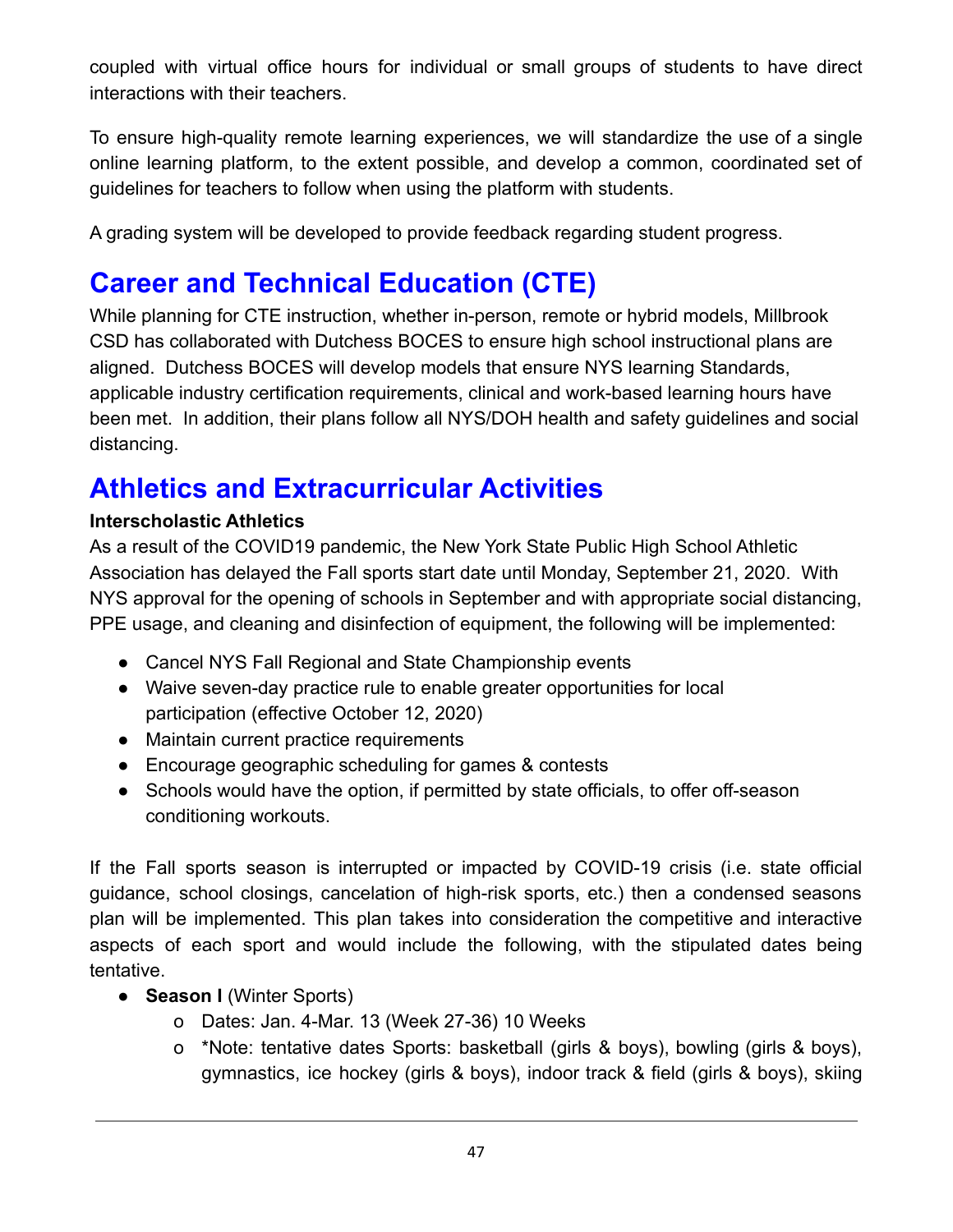(girls & boys), swimming (boys), \*wrestling, \*competitive cheer. \* Because of the high-risk nature of wrestling and competitive cheer, sports may have to be moved to Season II or season III.

- **Season II** (Fall Sports)
	- o Dates: Mar. 1-May 8 (Week 35-44) 10 Weeks
	- o \*Note: tentative dates Sports: football, cross country (girls & boys), field hockey, soccer (girls & boys), swimming (girls), volleyball (girls & boys), Unified bowling. Note: Weather will have an impact upon outdoor sports in some parts of the state in March and potentially early April. Girls Tennis moved to Season III.
- **Season III** (Spring Sports)
	- o Dates: Apr. 5-Jun. 12 (Week 40-49) 10 Weeks
	- o \*Note: tentative dates Sports: baseball, softball, golf (girls & boys), lacrosse (girls & boys), tennis (girls & boys), outdoor track & field (girls & boys), Unified basketball.

#### **Extracurricular Activities**

No extracurricular activity can occur without meeting the following minimum State standards, as well as applicable federal requirements, including but not limited to such minimum standards of the Americans with Disabilities Act (ADA), Centers for Disease Control and Prevention (CDC), Environmental Protection Agency (EPA), and United States Department of Labor's Occupational Safety and Health Administration (OSHA).

The ability to participate in extracurricular activities is determined by a combination of the risk for COVID-19 transmission (1) inherent in the sport or recreation activity itself and (2) associated with the "type of play" (e.g. individual practice vs. game).

Responsible Parties must ensure a distance of at least six feet is maintained among individuals at all times unless the approved activity requires a shorter distance. If a shorter distance is required, individuals must wear acceptable face coverings. Activities that may result in increased respiration rates, such as aerobic exercise, singing, cheering or playing wind instruments, require that all persons maintain twelve feet of distancing at all times.

When necessary, extracurricular activities and/or activities are to be held remotely.

When possible, all participants sign-in remotely.

Any equipment that requires sharing during an activity, must be cleaned and disinfected between use; otherwise, no sharing of equipment is allowed.

Responsible Parties must ensure individuals not participating in sports or extracurricular activities (e.g. teacher, faculty member, advisor, coaches, spectators) wear appropriate face coverings when they are within less than six feet of other individuals, unless a physical barrier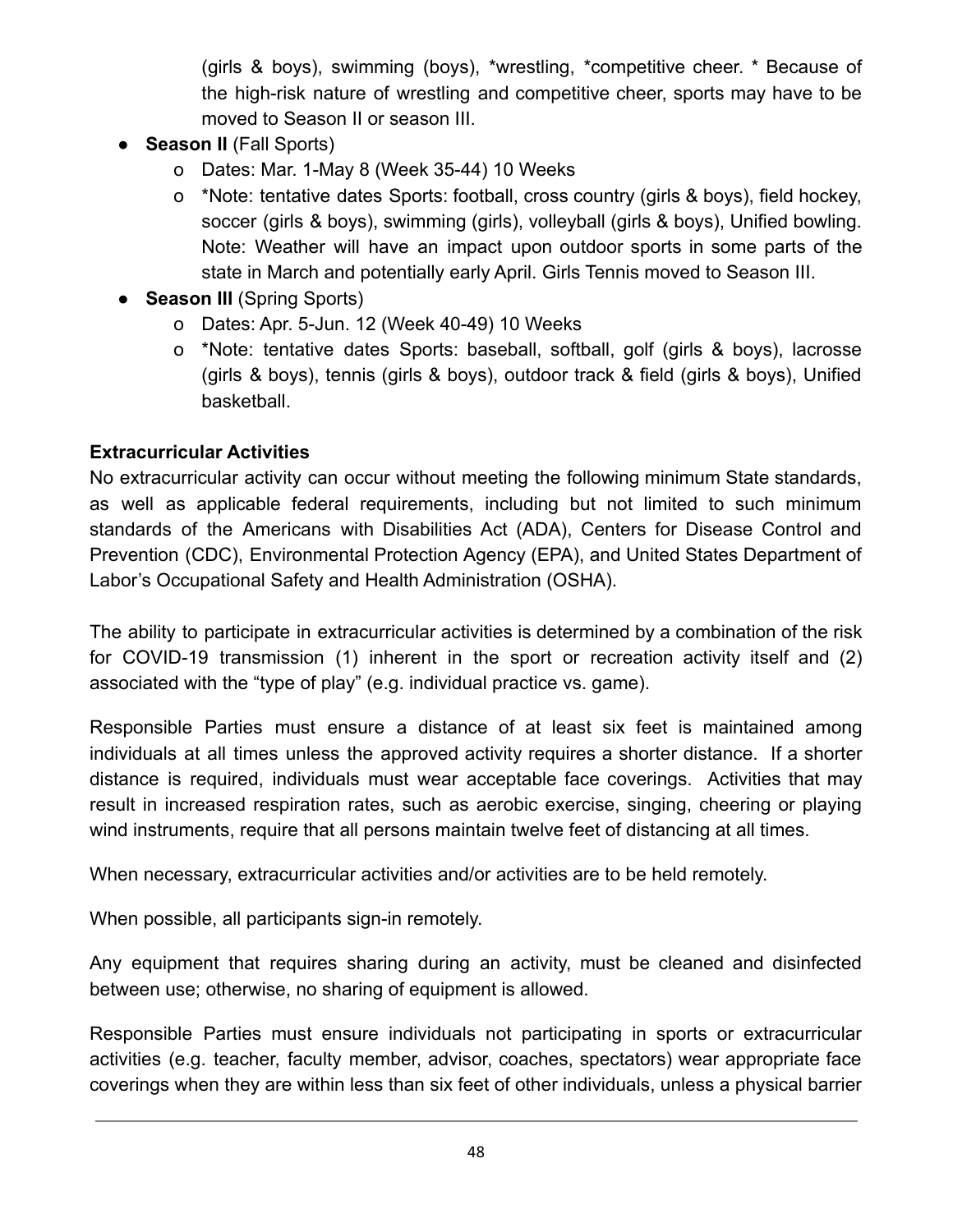is present. Additionally, employees must wear face coverings any time they interact with patrons/players/spectators, regardless of physical distance. Face coverings must be cleaned or replaced after use and may not be shared.

In the event all students are not in the same cohort during the given school day, activities must be scheduled remotely.

The following activities are allowed, including, but not limited to, (as long as the guidelines above are adhered to):

- Freshman, sophomore, junior, senior class meetings
- Junior and National Honor Society
- Student Council
- Interact Club
- Yearbook Club
- Model UN
- Mock Trial
- Environmental Club
- SADD
- Drama Club
- Intramurals\*
- Art Club\*\*

\* Intramurals must ensure that a distance of twelve feet in all directions is maintained between individuals while participating in activities that require aerobic activity and result in heavy breathing

\*\* Permitted as long as each student is provided with their own art supplies in a kit and not shared

All activities must maintain social distancing where possible; otherwise all participants must wear a face covering.

# **Special Education**

Millbrook CSD reopening plan provides a framework to ensure that all students with disabilities continue to have available to them a free appropriate public education (FAPE) that prioritizes special education and related services designed to meet their unique needs and prepare them to transition to further education, employment, and independent living in the least restrictive environment (LRE). In consideration of the health, safety, and well-being of students, families, and staff, our plan is designed to enable alternating between in-person, remote, and hybrid learning environments to ensure the provision of FAPE consistent with the changing health and safety conditions that exist.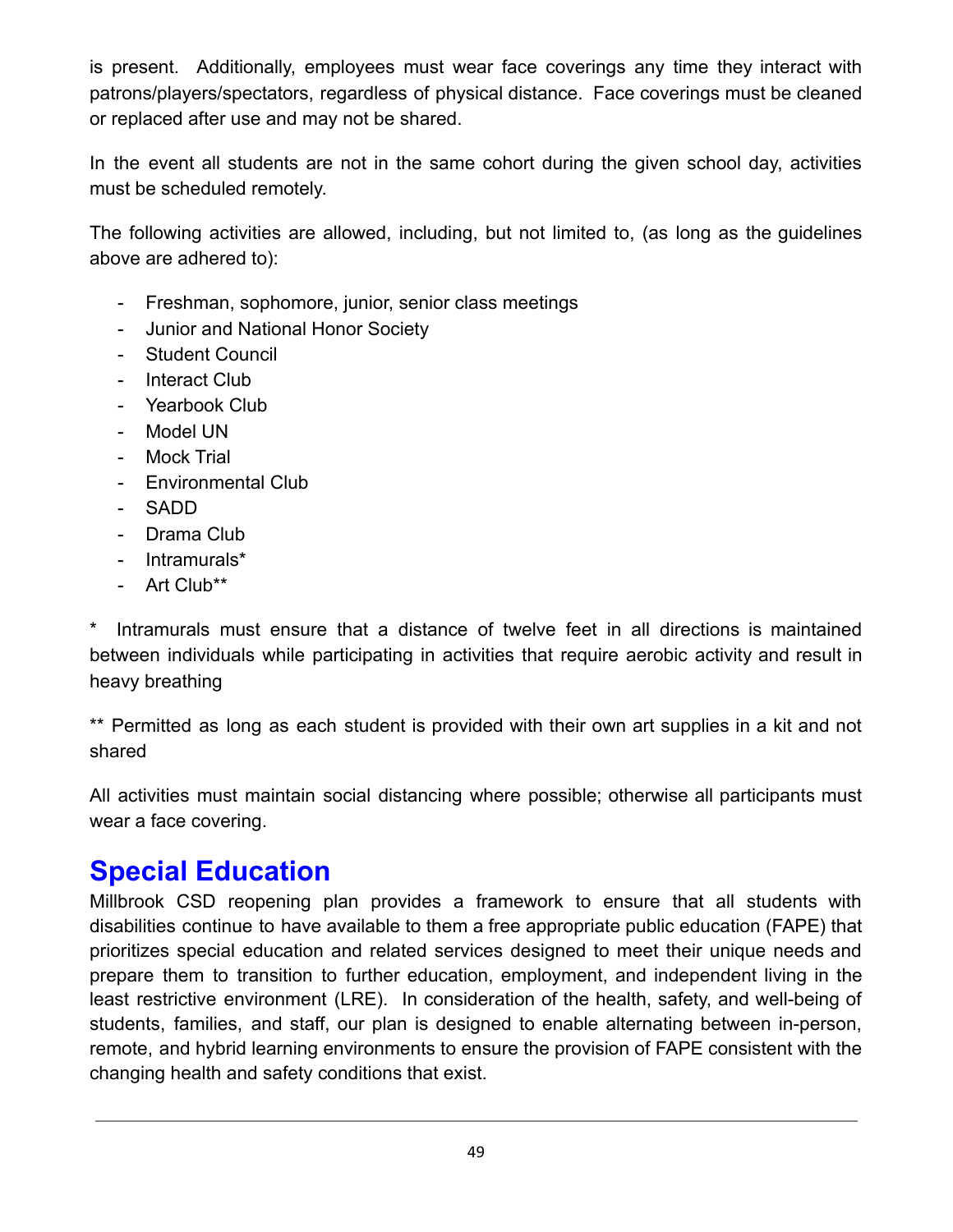Special education programs and services of the Millbrook CSD aim to provide equity and access for students with disabilities to participate and progress in the general education curriculum with access to the necessary accommodations, modifications, supplementary aids and services, and technology (including assistive technology) to meet the unique disability related needs of students. While not all formats allow for maximum benefit to students, these programs and services can be provided in all formats (live/in-person, hybrid, or remote). The Millbrook CSD will document the programs and services offered and provided to students with disabilities as well as to the communications with parents in their preferred language and mode of communication (eg. Related Services Log). The district will ensure access to the necessary accommodations, modifications, supplementary aids and services, and technology (including assistive technology) to meet the unique disability related needs of students.

The Millbrook CSD is committed to providing meaningful parent engagement in the parent's preferred language or mode of communication regarding the provision of services to his/her child to meet the requirements of the IDEA. Further, we will maintain regular communication with the parents/guardians and other family members of to ensure that they are engaged in their children's education during the reopening process

The Millbrook CSD will plan and support collaboration between the committees on preschool special education (CPSE) and committees on special education (CSE) and program providers representing the variety of settings where students are served to ensure there is an understanding of the provision of services consistent with the recommendations on individualized education programs (IEPs), plans for monitoring and communicating student progress, and commitment to sharing resources.

The Millbrook CSD will maintain records to document the implementation of each IEP. The documentation will include, but will not be limited to: narrative records of how the student is adjusting to live, hybrid, and remote instruction during 2020-21, a record of what instruction and services were provided, a record of formative, summative, and standardized assessments and their results as well as progress monitoring documentation, a record of school-family collaboration, and the provision of compensatory services records.

For information about meaningful parent engagement regarding the provision of services to a child to meet the requirements of the IDEA, visit the *[Communication/Family](https://sites.google.com/millbrookcsd.org/covidreentry/home/parent-community-engagement) and Community [Engagement section](https://sites.google.com/millbrookcsd.org/covidreentry/home/parent-community-engagement)* of our reopening plan.

## **Bilingual Education and World Languages**

Millbrook CSD provides world language instruction in Spanish and French 7-12 and English as a New Language (ENL) instruction for ELLs/MLLs K-12. This instruction will be provided in all formats (live-in person, hybrid, or remote).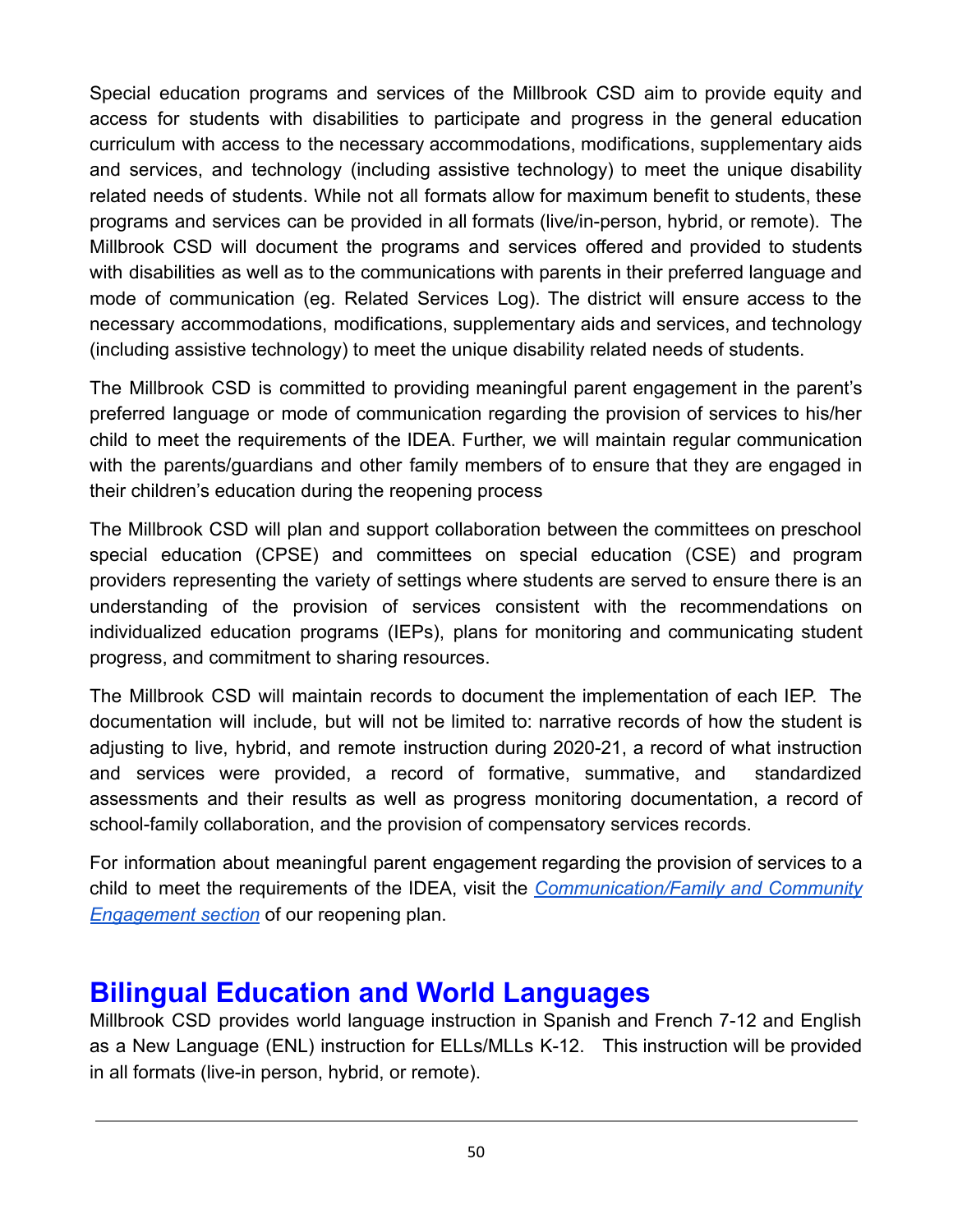Support of English language learners (ELLs) will be comprehensive, high-quality, and culturally responsive. If we reopen using in-person or hybrid instruction, we will complete the ELL identification process within 30 school days of the start of the school year for all students who enrolled during COVID-19 school closures in 2019-20, as well as all students who enroll during summer of 2020 and during the first 20 school days of the 2020-21 school year. At the completion of the initial transition period back to school, identification of ELLs will resume for all students within the required 10 school days of initial enrollment as required by Commissioner's Regulations Part 154.

Millbrook CSD is committed to comprehensive, high-quality, and culturally responsive instruction for ELLs, we will provide the required instructional Units of Study to all ELLs based on their most recently measured English language proficiency level during in-person or hybrid instruction. Further, we will maintain regular communication with the parents/guardians and other family members of ELLs to ensure that they are engaged in their children's education during the reopening process which includes telephone contact, text messages, social media, emails and regular mail in their preferred language. We will provide all communications for parents/guardians of ELLs in their preferred language and mode of communication. We utilize Language Line regional translation service to assist with translation. This service can translate live conversations as well as documents.

Millbrook CSD will provide professional learning opportunities for our district that support best practices in providing equitable instruction specifically targeting ELLs. We will address learning gaps that resulted from the COVID-19 school closures. The district has access to the BOCES Professional Learning Catalog to support teachers to assure ENL and world language instruction is personalized and research-based.

In order to assure that students have opportunities to study world languages, we are prepared to teach Spanish, and French in the live in-person, hybrid, or remote format upon reopening. With the support of BOCES, we will provide professional learning opportunities to our district and the region that supports best practices in all three formats of instruction and cover equitable instruction for our ELLs, SWDs, and general education students who are studying world languages such as Spanish, or French to help address learning gaps caused by the COVID-19 school closures.

Through using our district and BOCES resources, we are well prepared to reopen our schools and serve ELLs, MLLs, and students learning world languages as they expand their skills, knowledge, and facilities with languages.

# **Staff**

Teacher and Principal Evaluation System

All teachers and principals will continue to be evaluated pursuant to the district's approved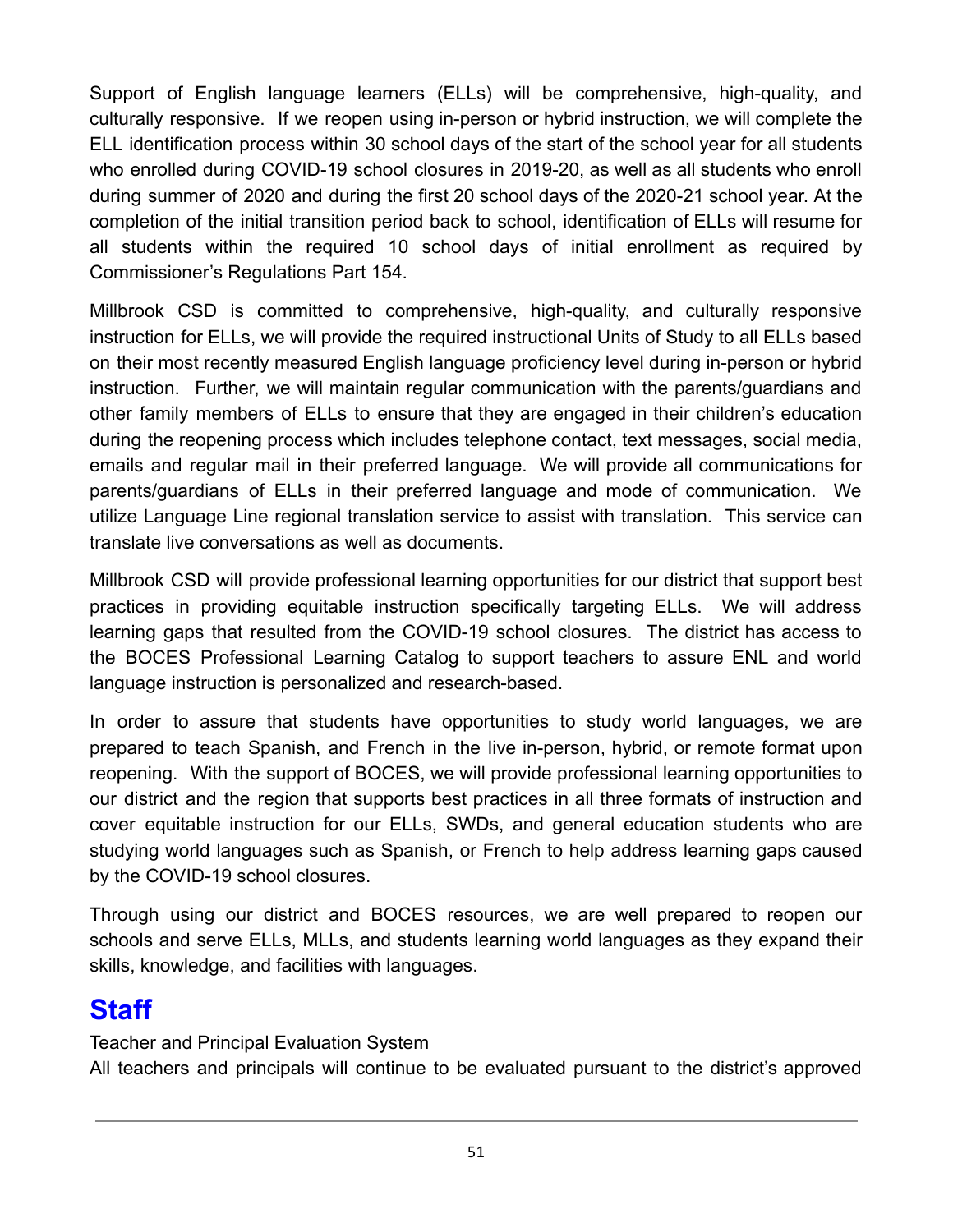APPR plan. Millbrook CSD will consider whether their currently approved APPR plans may need to be revised in order to be consistent with their plans for re-opening under an in-person, remote or hybrid instructional model. School leaders will continue to attend annually required Lead Evaluator training.

Certification, Incidental Teaching and Substitute Teaching

All teachers will hold valid and appropriate certificates for teaching assignment, except where otherwise allowable under the Commissioner's regulations (e.g., incidental teaching) or education law.

#### **Student Teachers**

Student teachers from NYSED registered college or university programs can serve under the supervision of fully certified teachers in the Millbrook CSD. Student teachers will follow all of the social distancing, mask wearing, health status reporting, and other COVID-19 procedures that the teachers follow. Student teachers will serve under the supervision of our full-time certified teachers only. At no time will a student teacher be used as a teacher of record.

# **Key References**

- State Education [Department](http://www.nysed.gov/news/2020/state-education-department-issues-guidance-reopen-new-york-state-schools) Issues Guidance to Reopen New York State Schools (July 16, 2020)
- State Education [Department](http://www.nysed.gov/news/2020/state-education-department-presents-framework-guidance-reopen-new-york-state-schools) Presents Framework of Guidance to Reopen New York [State Schools](http://www.nysed.gov/news/2020/state-education-department-presents-framework-guidance-reopen-new-york-state-schools) (July 13, 2020)
- Interim Guidance for In-Person [Instruction](https://www.governor.ny.gov/sites/governor.ny.gov/files/atoms/files/Pre-K_to_Grade_12_Schools_MasterGuidence.pdf) at Pre-K to Grade 12 Schools During the [COVID-19 Public Health Emergency, NYS Department of Health](https://www.governor.ny.gov/sites/governor.ny.gov/files/atoms/files/Pre-K_to_Grade_12_Schools_MasterGuidence.pdf) (July 13, 2020)

#### Additional References

- Interim Guidance for Sports and [Recreation](https://www.governor.ny.gov/sites/governor.ny.gov/files/atoms/files/SportsAndRecreationMasterGuidance.pdf) During the COVID-19 Public Health [Emergency](https://www.governor.ny.gov/sites/governor.ny.gov/files/atoms/files/SportsAndRecreationMasterGuidance.pdf) (June 26, 2020)
- Interim Guidance for Food Services during the COVID-19 Public Health [Emergency.](https://www.governor.ny.gov/sites/governor.ny.gov/files/atoms/files/Indoor_and_Outdoor_Food_Services_Detailed_Guidelines.pdf) *(June 26, 2020)*
- Interim Guidance for [Office-Based](https://www.governor.ny.gov/sites/governor.ny.gov/files/atoms/files/offices-interim-guidance.pdf) Work during the COVID-19 Public Health [Emergency](https://www.governor.ny.gov/sites/governor.ny.gov/files/atoms/files/offices-interim-guidance.pdf). *(June 26, 2020)*
- Interim Guidance for Public [Transportation](https://www.governor.ny.gov/sites/governor.ny.gov/files/atoms/files/PublicTransportationMasterGuidance.pdf) Activities during the COVID-19 Public [Health Emergency](https://www.governor.ny.gov/sites/governor.ny.gov/files/atoms/files/PublicTransportationMasterGuidance.pdf). *(June 26, 2020)*
- *● [New York State Department of Health Novel Coronavirus \(COVID-19\)](https://coronavirus.health.ny.gov/)*
- [New York State Education Department Coronavirus \(COVID-19\)](http://www.nysed.gov/coronavirus)
- [Centers for Disease Control and Prevention Coronavirus](https://www.cdc.gov/coronavirus/2019-ncov/index.html) (COVID-19)
- [Occupational Safety and Health Administration COVID-19 Website](https://www.osha.gov/SLTC/covid-19/)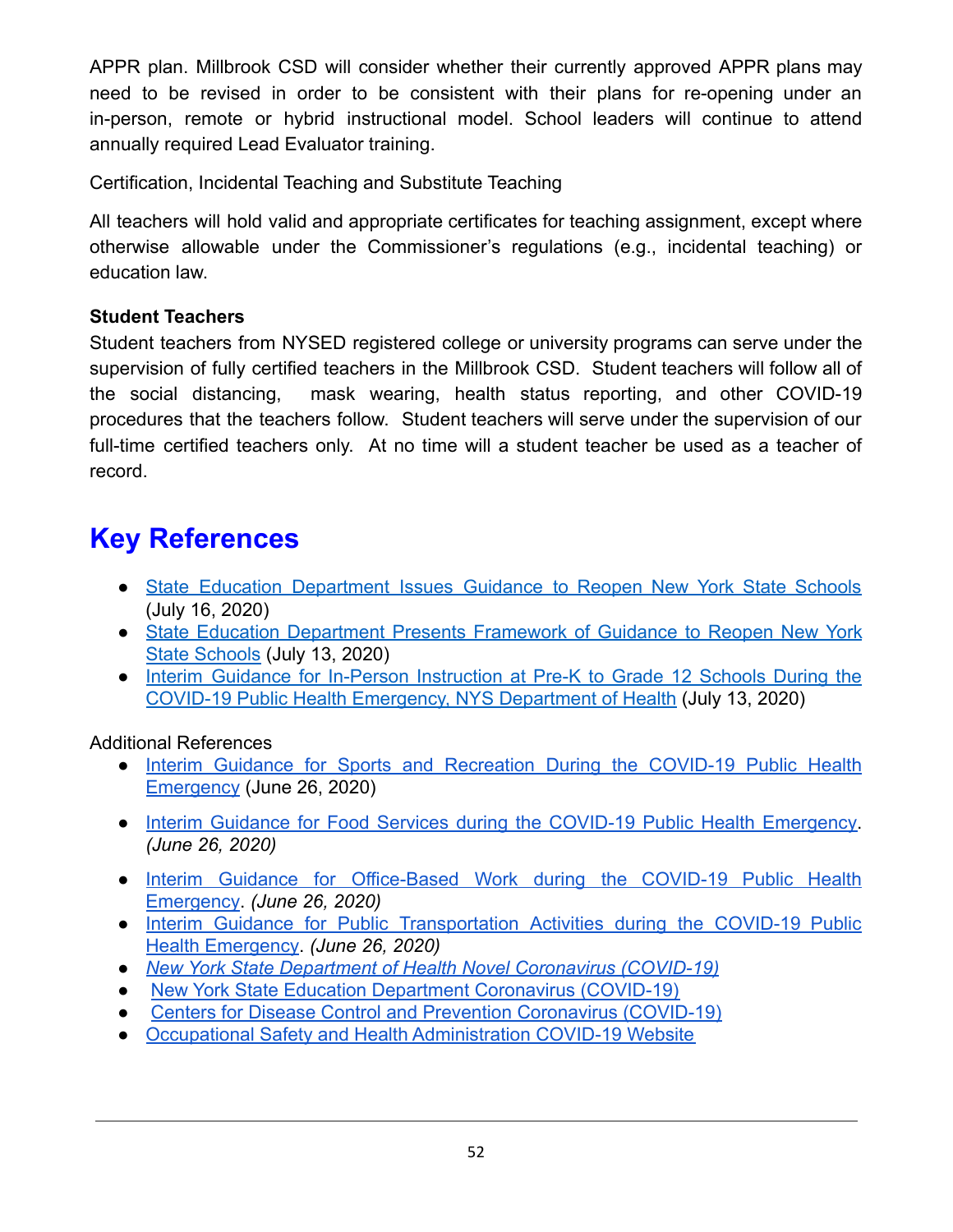#### **APPENDIX A:**

#### **SPED Minute Requirements:**

Reading 60 minutes/Writing 40 minutes Math 50 minutes SS/Science 40 minutes A/B

#### **Teacher Considerations:**

*\*= can include student independent work time and time for teacher off camera transitions General Education Teacher Student Contact Time = 3 hours and 40 minutes Teacher Contracted Hours 8:25 - 3:25 = 7 hours*

#### **Student Considerations:**

*120 minutes of total whole class instruction 60 - 100 minutes of small group instruction Total = 3 hours - 3 hours 40 minutes of synchronous instruction daily*

#### **Kindergarten Schedule**

| <b>Time</b>        | <b>Instruction/Class/Content</b><br><b>Teacher</b>                                      |                                            | <b>Whole Class Instruction/</b><br><b>Small Group Instruction</b> |  |
|--------------------|-----------------------------------------------------------------------------------------|--------------------------------------------|-------------------------------------------------------------------|--|
|                    |                                                                                         | <b>Teacher Collaboration Time/Prep</b>     |                                                                   |  |
| $9:00-9:10$        | <b>General Education</b><br><b>Morning Meeting</b><br>(Responsive Classroom)<br>Teacher |                                            | <b>Whole Class</b>                                                |  |
| $9:10 - 9:25$      | <b>ELA Mini-Lesson whole</b><br>class                                                   | <b>General Education</b><br>Teacher        | <b>Whole Class</b>                                                |  |
| $9:25 - 10:10*$    | <b>ELA Small Groups Work</b>                                                            | <b>General Education</b><br><b>Teacher</b> | <b>Small Group</b>                                                |  |
| $10:10 - 10:25$    | Math Mini-Lesson whole<br>class                                                         | <b>General Education</b><br>Teacher        | <b>Whole Class</b>                                                |  |
| $10:25 - 11:00*$   | Math Small Groups work                                                                  | <b>General Education</b><br>Teacher        | <b>Small Group</b>                                                |  |
| $11:00 - 11:40*$   | Writing<br><b>General Education</b><br>Teacher                                          |                                            | <b>Whole Class/Small Group</b>                                    |  |
| <b>Lunch Break</b> |                                                                                         |                                            |                                                                   |  |
| $12:20 - 1:00$     | <b>Check &amp; Connect/WIN/AIS</b>                                                      | Everyone                                   | Small Group if applicable                                         |  |
| $1:00 - 1:40$      | SEL/Resource/AIS                                                                        | <b>Support Personnel</b>                   | Small Group if applicable                                         |  |
| $1:40 - 2:20$      | Kindergarten Specials                                                                   | <b>Special Teachers</b>                    | <b>Whole Class</b>                                                |  |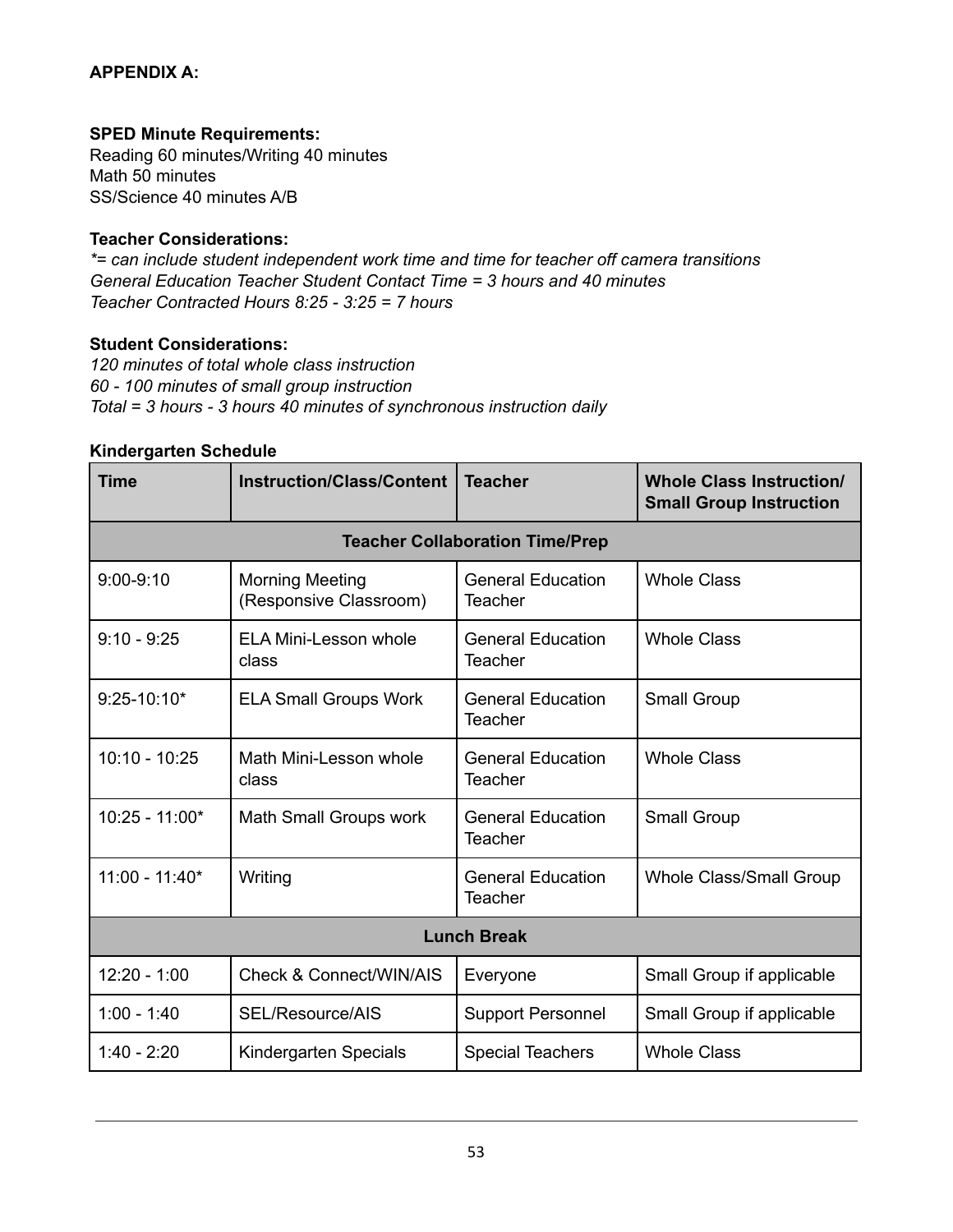| $ 2:20 - 3:00 $ | <sup>1</sup> SS/Science | General Ed Teacher | Whole Class/Small             |
|-----------------|-------------------------|--------------------|-------------------------------|
|                 |                         |                    | <b>Group/Independent Work</b> |

#### **First Grade Schedule**

| <b>Time</b>      | <b>Instruction/Class/Content</b><br><b>Teacher</b> |                                                                  | <b>Whole Class Instruction/</b><br><b>Small Group Instruction</b> |  |  |
|------------------|----------------------------------------------------|------------------------------------------------------------------|-------------------------------------------------------------------|--|--|
|                  |                                                    | <b>Teacher Collaboration Time/Prep</b>                           |                                                                   |  |  |
| $9:00 - 9:10$    | <b>Morning Meeting</b><br>(Responsive Classroom)   | <b>General Education</b><br><b>Whole Class</b><br>Teacher        |                                                                   |  |  |
| $9:10 - 9:25$    | <b>ELA Mini-Lesson whole</b><br>class              | <b>General Education</b><br><b>Whole Class</b><br><b>Teacher</b> |                                                                   |  |  |
| $9:25 - 10:10*$  | <b>ELA Small Groups Work</b>                       | Small Group<br><b>General Education</b><br><b>Teacher</b>        |                                                                   |  |  |
| $10:10 - 10:25$  | Math Mini-Lesson whole<br>class                    | <b>Whole Class</b><br><b>General Education</b><br><b>Teacher</b> |                                                                   |  |  |
| $10:25 - 11:00*$ | Math Small Groups work                             | <b>General Education</b><br><b>Teacher</b>                       | <b>Small Group</b>                                                |  |  |
| $11:00 - 11:40*$ | Writing                                            | <b>General Education</b><br><b>Teacher</b>                       | Whole Class/Small Group                                           |  |  |
|                  |                                                    | <b>Lunch Break</b>                                               |                                                                   |  |  |
| $12:20 - 1:00$   | <b>Check &amp; Connect WIN/AIS</b>                 | Everyone?                                                        | Small Group if applicable                                         |  |  |
| $1:00 - 1:40$    | <b>First Grade Specials</b>                        | <b>Special Teachers</b>                                          | <b>Whole Class/Small</b><br>Group/Independent Student<br>work     |  |  |
| $1:40 - 2:20$    | SS/Science                                         | <b>General Ed</b><br><b>Teacher</b>                              | <b>Whole Class</b>                                                |  |  |
| $2:20 - 3:00$    | SEL/Resource/AIS                                   | <b>Support Personnel</b>                                         | Small Group if applicable                                         |  |  |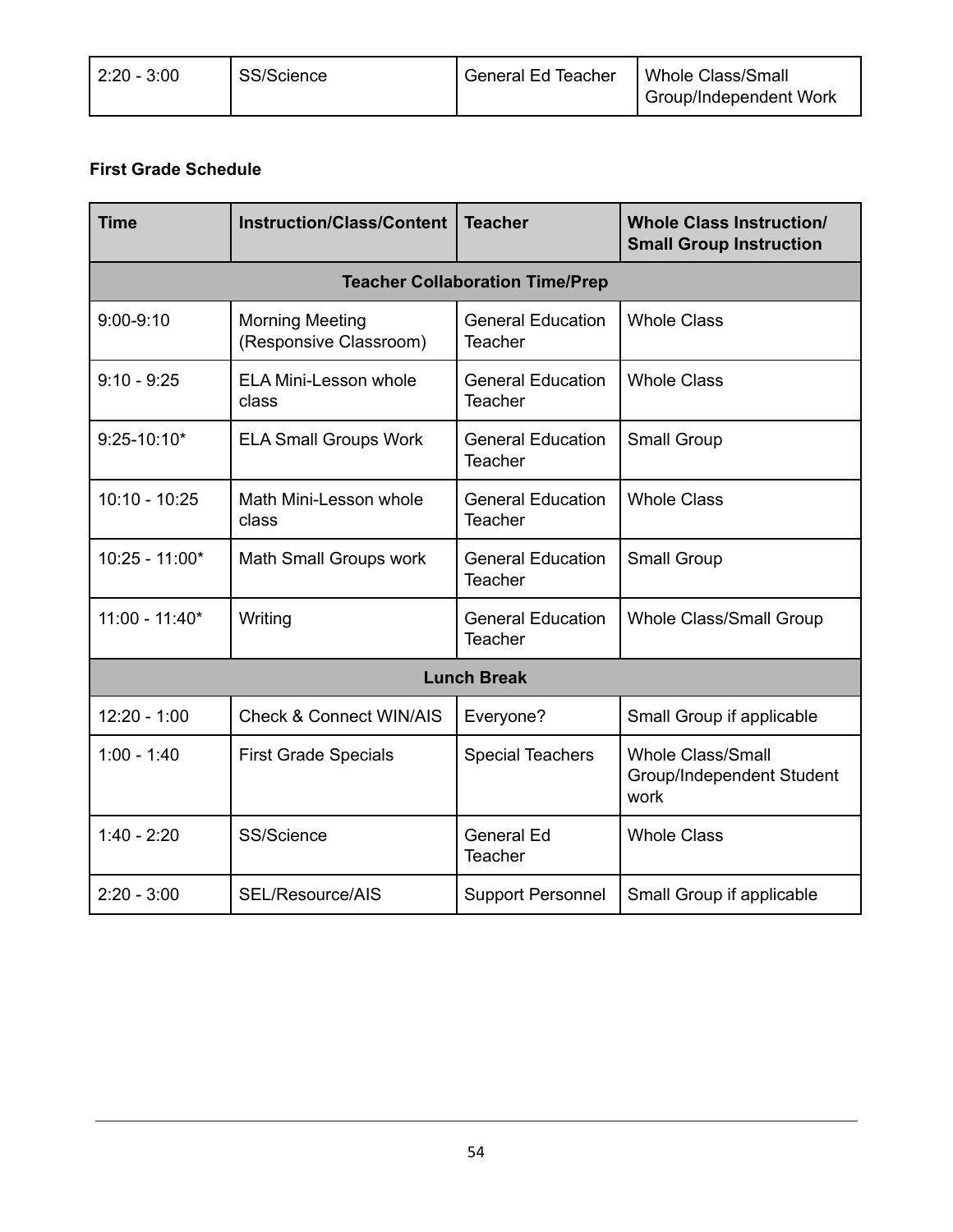#### **Second Grade Schedule**

| <b>Time</b>      | <b>Instruction/Class/Content</b><br><b>Teacher</b>                         |                                                      | <b>Whole Class Instruction/</b><br><b>Small Group Instruction</b> |  |
|------------------|----------------------------------------------------------------------------|------------------------------------------------------|-------------------------------------------------------------------|--|
|                  |                                                                            | <b>Teacher Collaboration Time/Prep</b>               |                                                                   |  |
| $9:00 - 9:10$    | <b>Morning Meeting</b><br>(Responsive Classroom)                           | <b>General Education</b><br><b>Teacher</b>           | <b>Whole Class</b>                                                |  |
| $9:10 - 9:25$    | <b>ELA Mini-Lesson whole</b><br>class                                      | <b>General Education</b><br>Teacher                  | <b>Whole Class</b>                                                |  |
| $9:25 - 10:10*$  | <b>ELA Small Groups Work</b><br><b>General Education</b><br><b>Teacher</b> |                                                      | Small Group                                                       |  |
| $10:10 - 10:25$  | Math Mini-Lesson whole<br>class                                            | <b>General Education</b><br><b>Teacher</b>           | <b>Whole Class</b>                                                |  |
| $10:25 - 11:00*$ | Math Small Groups work                                                     | <b>General Education</b><br><b>Teacher</b>           | Small Group                                                       |  |
| $11:00 - 11:40*$ | Writing                                                                    | <b>General Education</b><br><b>Teacher</b>           | <b>Whole Class/Small Group</b>                                    |  |
|                  |                                                                            | <b>Lunch Break</b>                                   |                                                                   |  |
| $12:20 - 1:00$   | <b>Check &amp; Connect/WIN/AIS</b><br>Everyone                             |                                                      | Small Group if applicable                                         |  |
| $1:00 - 1:40$    | SS/Science                                                                 | <b>General Ed Teacher</b>                            | <b>Whole Class/Small</b><br>Group/Independent Student<br>work     |  |
| $1:40 - 2:20$    | SEL/Resource/AIS                                                           | <b>Support Personnel</b>                             | <b>Whole Class</b>                                                |  |
| $2:20 - 3:00$    | Second Grade Specials                                                      | <b>Special Teachers</b><br>Small Group if applicable |                                                                   |  |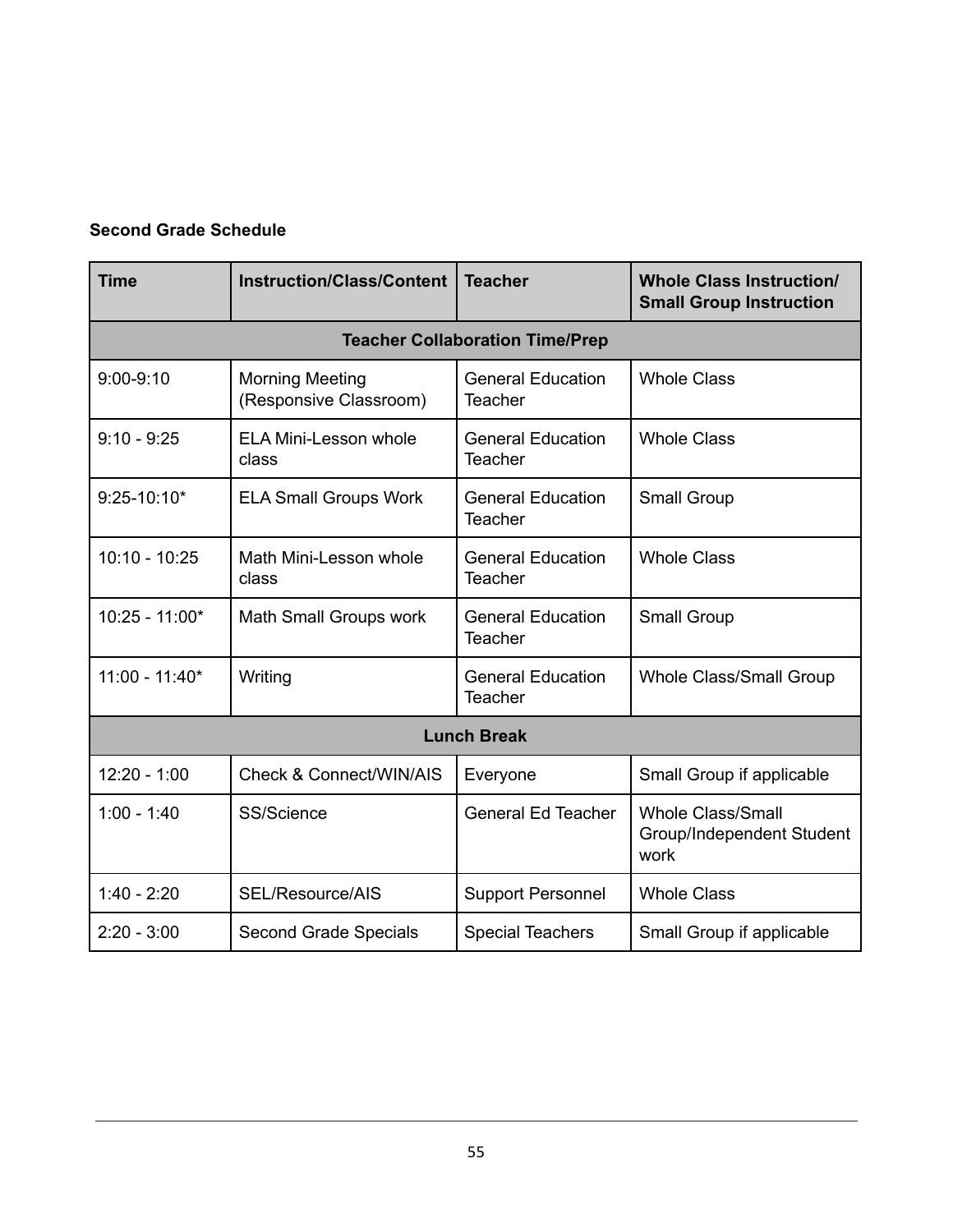#### **3rd Schedule**

#### **ELA & Writing - Mrs. Carey Math & Science/SS - Mrs. Gonzalez Fundations - Homeroom Teacher**

| <b>Time</b>                                                                    | <b>Instruction/Class/Content</b><br><b>Teacher</b>  |                                            | <b>Whole Class Instruction/</b><br><b>Small Group Instruction</b> |
|--------------------------------------------------------------------------------|-----------------------------------------------------|--------------------------------------------|-------------------------------------------------------------------|
|                                                                                |                                                     | <b>Teacher Collaboration Time/Prep</b>     |                                                                   |
| $9:00-9:10$                                                                    | <b>Morning Meeting</b><br>(Responsive Classroom)    | <b>General Education</b><br><b>Teacher</b> | <b>Whole Class</b>                                                |
| $9:10 - 9:25$                                                                  | <b>ELA or Math Mini-Lesson</b><br>whole class       | <b>General Education</b><br><b>Teacher</b> | <b>Whole Class</b>                                                |
| 9:25-10:00                                                                     | <b>ELA or Math Small Groups</b><br><b>Work</b>      | <b>General Education</b><br><b>Teacher</b> | Small Group                                                       |
| $10:00 - 10:40$                                                                | <b>Writing or Science/SS</b>                        | <b>General Education</b><br><b>Teacher</b> | <b>Whole Class/Small Group</b>                                    |
| $10:40 - 10:55$                                                                | Math or ELA Mini-Lesson<br>whole class              | <b>General Education</b><br><b>Teacher</b> | <b>Whole Class</b>                                                |
| $10:55 - 11:30$                                                                | Math or ELA Small Groups<br>work                    | <b>General Education</b><br><b>Teacher</b> | Small Group                                                       |
|                                                                                |                                                     | <b>Lunch Break</b>                         |                                                                   |
| $12:00 - 12:20$<br><b>Alden Staff</b><br><b>SEL (Rotating</b><br>Schedule-TBD) |                                                     |                                            | <b>Whole Class</b>                                                |
| $12:20 - 1:00$                                                                 | Fundations/Resource/AIS                             | Everyone                                   | Small Group if applicable                                         |
| $1:00 - 1:40$                                                                  | SS/Science or Writing                               | <b>General Ed Teacher</b>                  | <b>Whole Class/Small</b><br>Group/Independent Work                |
| $1:40 - 2:20$                                                                  | <b>Specials</b>                                     | <b>Special Teachers</b>                    | <b>Whole Class</b>                                                |
| $2:20 - 3:00$                                                                  | WIN (What I Need)<br><b>Check &amp; Connect/AIS</b> | <b>Support Personnel</b>                   | Small Group if applicable                                         |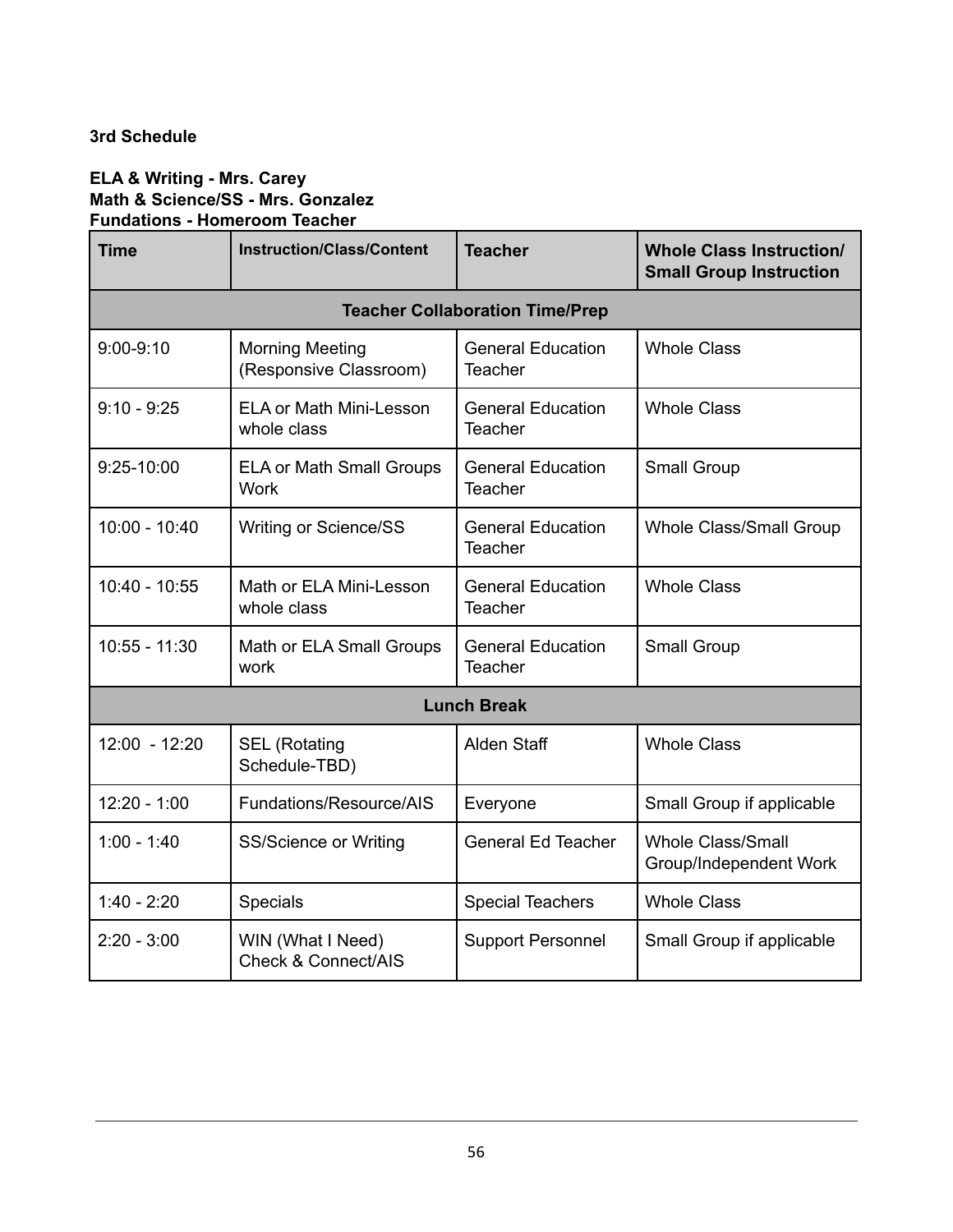#### **4th Schedule Reading - Mrs. Gregor Math - Mr. Zmudosky Science/Social Studies - Ms. Goerlich Writing - Homeroom Teacher**

| <b>Time</b>                                           | <b>Instruction/Class/Content</b><br><b>Teacher</b>                     |                                                           | <b>Whole Class Instruction/</b><br><b>Small Group Instruction</b> |  |
|-------------------------------------------------------|------------------------------------------------------------------------|-----------------------------------------------------------|-------------------------------------------------------------------|--|
|                                                       |                                                                        | <b>Teacher Collaboration Time/Prep</b>                    |                                                                   |  |
| $9:00-9:10$                                           | <b>Morning Meeting</b><br>(Responsive Classroom)                       | <b>General Education</b><br><b>Teacher</b>                | <b>Whole Class</b>                                                |  |
| $9:10 - 9:25$                                         | <b>ELA or Math Mini-Lesson</b><br>whole class<br>Science/SS            | <b>Whole Class</b><br><b>General Education</b><br>Teacher |                                                                   |  |
| 9:25-10:00                                            | <b>ELA or Math Small Groups</b><br><b>Work</b><br>Science/SS           | <b>General Education</b><br>Small Group<br><b>Teacher</b> |                                                                   |  |
| $10:00 - 10:40$                                       | <b>Specials</b>                                                        | <b>Special Teacher</b>                                    | <b>Whole Class</b>                                                |  |
| 10:40 - 10:55                                         | Math or ELA Mini-Lesson<br>whole class<br>Science/SS                   | <b>General Education</b><br><b>Teacher</b>                | <b>Whole Class</b>                                                |  |
| $10:55 - 11:30$                                       | Math or ELA Small Groups<br>work<br>Science/SS                         | <b>General Education</b><br>Teacher                       | Small Group                                                       |  |
|                                                       |                                                                        | <b>Lunch Break</b>                                        |                                                                   |  |
| 11:50 - 12:10                                         | SEL (Rotating Schedule) -<br><b>TBD</b>                                | Staff                                                     | <b>Whole Class</b>                                                |  |
| $12:10 - 12:50$                                       | Resource /AIS                                                          | Everyone                                                  | Small Group if applicable                                         |  |
| $12:50 - 1:40$<br>$(12:50 - 1:05)$<br>$(1:05 - 1:40)$ | SS/Science<br>Mini-Lesson (ELA & Math)<br>Small Groups (ELA &<br>Math) | <b>General Ed Teacher</b>                                 | <b>Whole Class/Small</b><br>Group/Independent Work                |  |
| $1:40 - 2:20$                                         | Writing                                                                | <b>General Education</b><br><b>Teachers</b>               | Whole Class/Small Group                                           |  |
| $2:20 - 3:00$                                         | WIN (What I Need)<br><b>Check &amp; Connect/AIS</b>                    | <b>Support Personnel</b>                                  | Small Group if applicable                                         |  |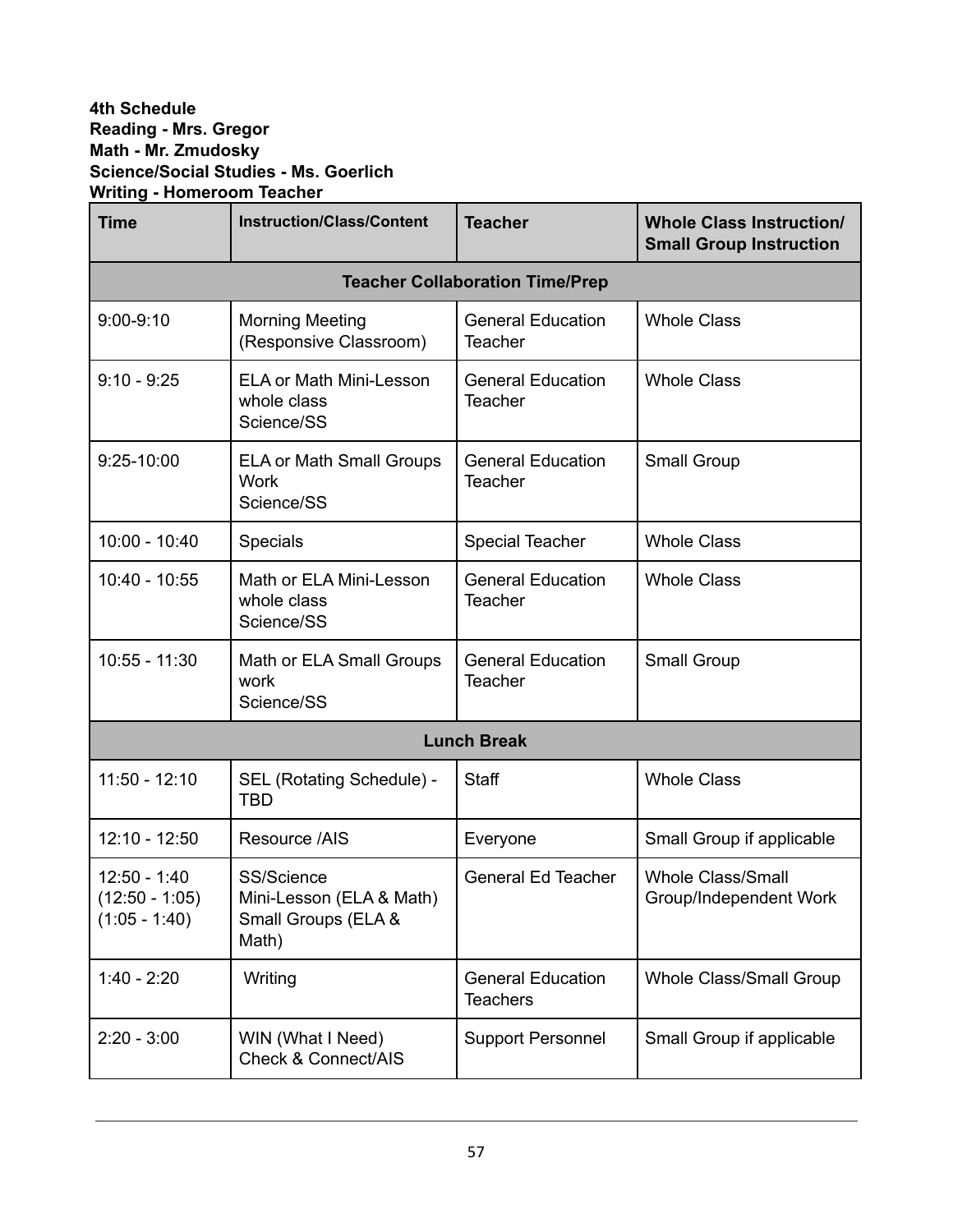#### **5th Schedule Reading - Mrs. Link Math - Ms. Hicks Science / Social Studies - Mrs. Olmstead Writing - Homeroom Teacher**

| <b>Time</b>                                                | <b>Instruction/Class/Content</b><br><b>Teacher</b>                     |                                                                  | <b>Whole Class Instruction/</b><br><b>Small Group Instruction</b> |
|------------------------------------------------------------|------------------------------------------------------------------------|------------------------------------------------------------------|-------------------------------------------------------------------|
|                                                            |                                                                        | <b>Teacher Collaboration Time/Prep</b>                           |                                                                   |
| $9:00-9:10$                                                | <b>Morning Meeting</b><br>(Responsive Classroom)                       | <b>General Education</b><br><b>Teacher</b>                       | <b>Whole Class</b>                                                |
| $9:10 - 9:25$                                              | <b>ELA or Math Mini-Lesson</b><br>whole class<br>Science / SS          | <b>Whole Class</b><br><b>General Education</b><br><b>Teacher</b> |                                                                   |
| 9:25-10:00                                                 | <b>ELA or Math Small Groups</b><br><b>Work</b><br>Science / SS         | <b>General Education</b><br><b>Teacher</b>                       | Small Group                                                       |
| $10:00 - 10:40$                                            | Resource /AIS                                                          | Everyone                                                         | Small Group if applicable                                         |
| $10:40 - 10:55$                                            | Math or ELA Mini-Lesson<br>whole class<br>Science / SS                 | <b>General Education</b><br><b>Teacher</b>                       | <b>Whole Class</b>                                                |
| $10:55 - 11:30$                                            | Math or ELA Small Groups<br>work<br>Science / SS                       | <b>General Education</b><br><b>Teacher</b>                       |                                                                   |
|                                                            |                                                                        | <b>Lunch Break</b>                                               |                                                                   |
| $11:50 - 12:10$<br>SEL (Rotating Schedule) -<br><b>TBD</b> |                                                                        | <b>Staff</b>                                                     | <b>Whole Class</b>                                                |
| $12:10 - 12:50$                                            | <b>Specials</b>                                                        | <b>Special Teacher</b>                                           | <b>Whole Class</b>                                                |
| $12:50 - 1:40$<br>$(12:50 - 1:05)$<br>$(1:05 - 1:40)$      | SS/Science<br>Mini-Lesson (ELA & Math)<br>Small Groups (ELA &<br>Math) | <b>General Ed Teacher</b>                                        | <b>Whole Class/Small</b><br>Group/Independent Work                |
| $1:40 - 2:20$                                              | WIN (What I Need)<br><b>Check &amp; Connect/AIS</b>                    | <b>Support Personnel</b>                                         | Small Group if applicable                                         |
| $2:20 - 3:00$                                              | Writing                                                                | <b>General Education</b><br><b>Teachers</b>                      | Whole Class/Small Group                                           |